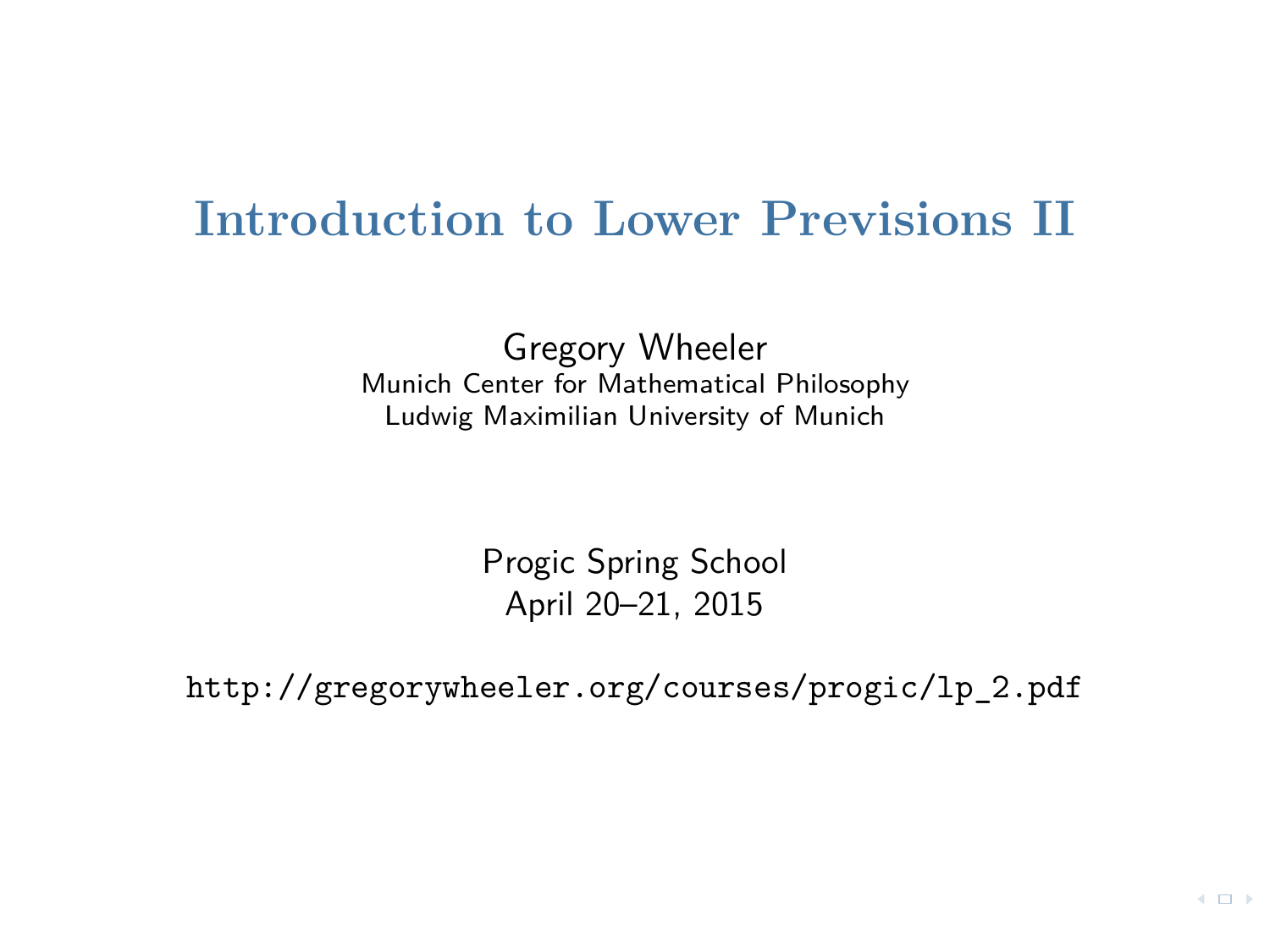Two ways of defining lower previsions w/out credal sets

#### **Directly**

- $\blacktriangleright$  Define  $P(f)$  directly as Your supremum acceptable buying price for f
- $\blacktriangleright$  P(f) is the highest price s s.t. for any t *<* s, You accept to pay  $t$  before observing  $X$  on the promise that You will receive  $f(x)$  upon observing the event  $X = x$ .
- $\blacktriangleright$  Thus, You are only required to consider whether you accept bounded gambles of type  $f - \alpha$ .
- $\triangleright$  Conditioning is complicated

#### Via Gambles

- ▶ Announce Your acceptable bounded gambles
- $\blacktriangleright$  Enforce coherence conditions
- $\triangleright$  Then infer Your lower  $P(f)$  and upper  $\overline{P}(f)$  previsions for any bounded gamble f .
- $\triangleright$  Conditioning is clean(er)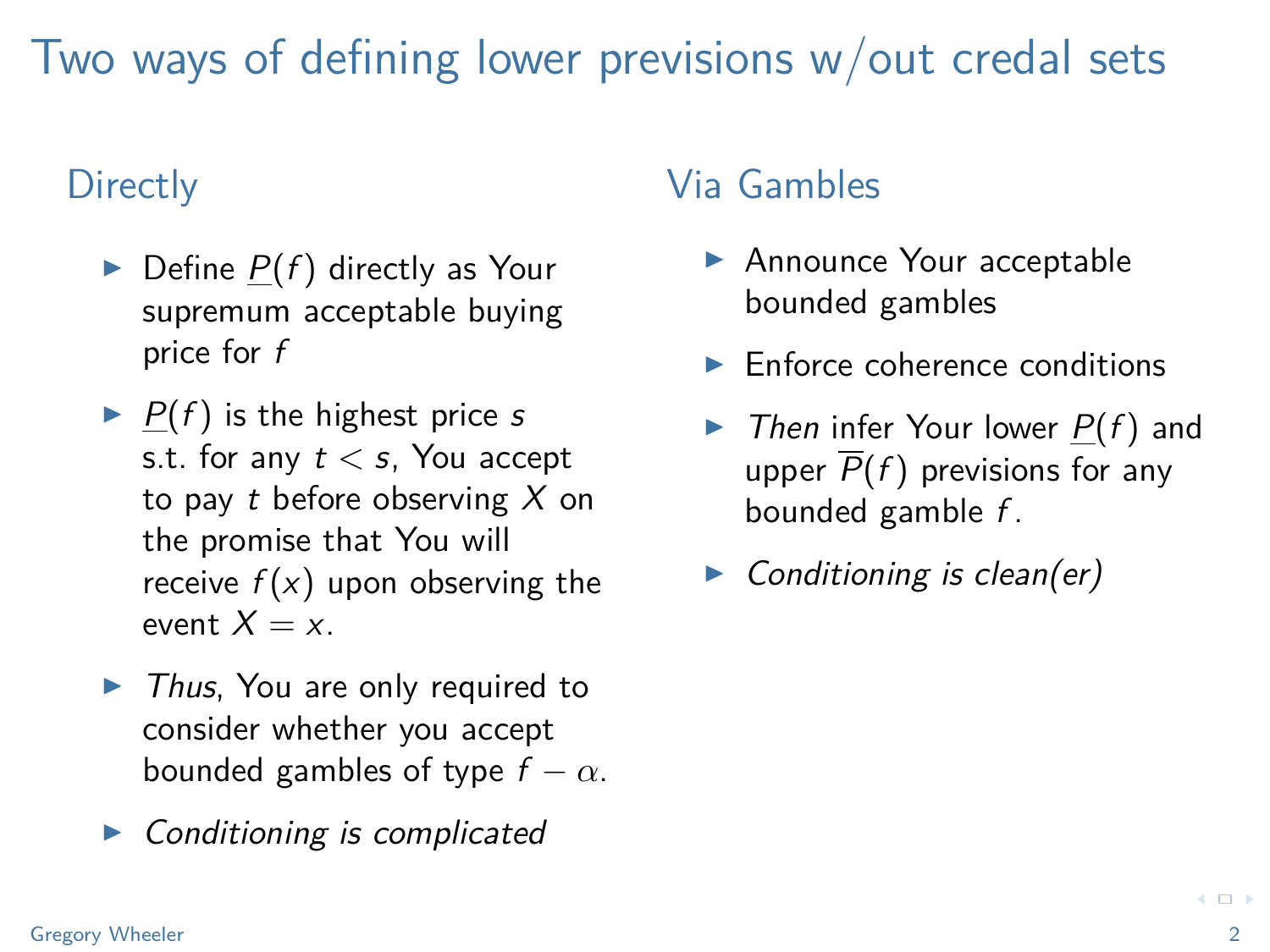#### Three goals

1. Get rid of probabilities, credal sets, and lower previsions X Sets of **Acceptable Gambles**

Williams 1977; Walley 1991, 2000; De Cooman and Troffaes 2014

- 2. Propose a benchmark for evaluating a model of belief
	- X **Operationalizable**: one-sided betting
	- X **Inference**: closure, marginalization, and conditionalization
	- X **Unification**: unify different uncertainty models
- 3. Address with some alleged problems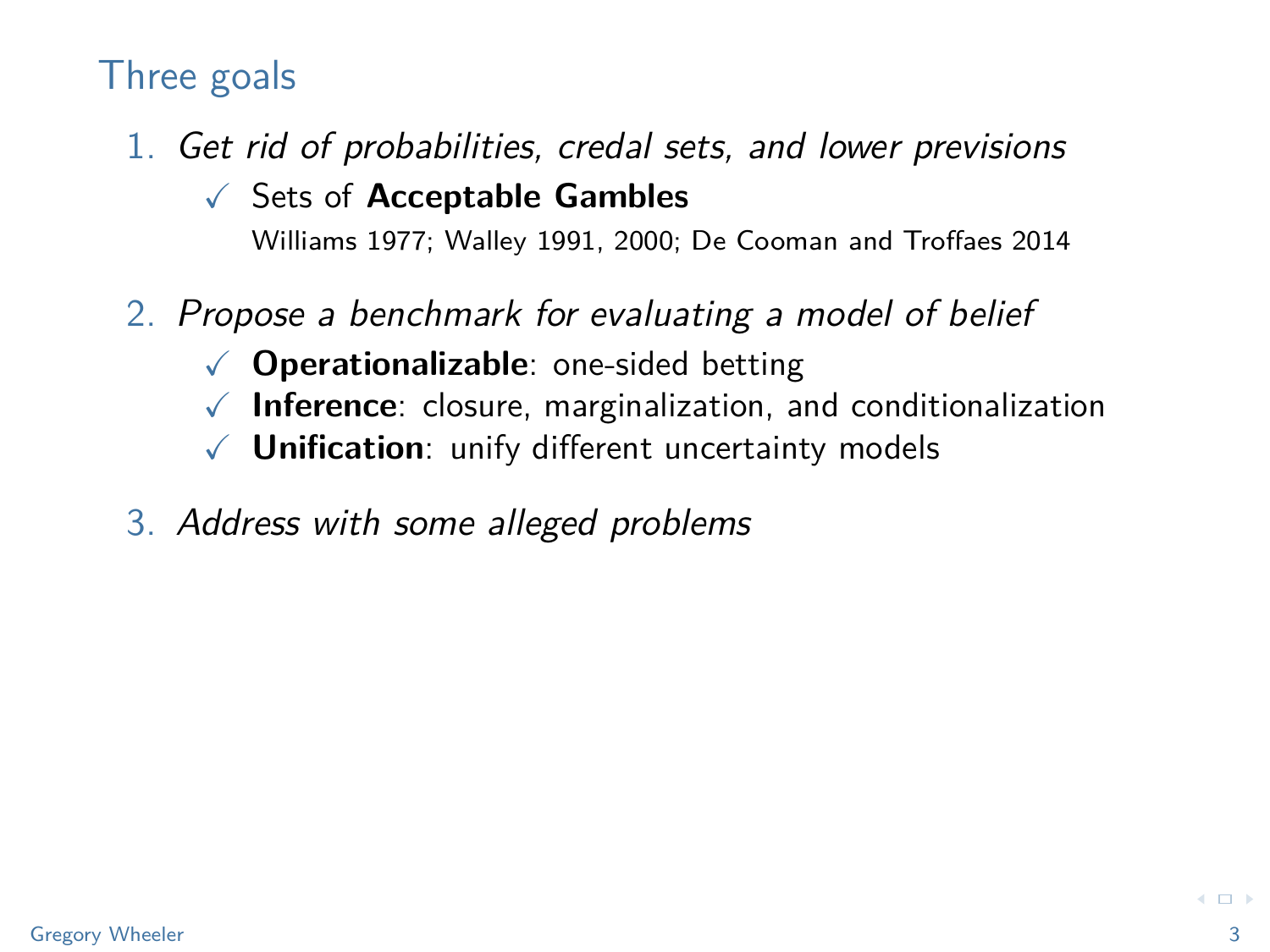#### Three goals

- 1. Get rid of probabilities, credal sets, and lower previsions
	- X Sets of **Acceptable Gambles** Williams 1977; Walley 1991, 2000; De Cooman and Troffaes 2014
- 2. Propose a benchmark for evaluating a model of belief
	- X **Operationalizable**: one-sided betting
	- $\sqrt{\phantom{a}}$  **Inference**: closure, marginalization, and conditionalization
	- X **Unification**: unify different uncertainty models
- 3. Address with some alleged problems
	- Dilation
	- Violations of Good's Principle
	- No Strictly Proper IP Scoring Rules
		- ▶ Seidenfeld, Schervish, and Kadane (2012) Drop quantifiability  $\Rightarrow$  lexicographic decision theory
		- $\triangleright$  Mayo-Wilson and Wheeler (forthcoming) Drop strictness  $\Rightarrow$  'normal' decision theory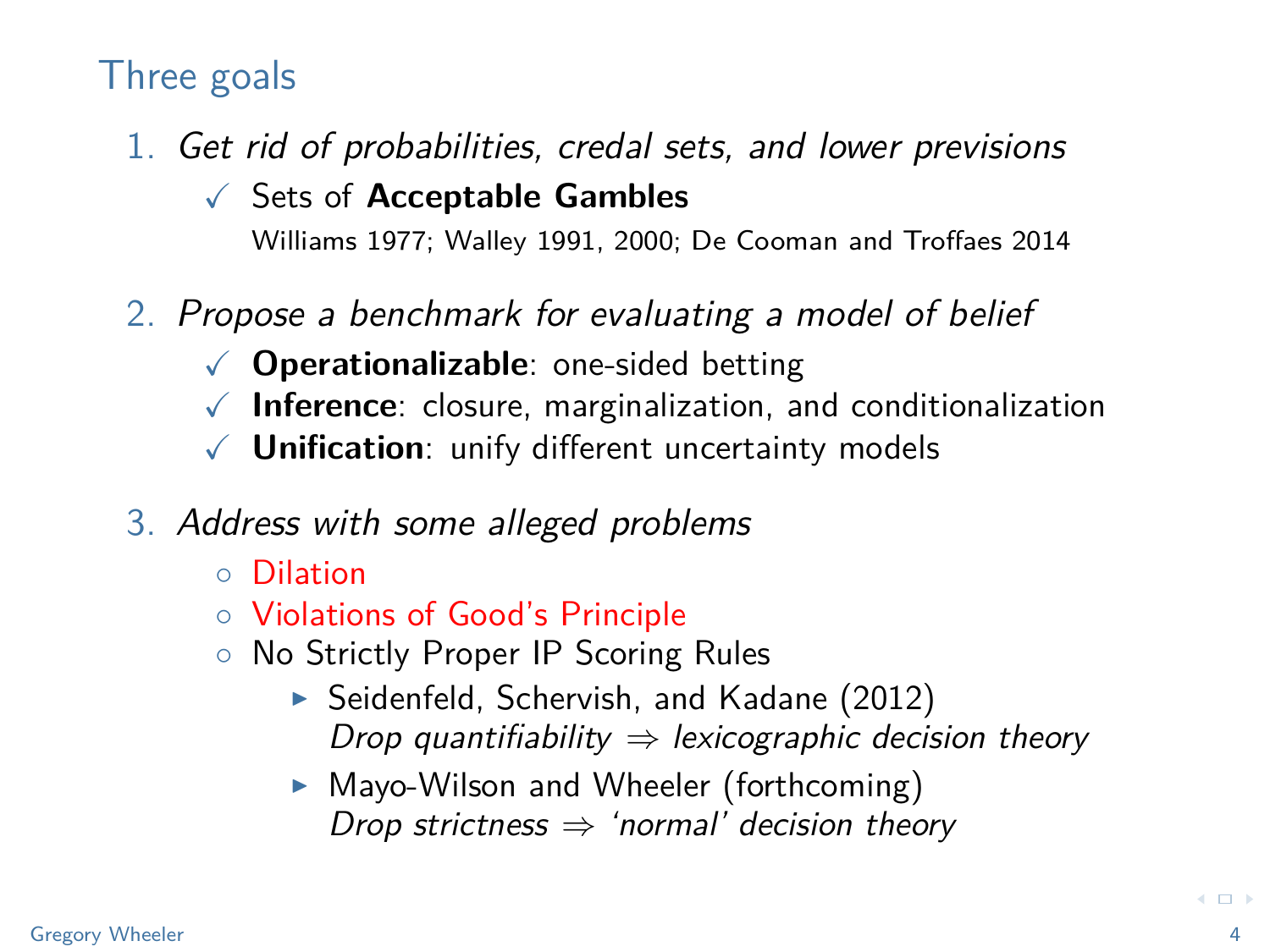# **Outline**

- Good's Principle
- Dilation Example
- Dilation Diagnoses
- Dilation Characterization Results (joint w/ Paul Pedersen)
- Plurality of Independence Concepts
- Rethinking Good's Principle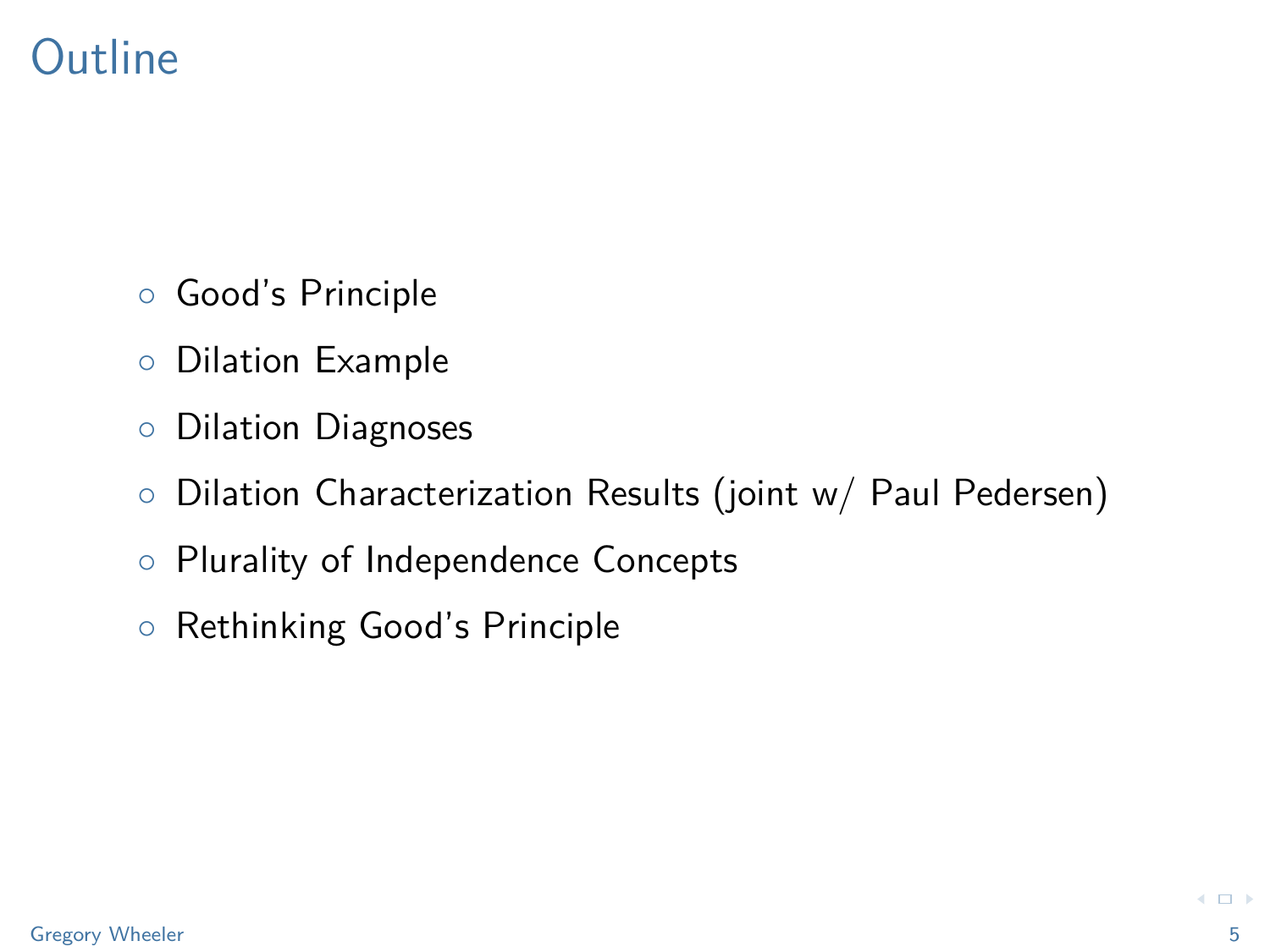# Good's Principle

Never turn down the offer of free information.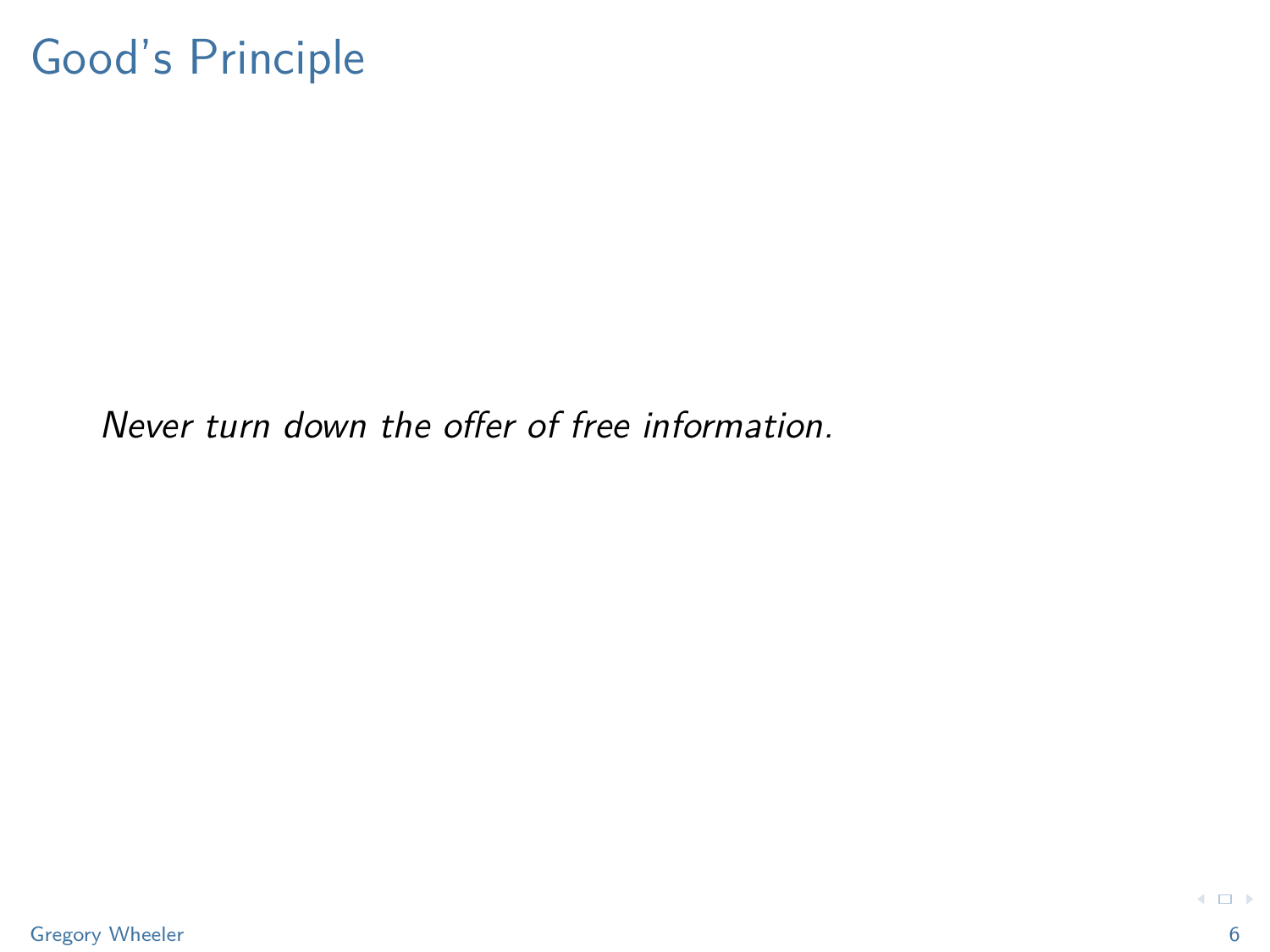# Good's Principle



You should delay making a terminal decision (A) between alternative courses of action if the opportunity arises to learn, at zero cost to you, the outcome of an experiment  $(B)$  relevant to the decision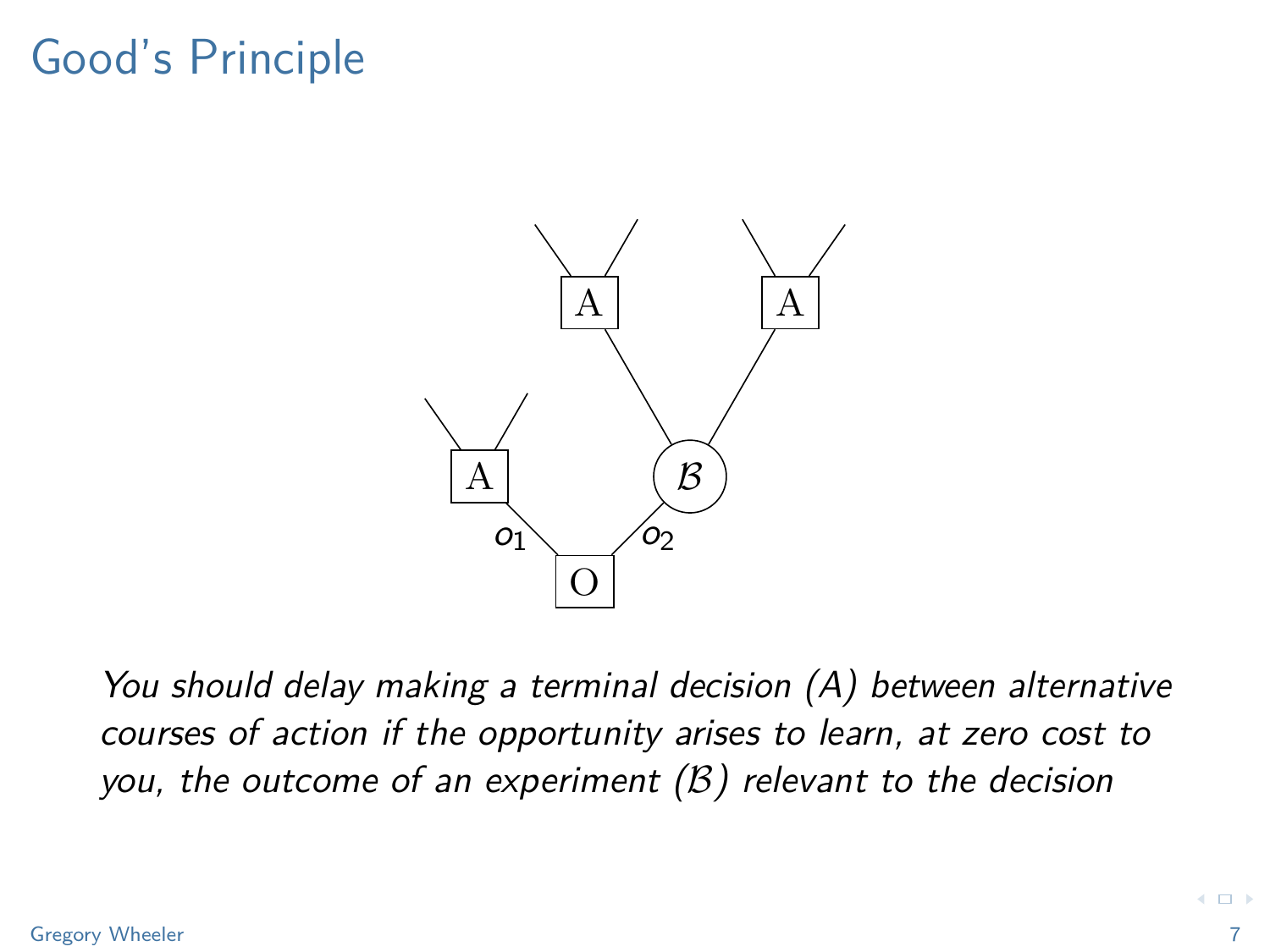#### *Idea*: A probability estimate in  $E$  becomes less precise upon learning the outcome of an experiment,  $\mathcal{B}$ , **no matter how the experiment turns out.**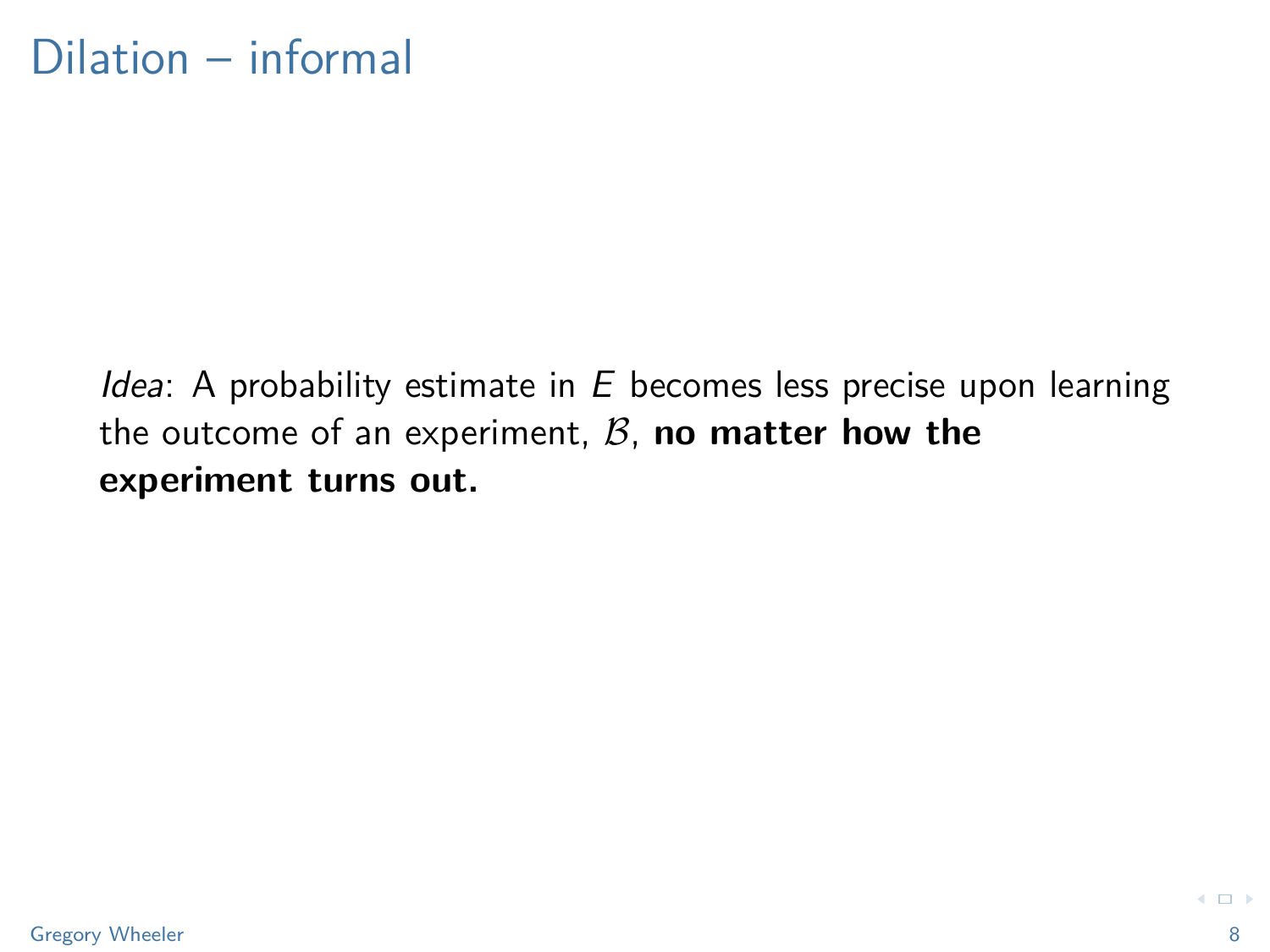DEFN. Let  $(\Omega, \mathcal{A}, \mathbb{P}, \underline{P})$  be a lower probability space, let B be a positive measurable partition of  $Ω$ , and let  $E$  be an event.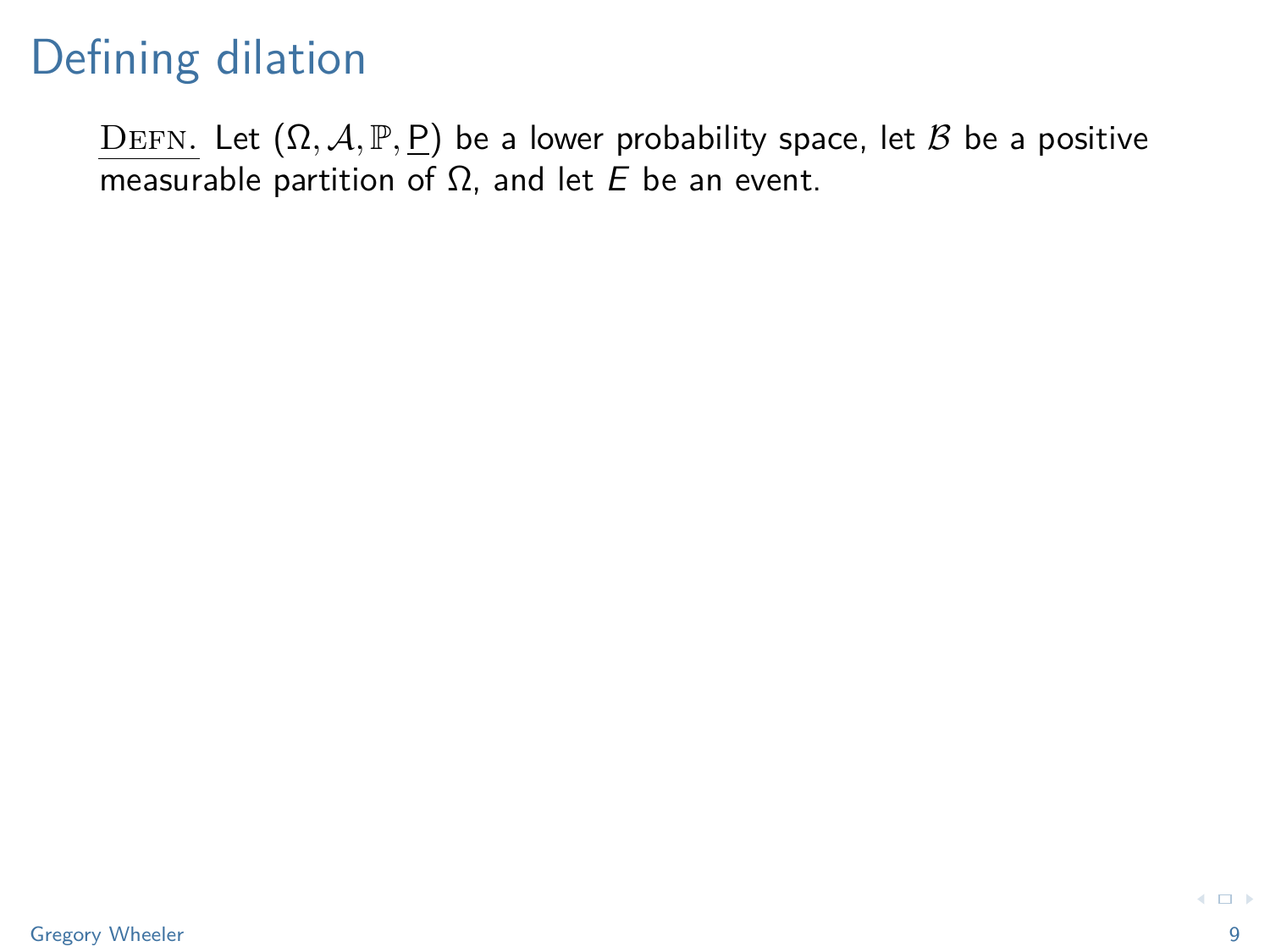DEFN. Let  $(Ω, A, ℤ, ℡)$  be a lower probability space, let *B* be a positive measurable partition of  $Ω$ , and let  $E$  be an event. Say that  $B$  dilates  $E$ just in case for each  $H \in \mathcal{B}$ :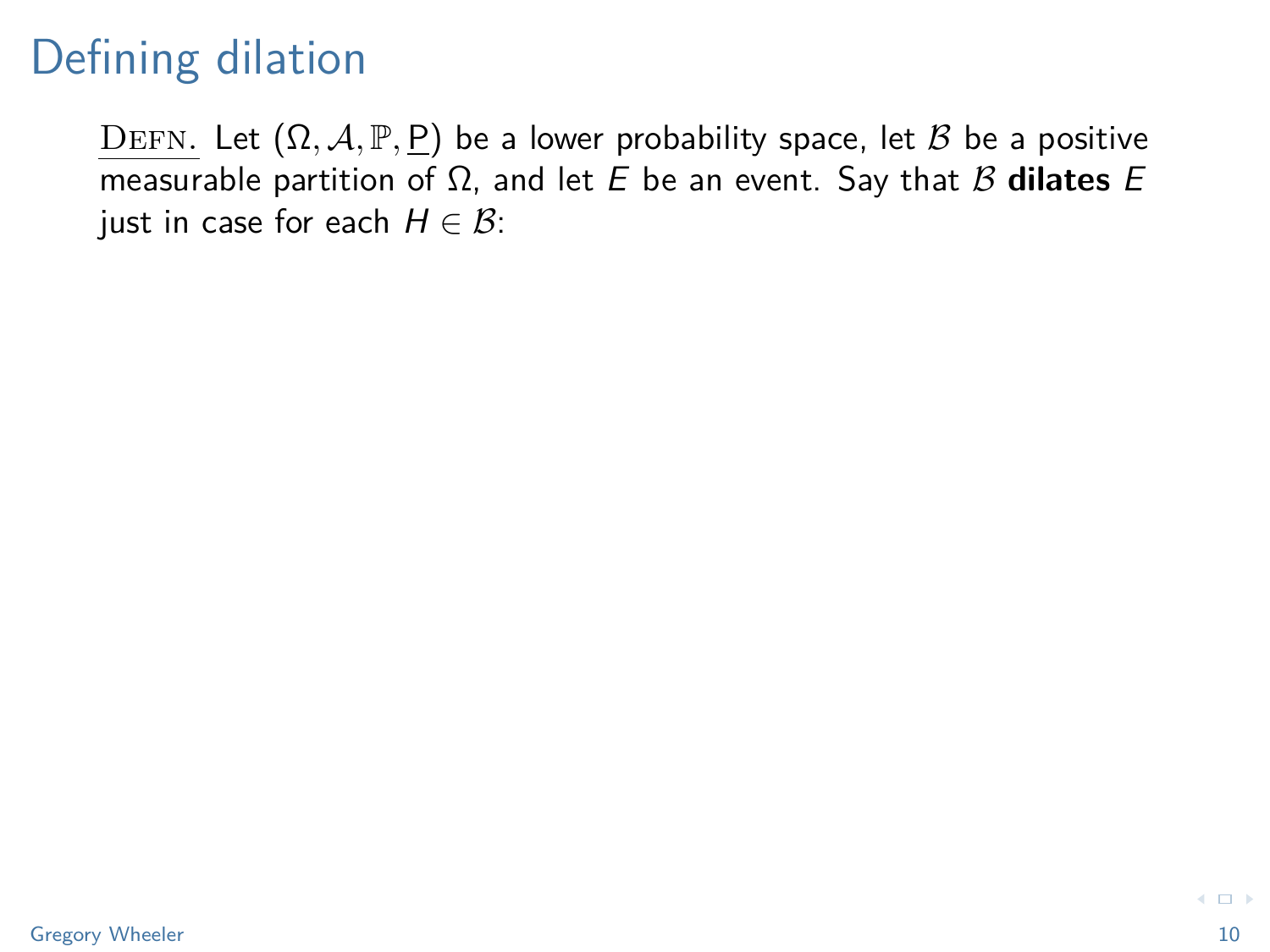DEFN. Let  $(Ω, A, P, P)$  be a lower probability space, let *B* be a positive measurable partition of  $Ω$ , and let  $E$  be an event. Say that  $B$  **dilates**  $E$ just in case for each  $H \in \mathcal{B}$ :

 $P(E | H) < P(E) \leq \overline{P}(E) < \overline{P}(E | H)$ .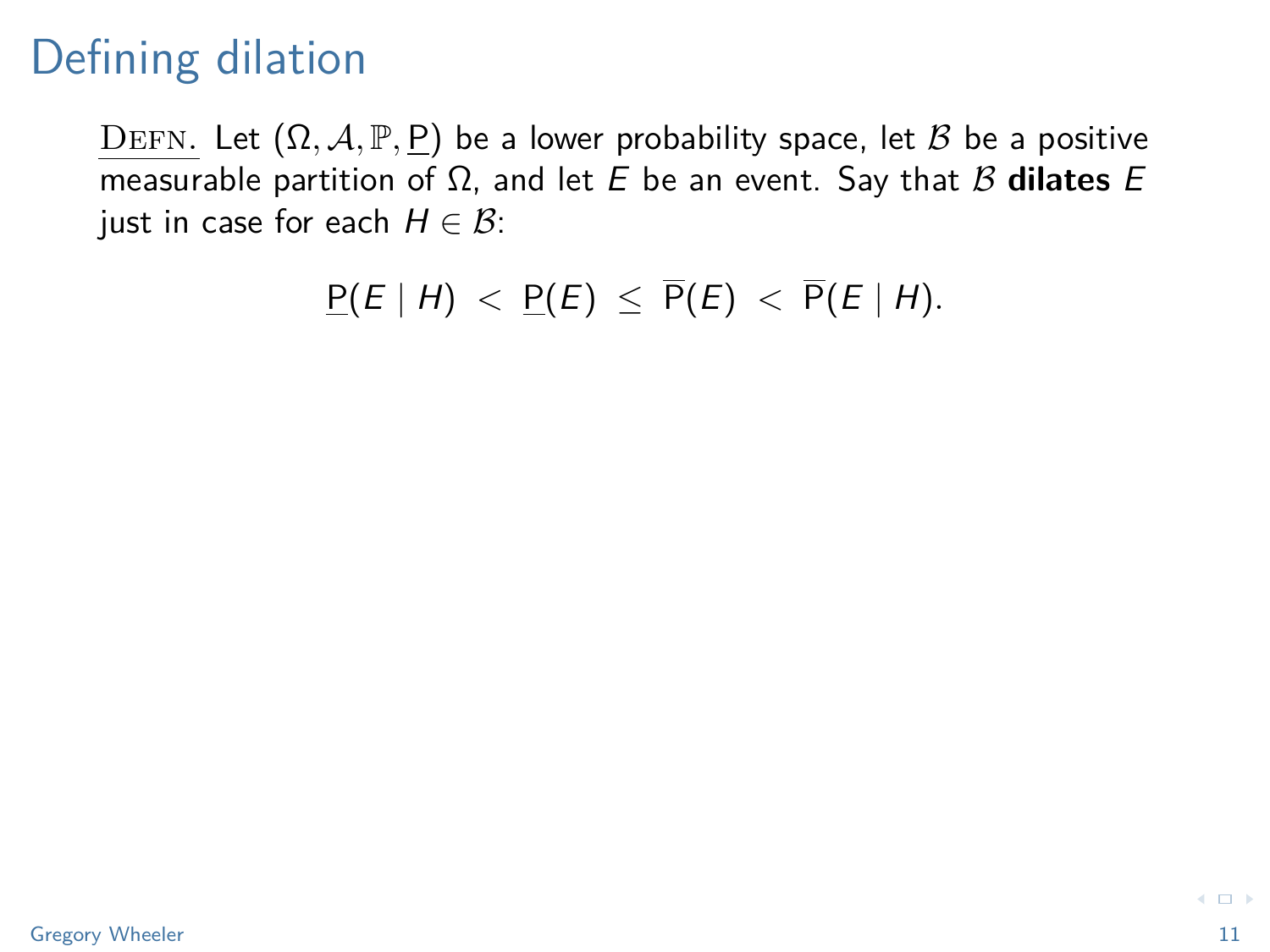DEFN. Let  $(Ω, A, P, P)$  be a lower probability space, let *B* be a positive measurable partition of  $Ω$ , and let  $E$  be an event. Say that  $B$  dilates  $E$ just in case for each  $H \in \mathcal{B}$ :

 $P(E | H) < P(E) \leq \overline{P}(E) < \overline{P}(E | H)$ .

Example 1



 $\leftarrow$   $\Box$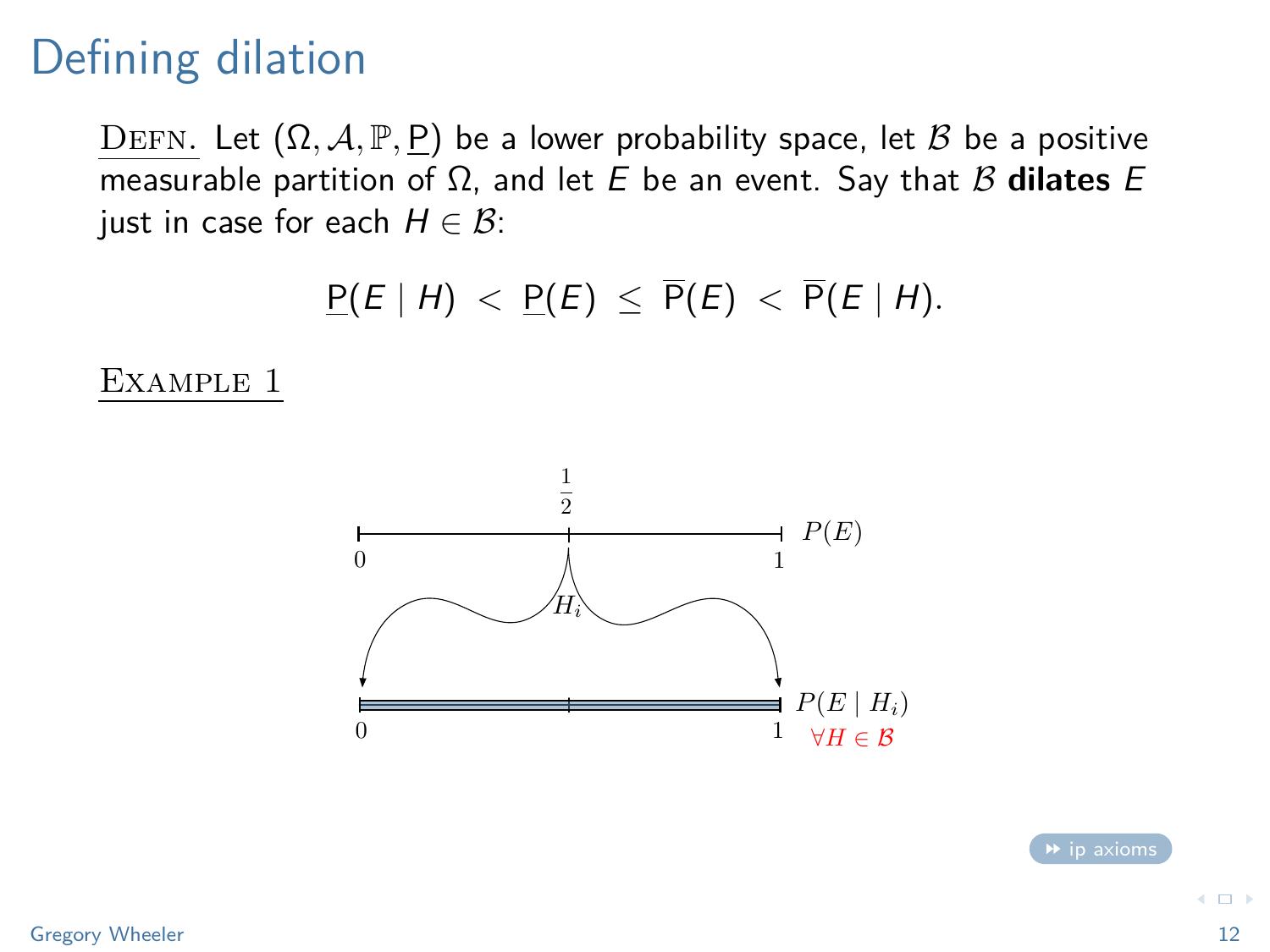<span id="page-12-1"></span>

<span id="page-12-0"></span>
$$
\mathcal{B} = \{H, H^c\} \text{ outcomes of a } \frac{\text{fair coin toss}}{2}
$$
\n
$$
\underline{P}(H) = \overline{P}(H) = \frac{1}{2} = \underline{P}(H^c) = \overline{P}(H^c) \tag{1}
$$

 $\left\langle \cdot \right\rangle$  . In ( )-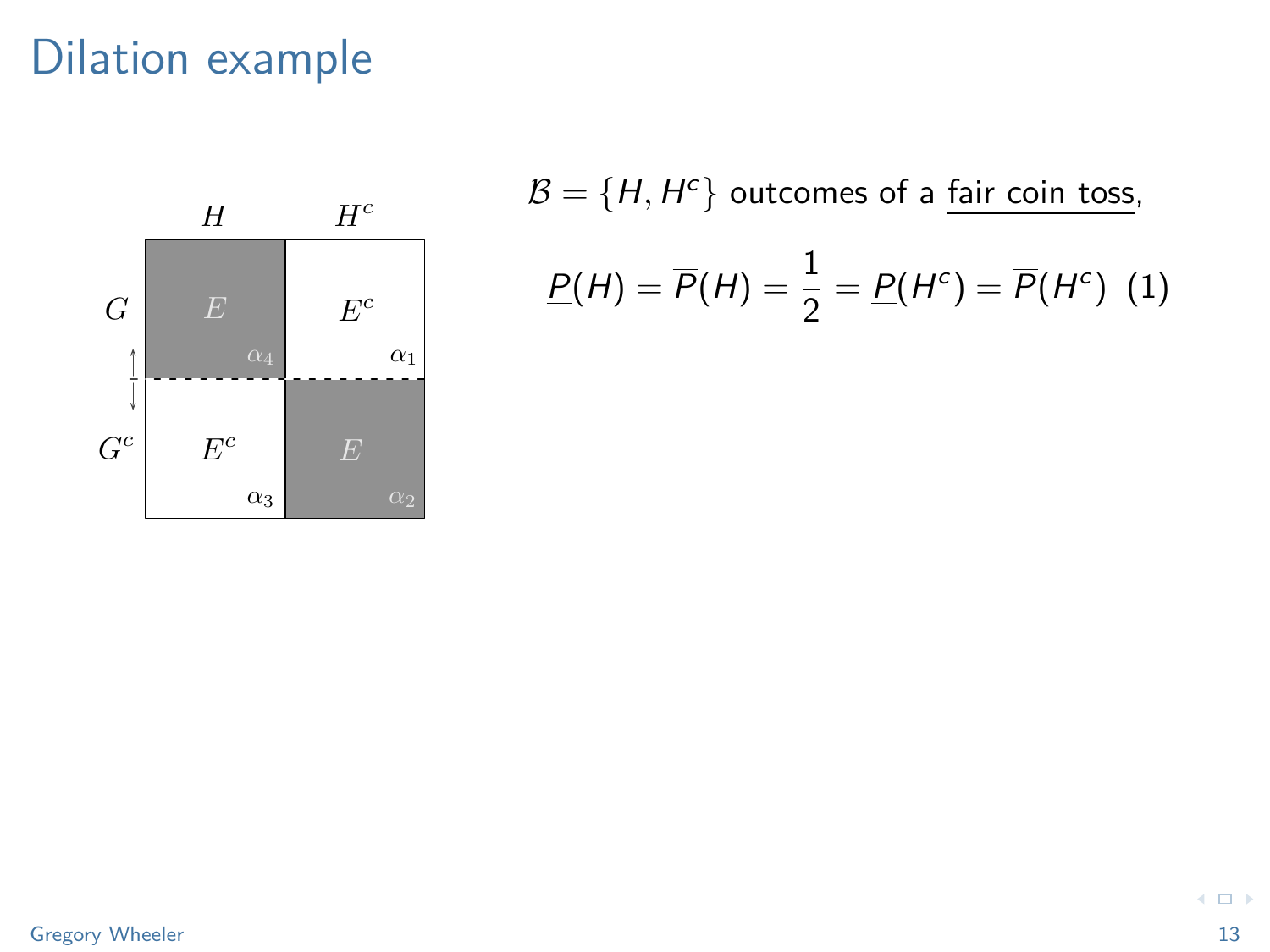

 $\mathcal{B} = \{H,H^c\}$  outcomes of a fair coin toss,  $\underline{P}(H) = \overline{P}(H) = \frac{1}{2} = \underline{P}(H^c) = \overline{P}(H^c)$  (1)

G is a nearly maximal uncertain event:

$$
\overline{P}(G) - \underline{P}(G) = .9 \tag{2}
$$

 $\leftarrow$   $\Box$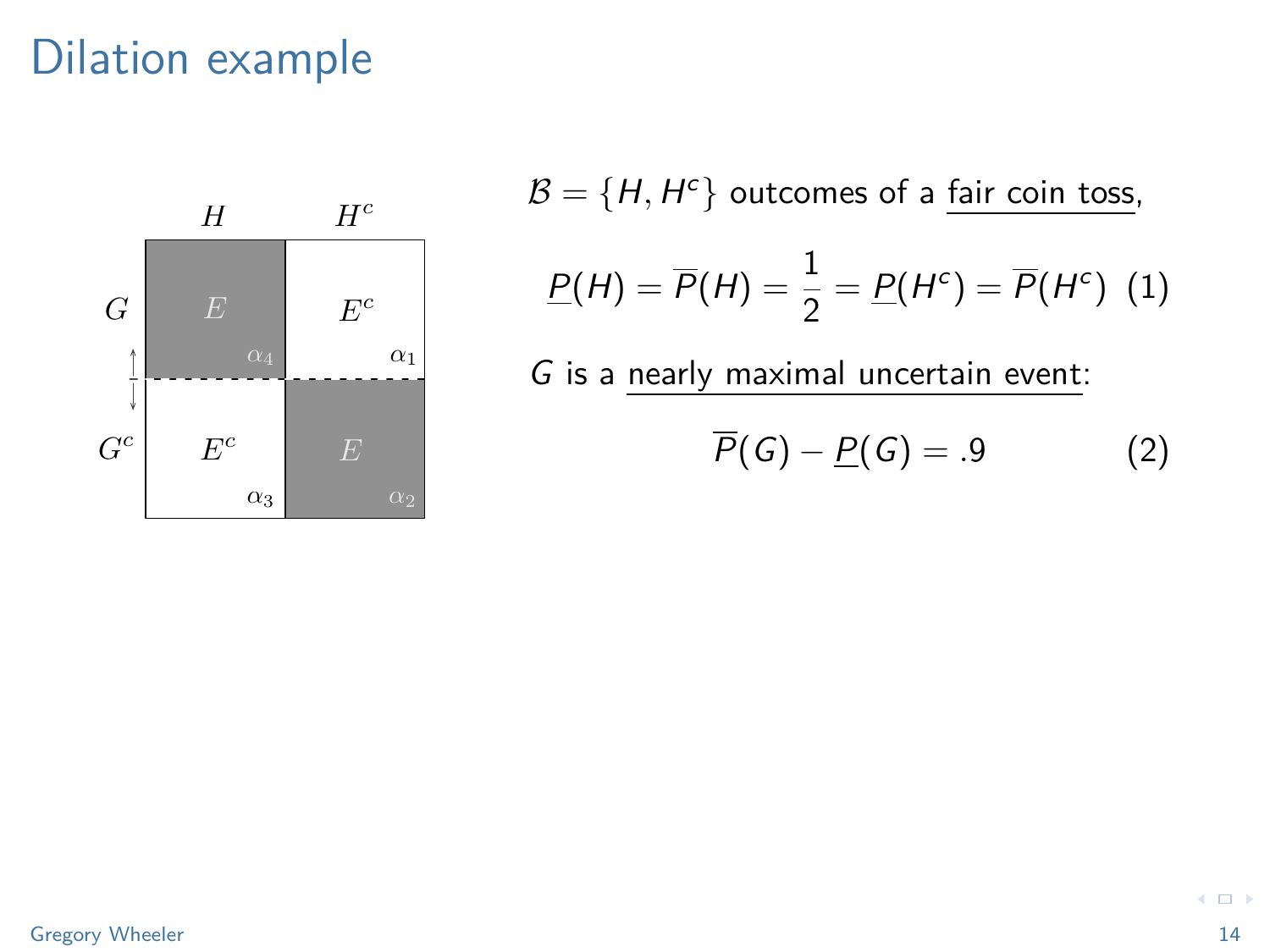

 $\mathcal{B} = \{H,H^c\}$  outcomes of a fair coin toss,  $\underline{P}(H) = \overline{P}(H) = \frac{1}{2} = \underline{P}(H^c) = \overline{P}(H^c)$  (1) G is a nearly maximal uncertain event:  $\overline{P}(G) - P(G) = .9$  (2)

 $H$  and  $G$  are stochastically independent:

$$
p(G \cap H) = p(G)p(H) = \frac{p(G)}{2}, \qquad (3)
$$

for each  $p \in \mathbb{P}$ .

 $\leftarrow$   $\Box$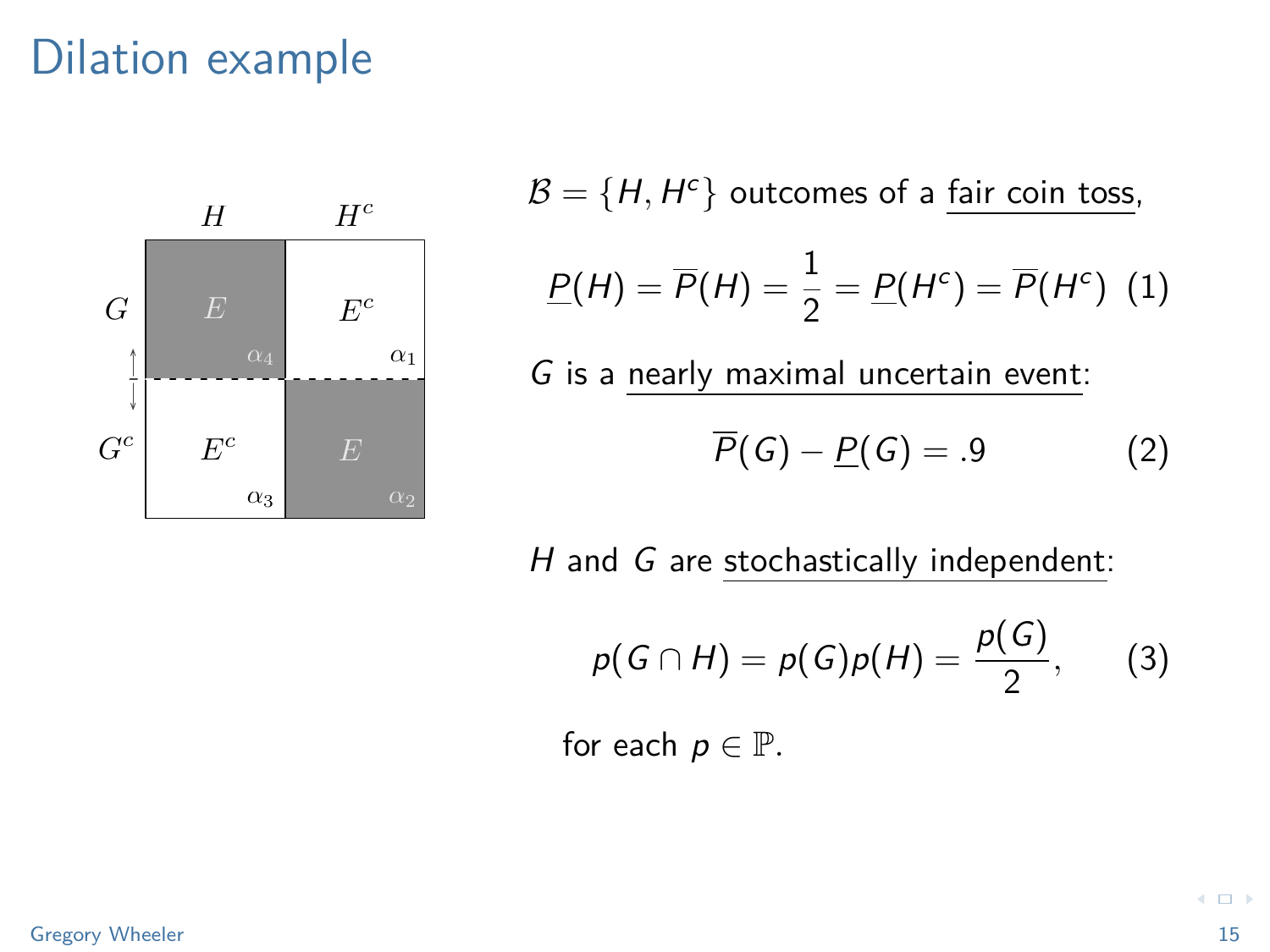

$$
\underline{P}(H) = \overline{P}(H) = \underline{P}(H^c) = \overline{P}(H^c) = \frac{1}{2} \tag{1}
$$

$$
\overline{P}(G)-\underline{P}(G)\approx 1\qquad \qquad (2)
$$

$$
\forall p \in \mathbb{P}, \ p(G \cap H) = p(G)p(H) = \frac{p(G)}{2} \quad (3)
$$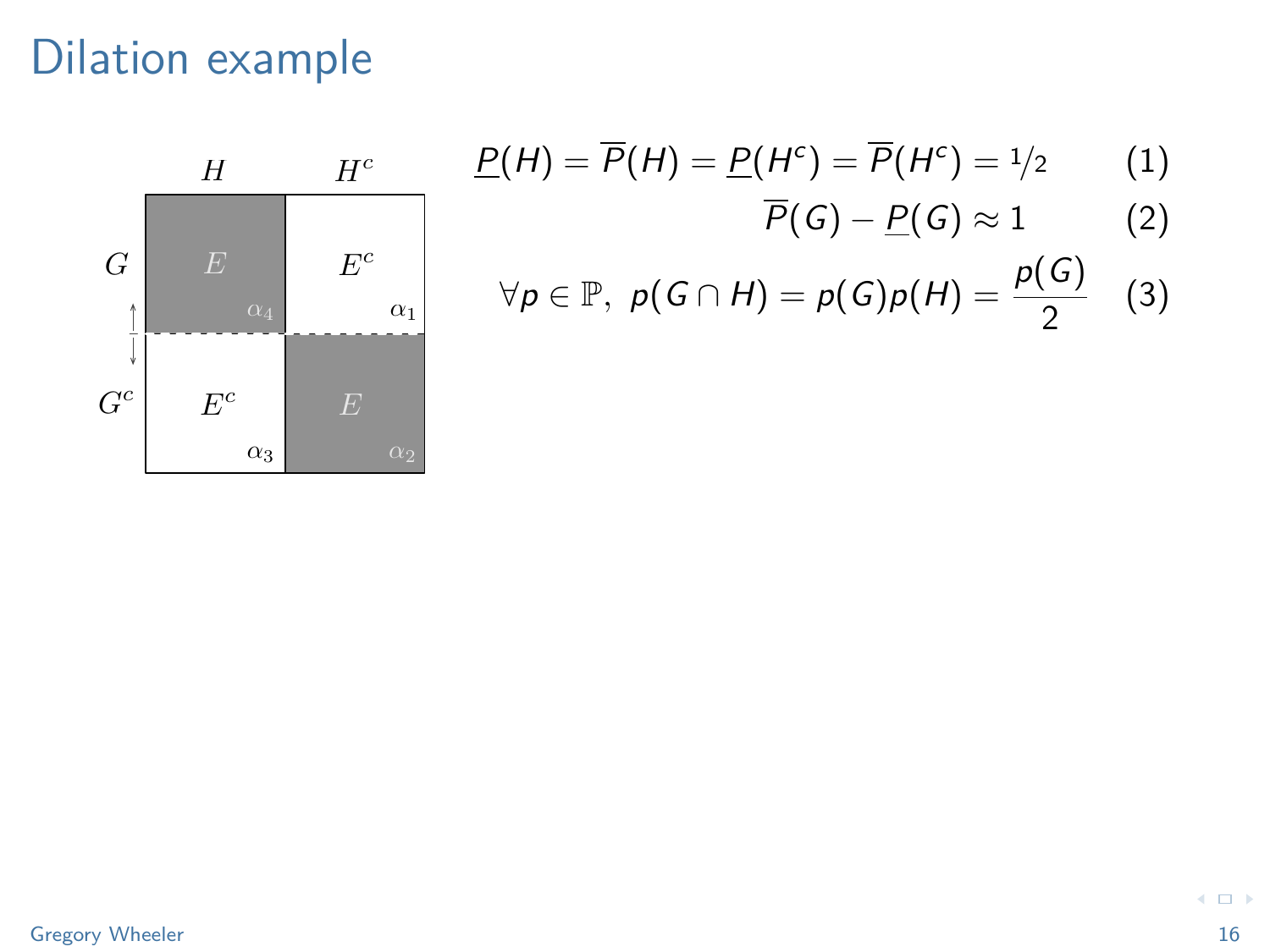

$$
\underline{P}(H) = \overline{P}(H) = \underline{P}(H^c) = \overline{P}(H^c) = \frac{1}{2} \tag{1}
$$

$$
\overline{P}(G)-\underline{P}(G)\approx 1\qquad \quad \ (2)
$$

$$
\forall p \in \mathbb{P}, \ p(G \cap H) = p(G)p(H) = \frac{p(G)}{2} \quad (3)
$$

DEFN. 
$$
E := (G \cap H) \cup (G^c \cap H^c)
$$
  
So,  $\forall p \in \mathbb{P}, p(E) = 1/2.$  (4)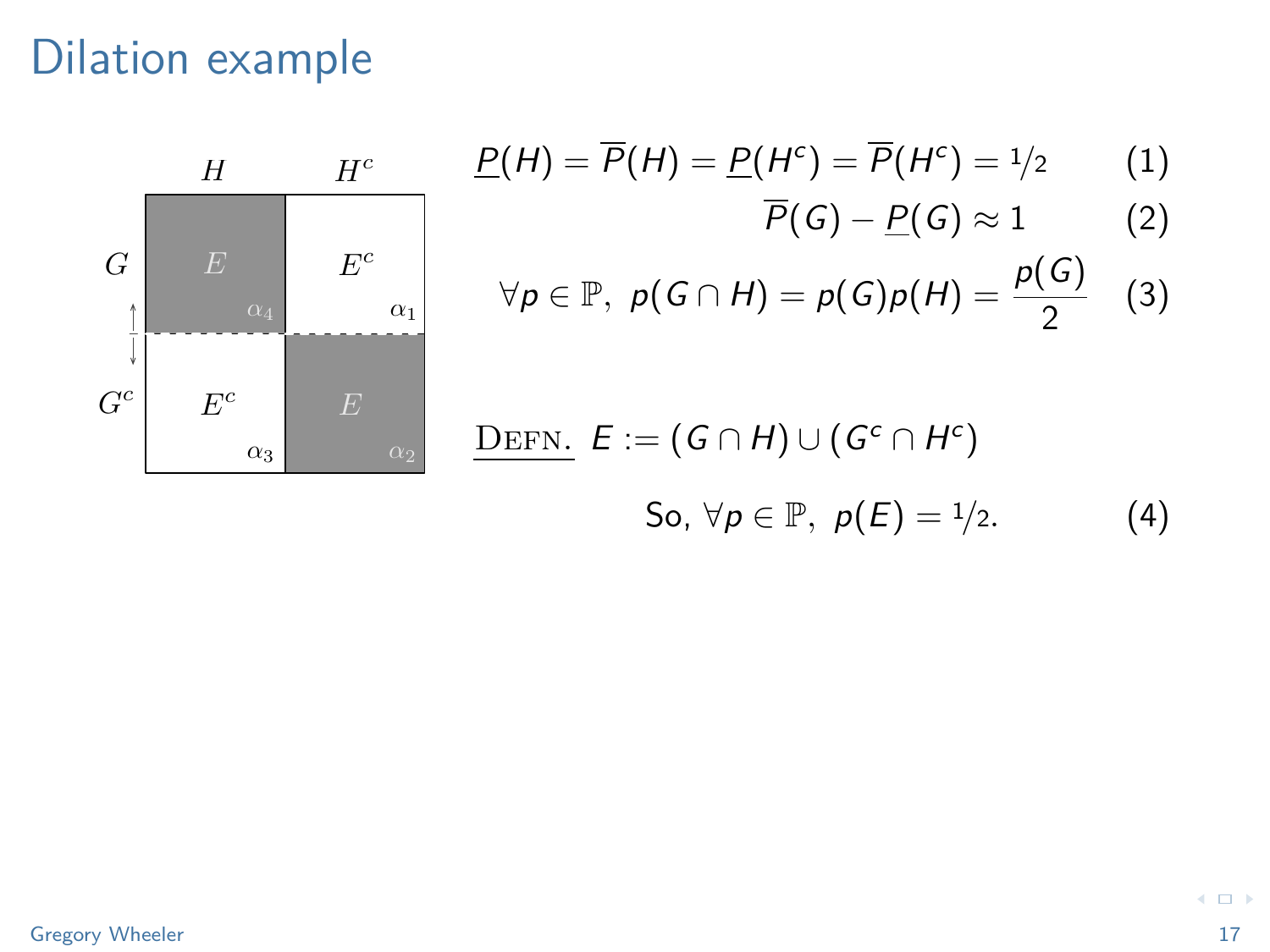

$$
\underline{P}(H) = \overline{P}(H) = \underline{P}(H^c) = \overline{P}(H^c) = \frac{1}{2} \tag{1}
$$

$$
\overline{P}(G)-\underline{P}(G)\approx 1\qquad \quad \ (2)
$$

$$
\forall p \in \mathbb{P}, \ p(G \cap H) = p(G)p(H) = \frac{p(G)}{2} \quad (3)
$$

DEFN. 
$$
E := (G \cap H) \cup (G^c \cap H^c)
$$
  
So,  $\forall p \in \mathbb{P}, p(E) = 1/2.$  (4)

**Proof of (4):**

$$
\forall p \in \mathbb{P} : p(E) = p(G \cap H) + p(G^{c} \cap H^{c}) \quad \text{(Defn. of } E)
$$
\n
$$
= \frac{p(G)}{2} + \frac{1 - p(G)}{2} \quad \text{(By Eq 3)}
$$
\n
$$
= \frac{p(G) + 1 - p(G)}{2} = \frac{1}{2}.
$$

 $\left\langle \cdot \right\rangle$  . In ( )-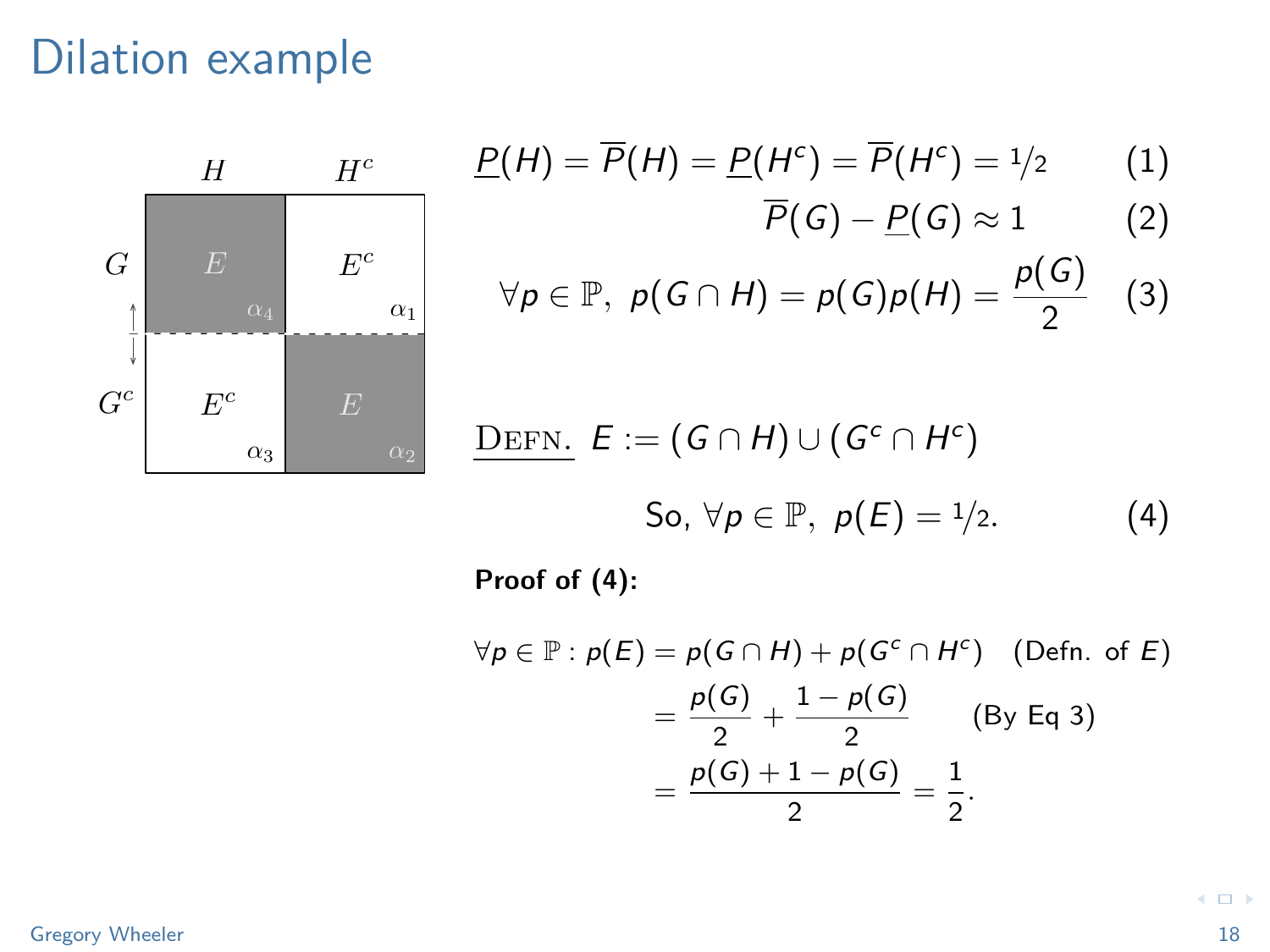Observe: E is strictly dilated by the coin toss,  $B = \{H, H^c\}.$ **Proof** - We show that  $0 \approx P(E | H) < P(E) = 1/2$ .

$$
\underline{P}(E | H) = \inf \{ p(E | H) : p \in \mathbb{P} \}
$$
\n
$$
= \inf \left\{ \frac{p\left( [(G \cap H) \cup (G^c \cap H^c)] \cap H \right)}{p(H)} : p \in \mathbb{P} \right\}
$$
\n
$$
= \inf \left\{ \frac{p(G \cap H)}{p(H)} : p \in \mathbb{P} \right\}
$$
\n
$$
= \inf \left\{ \frac{p(G)p(H)}{p(H)} : p \in \mathbb{P} \right\}
$$
\n
$$
= \inf \left\{ p(G) : p \in \mathbb{P} \right\} = .1.
$$
\n(By Eq 3)

An analogous argument establishes  $.9 = \overline{P}(E \mid H) > 1/2$ ; Finally, by the same reasoning  $.1 = \underline{P}(E \mid H^c) < 1/2 < \overline{P}(E \mid H^c) = .9.$ 

#### Gregory Wheeler 2008 and 2008 and 2008 and 2008 and 2008 and 2008 and 2008 and 2008 and 2008 and 2008 and 2008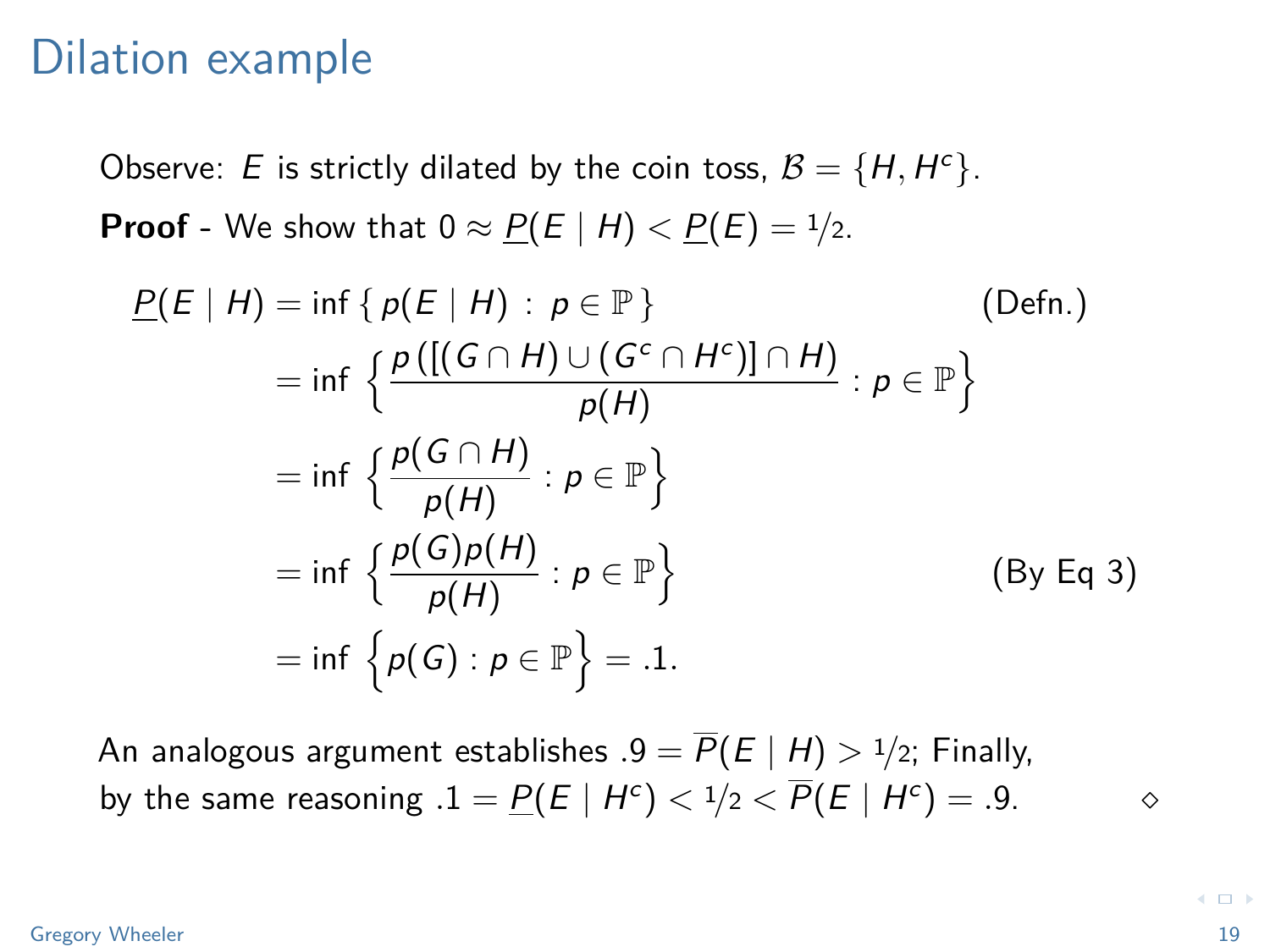# Good's Principle



You should delay making a terminal decision (A) between alternative courses of action if the opportunity arises to learn, at zero cost to you, the outcome of an experiment  $(B)$  relevant to the decision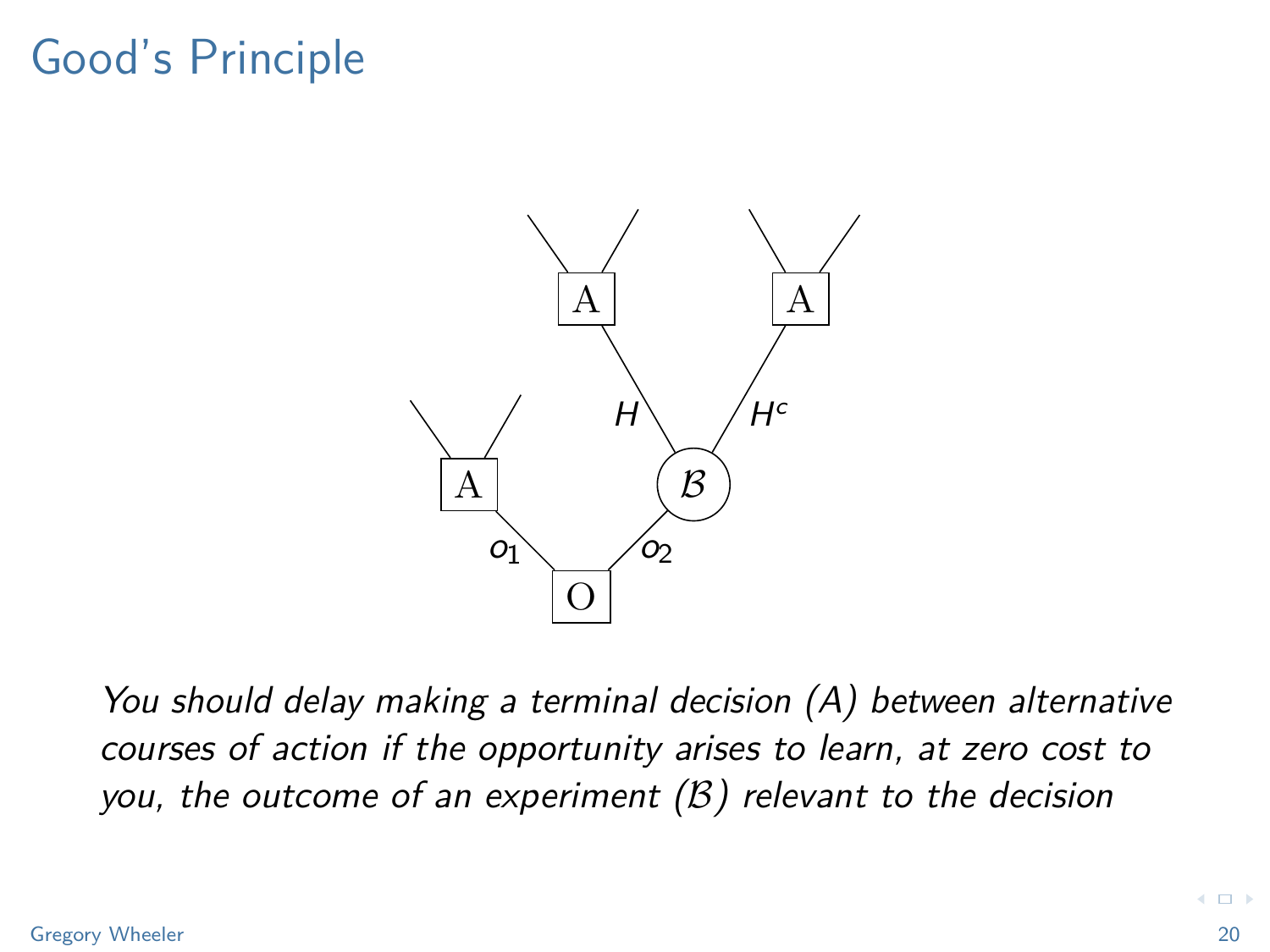#### Good's principle & minimum expected utility



 $\left\langle \cdot \right\rangle$  .  $\left\langle \cdot \right\rangle$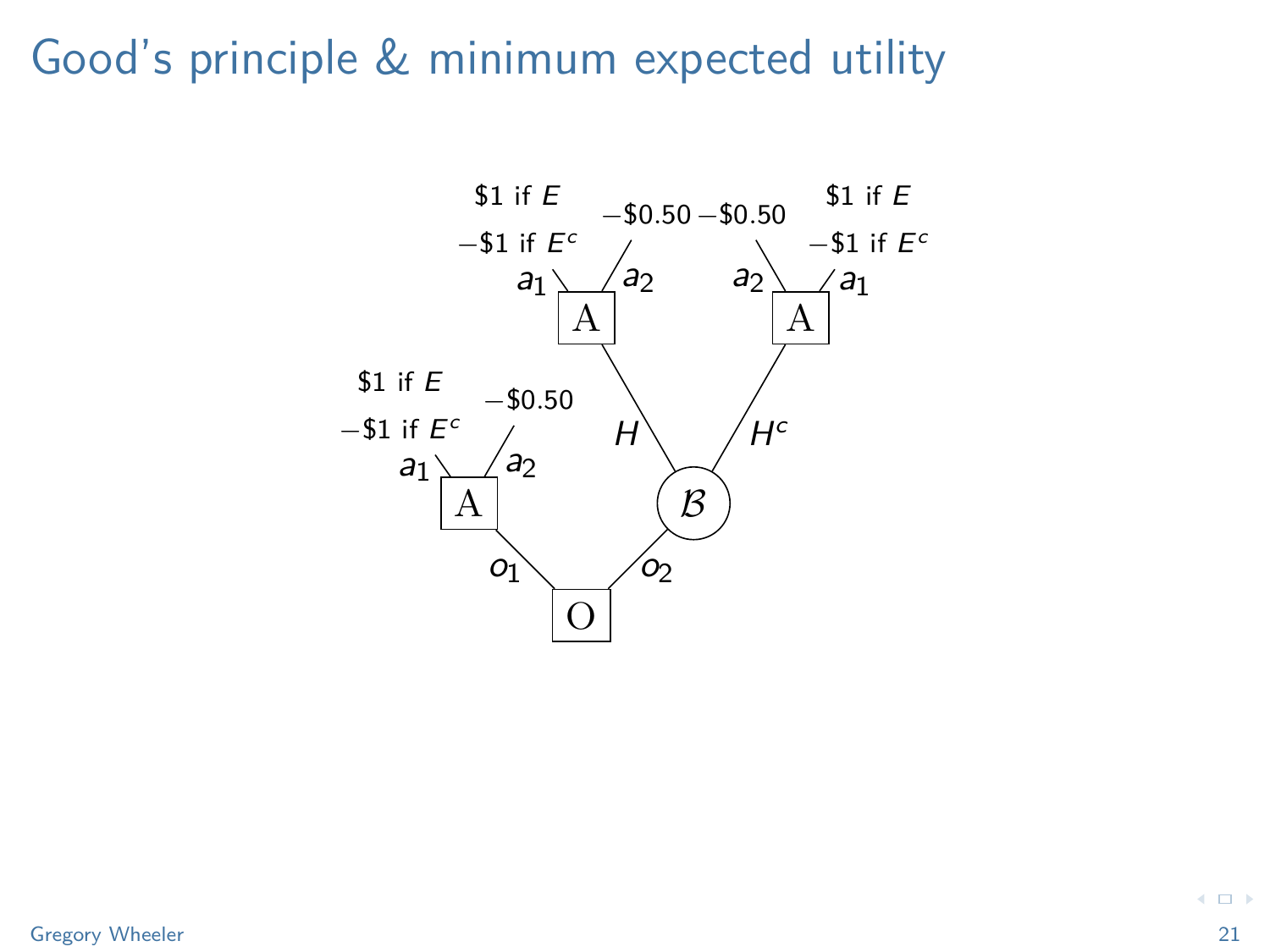#### Good's principle & minimum expected utility



 $\leftarrow$   $\Box$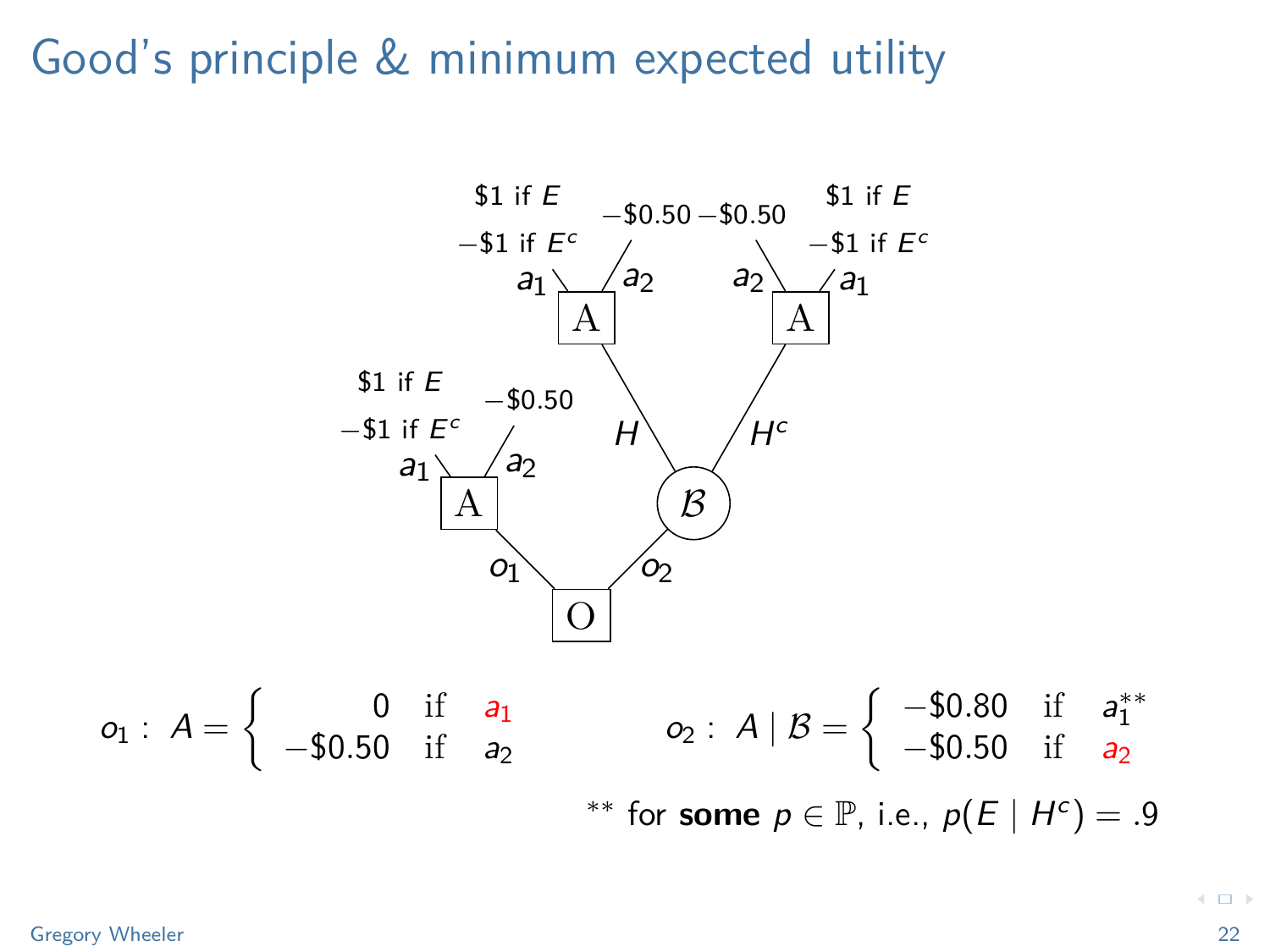#### Reactions to dilation

#### Dilation is pathological

a) Reductio of imprecise probability theory

(Elga, White, J. Williamson)

b) Spike Bayesian conditionalization

(Halpern & Grünwald, Kyburg)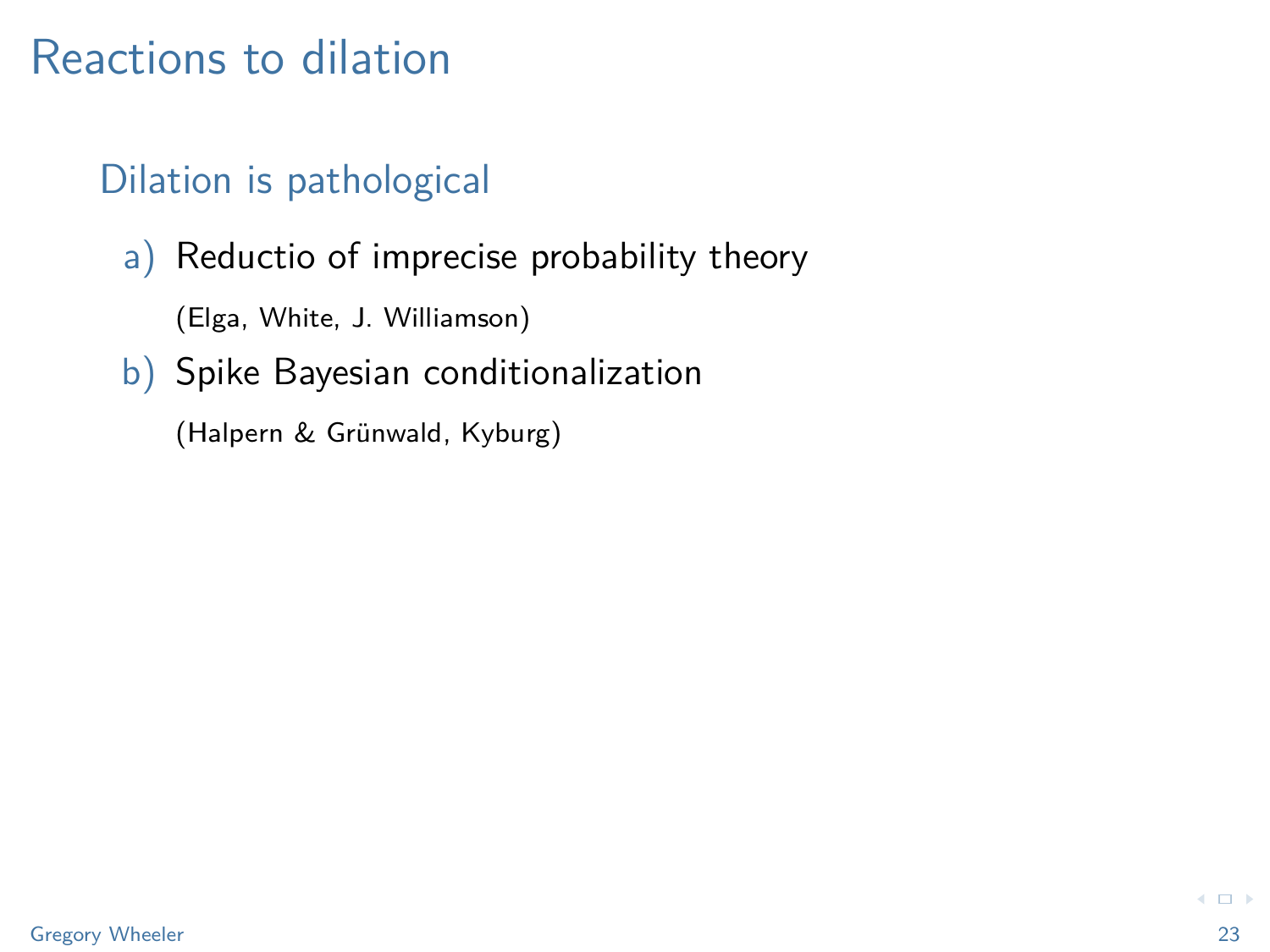#### Reactions to dilation

#### Dilation is pathological

a) Reductio of imprecise probability theory

(Elga, White, J. Williamson)

b) Spike Bayesian conditionalization

(Halpern & Grünwald, Kyburg)

#### Dilation is benign

c) Dilation is partially benign

(Joyce, Seidenfeld)

d) Dilation is (completely?) benign

(Pedersen & Wheeler)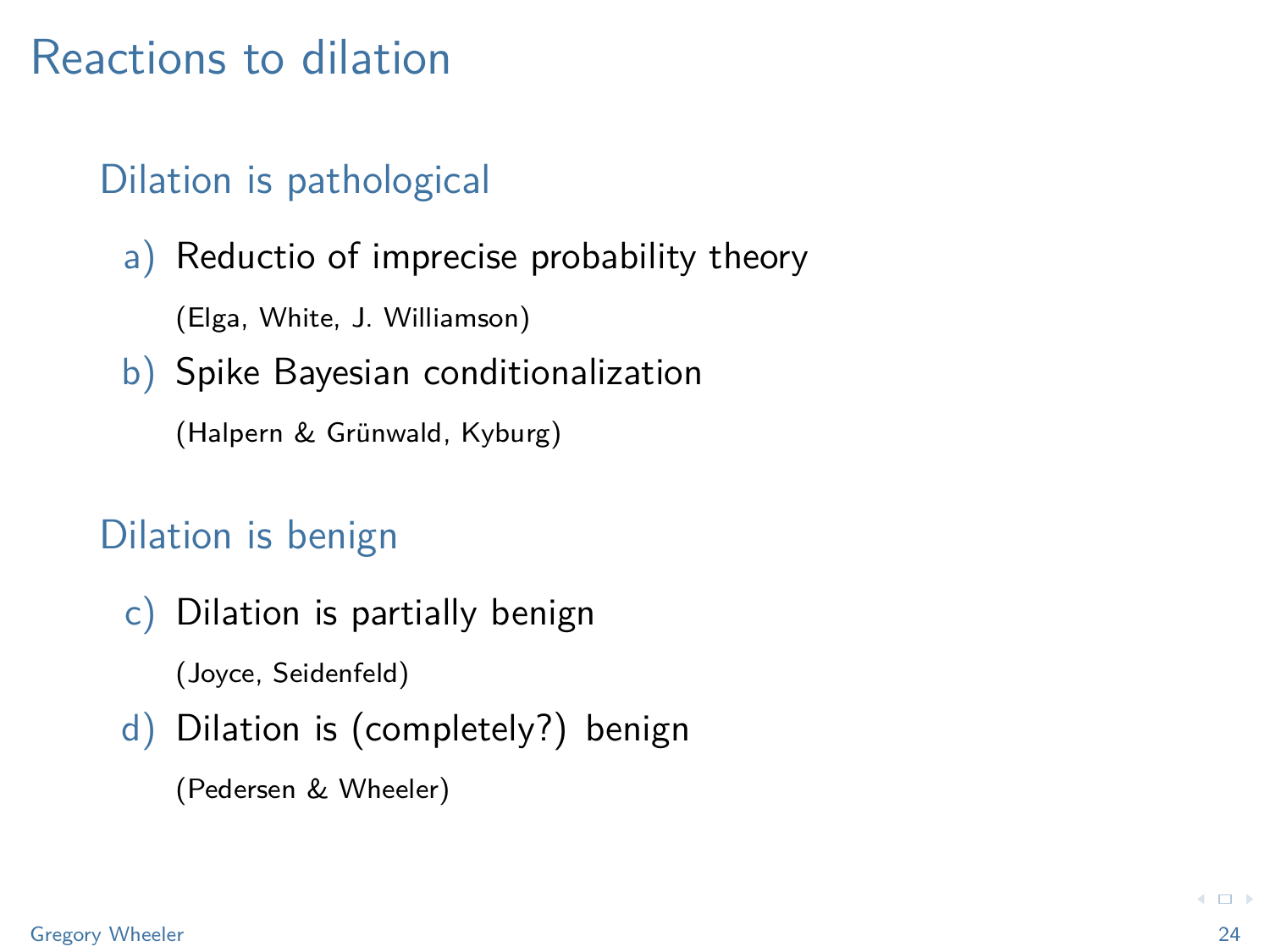Two questions to address

What is dilation?

How does it figure in failures of Good's principle?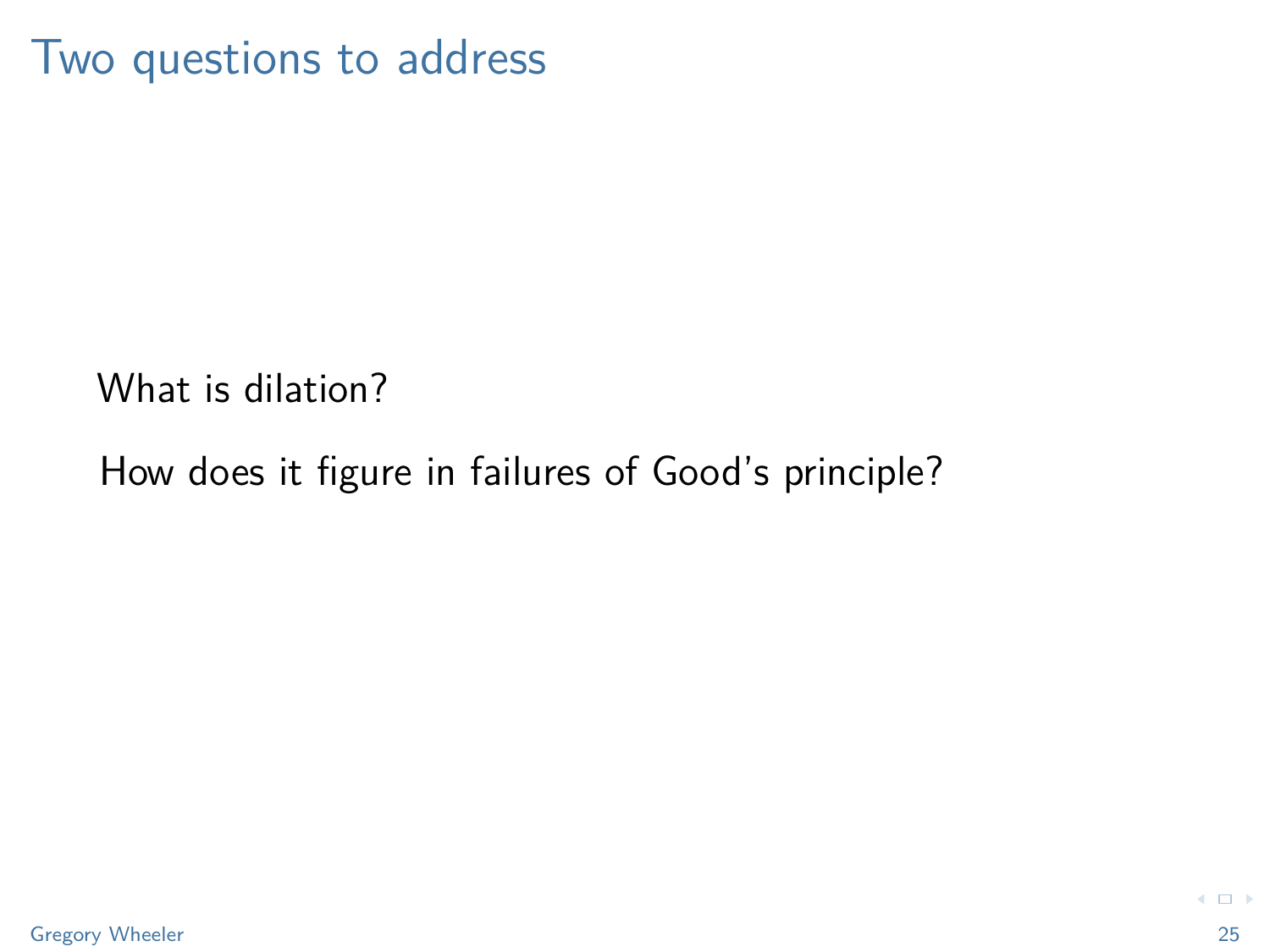FACT 1 (Seidenfeld and Wassermann 1993) Distance from independence is a necessary condition for dilation.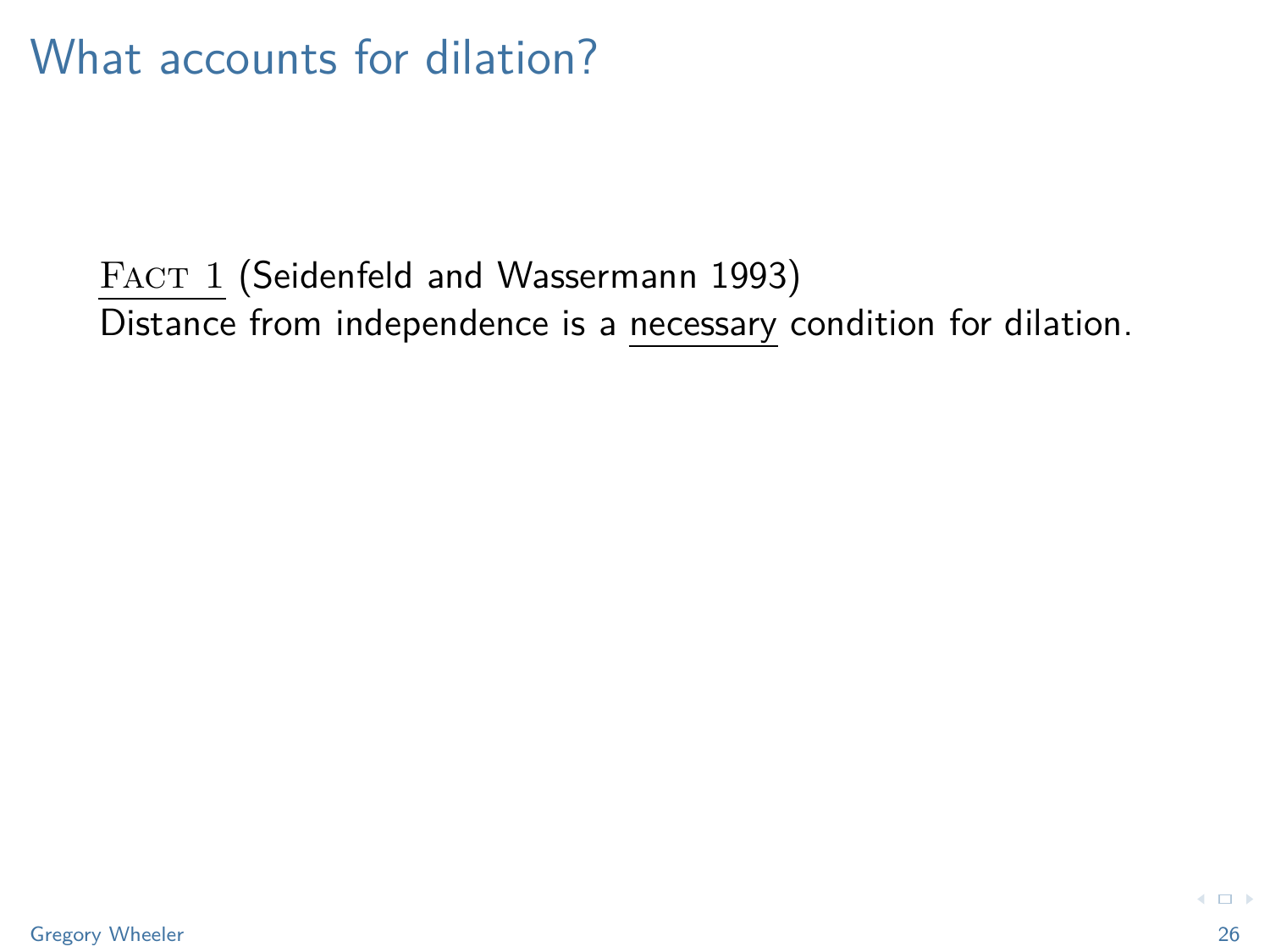#### FACT 1 (Seidenfeld and Wassermann 1993) Distance from independence is a necessary condition for dilation.

DEFN. A simple measure of stochastic independence:

$$
S_p(E, F) =_{df} \frac{p(E \cap F)}{p(E)p(F)}.
$$

NOTE.  $p(E \mid F) = p(E) \Rightarrow p(F \mid E) = p(F) \Rightarrow p(E \cap F) = p(E)p(F)$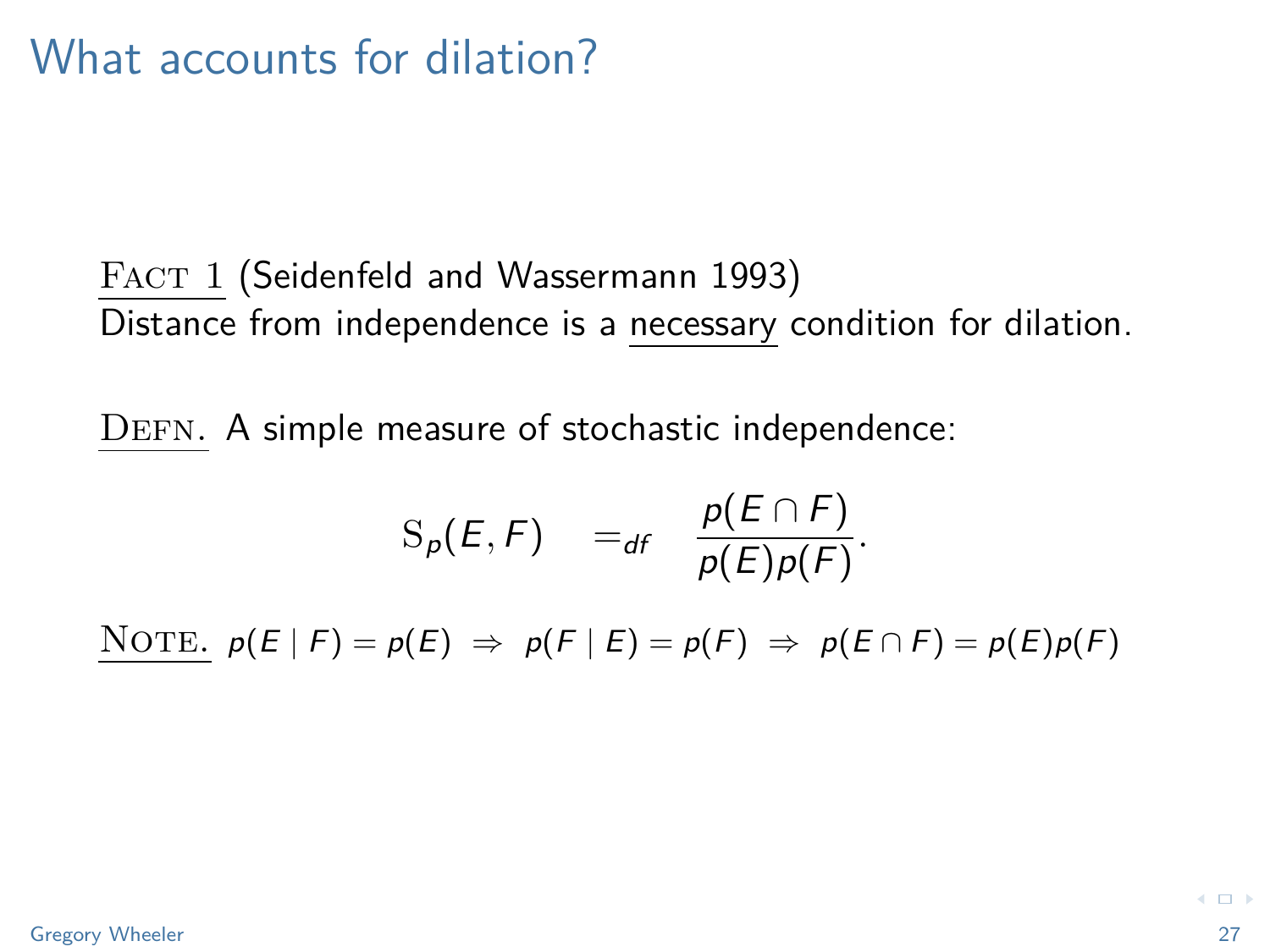FACTS (Seidenfeld and Wassermann 1993, 1994)

○ If B dilates E, any p realizing  $P(E | H)$  (any p:  $\overline{P}(E | H)$ ) must make E and H negatively (positively) correlated (for every  $H \in \mathcal{B}$ ).

... but vacuously true for an event if set  $P(E | H)$  of conditional probability measures realizing lower probabilities is empty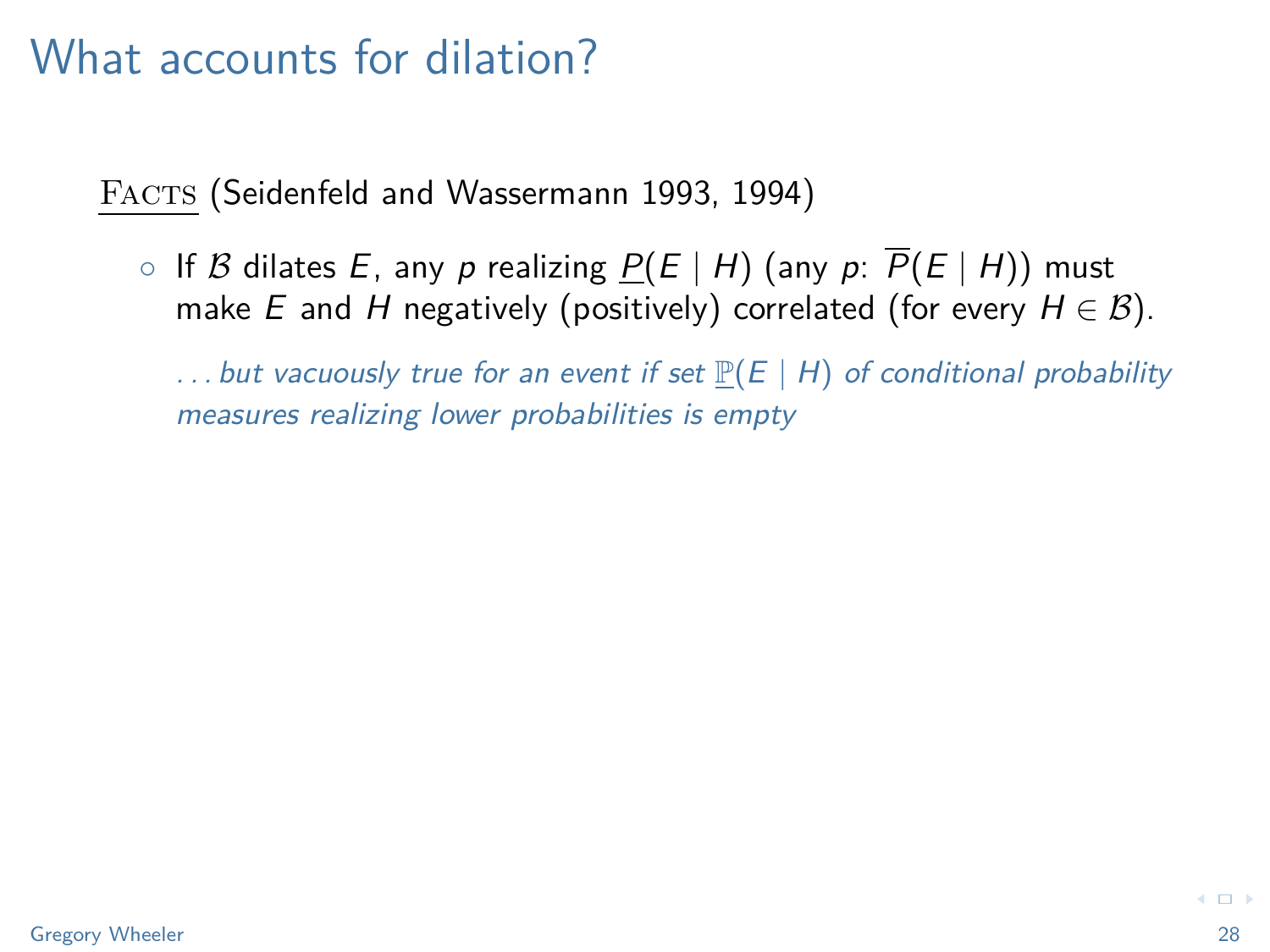FACTS (Seidenfeld and Wassermann 1993, 1994)

○ If B dilates E, any p realizing  $P(E | H)$  (any p:  $\overline{P}(E | H)$ ) must make E and H negatively (positively) correlated (for every  $H \in \mathcal{B}$ ).

... but vacuously true for an event if set  $\mathbb{P}(E \mid H)$  of conditional probability measures realizing lower probabilities is empty

 $\circ$  If every H in B is such that  $P(E)$  ( $\overline{P}(E)$ ) is realized by some p for which  $E$  and  $H$  are negatively (pos.) correlated, then  $B$  dilates  $E$ .

... but vacuously true for an event if the set of probability measures  $\mathbb{P}(E)$ realizing lower probabilities is empty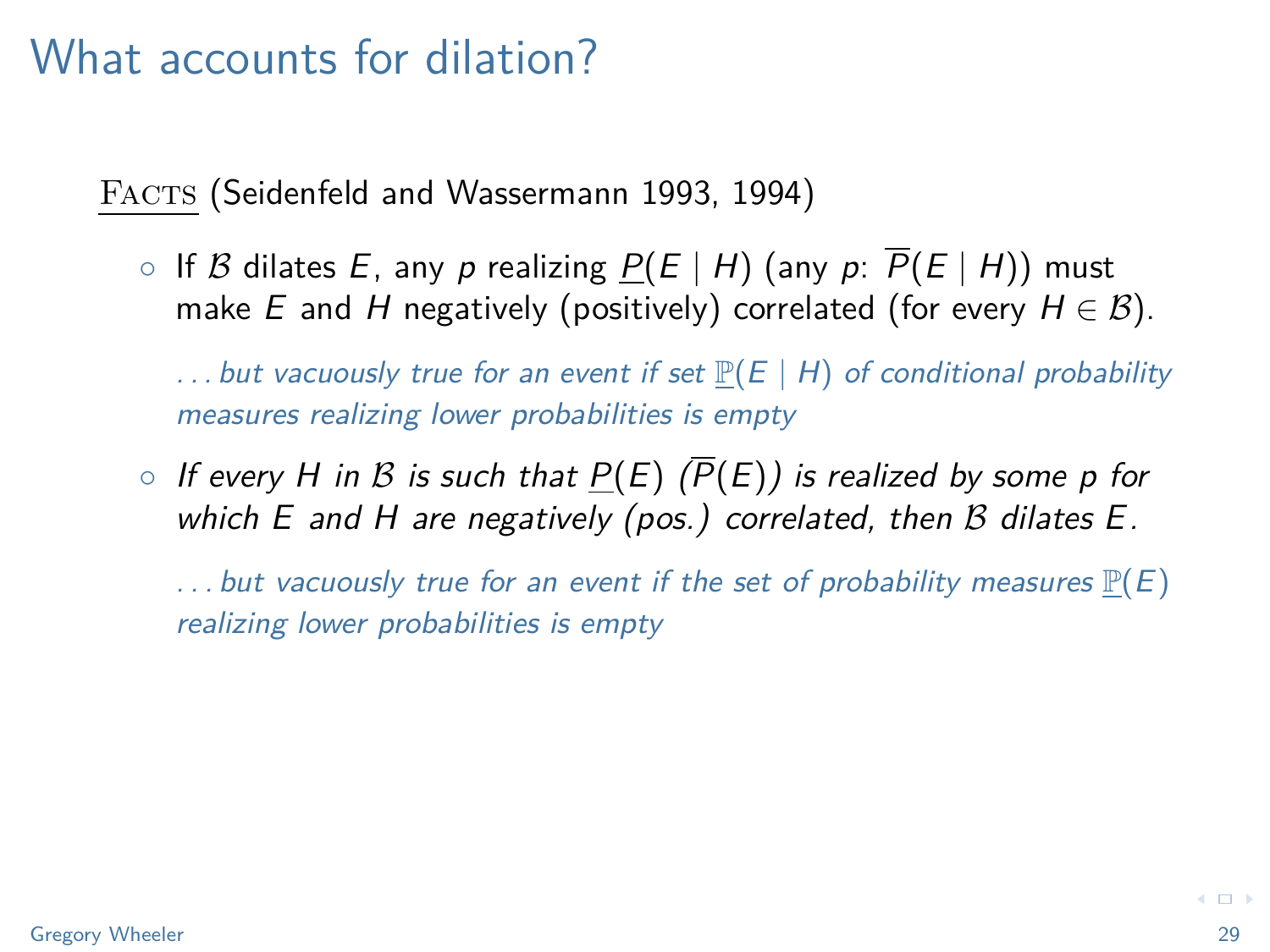FACTS (Seidenfeld and Wassermann 1993, 1994)

○ If B dilates E, any p realizing  $P(E | H)$  (any p:  $\overline{P}(E | H)$ ) must make E and H negatively (positively) correlated (for every  $H \in \mathcal{B}$ ).

... but vacuously true for an event if set  $\mathbb{P}(E \mid H)$  of conditional probability measures realizing lower probabilities is empty

 $\circ$  If every H in B is such that  $P(E)$  ( $\overline{P}(E)$ ) is realized by some p for which  $E$  and  $H$  are negatively (pos.) correlated, then  $B$  dilates  $E$ .

... but vacuously true for an event if the set of probability measures  $\mathbb{P}(E)$ realizing lower probabilities is empty

◦ Within the convex set of supporting hyperplanes positive and negative correlation is a necessary and sufficient conditions for dilation. **Medition**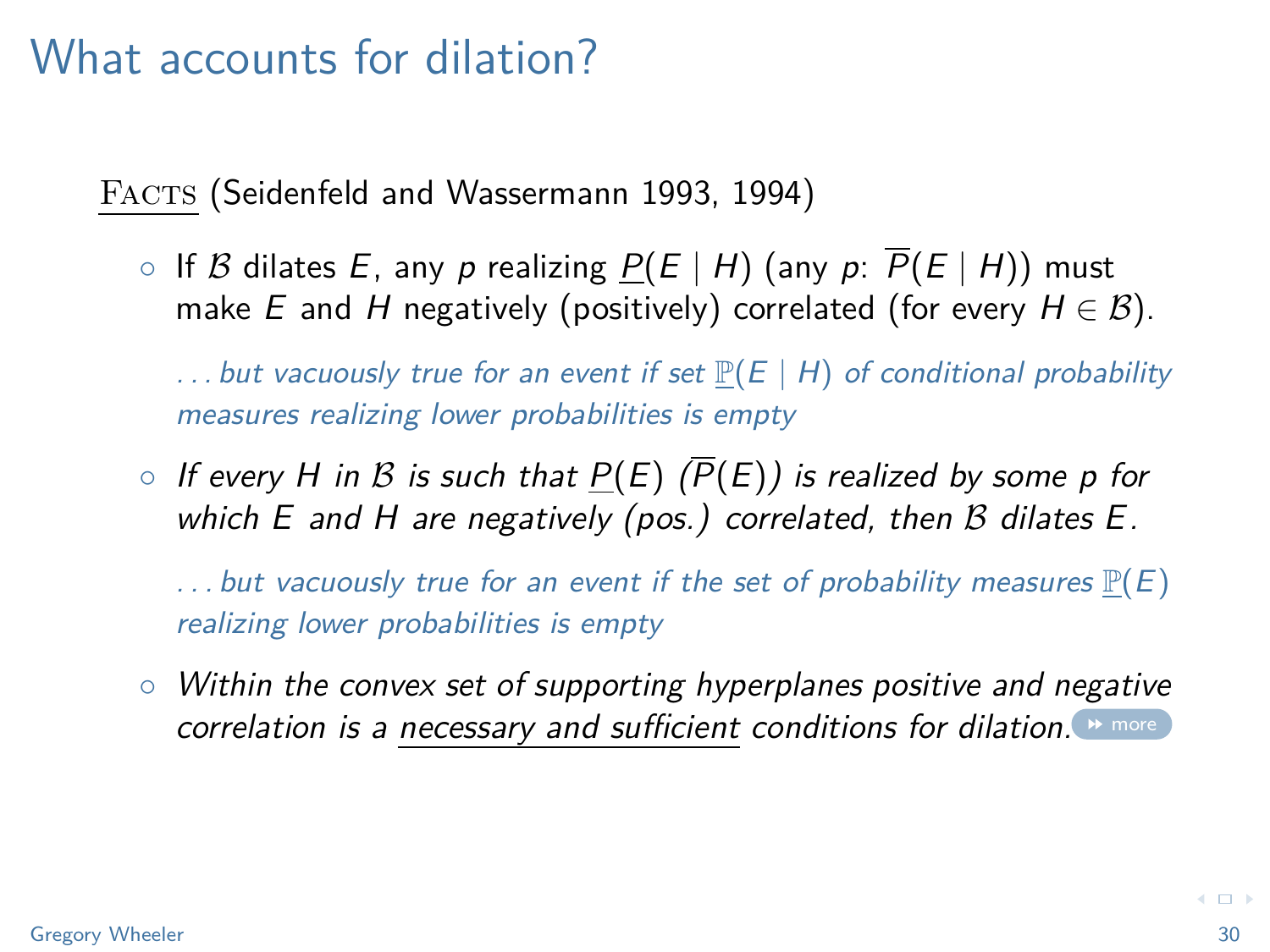FACTS (Seidenfeld and Wassermann 1993, 1994)

○ If B dilates E, any p realizing  $P(E | H)$  (any p:  $\overline{P}(E | H)$ ) must make E and H negatively (positively) correlated (for every  $H \in \mathcal{B}$ ).

... but vacuously true for an event if set  $\mathbb{P}(E \mid H)$  of conditional probability measures realizing lower probabilities is empty

 $\circ$  If every H in B is such that  $P(E)$  ( $\overline{P}(E)$ ) is realized by some p for which  $E$  and  $H$  are negatively (pos.) correlated, then  $B$  dilates  $E$ .

... but vacuously true for an event if the set of probability measures  $\mathbb{P}(E)$ realizing lower probabilities is empty

◦ Within the convex set of supporting hyperplanes positive and negative correlation is a necessary and sufficient conditions for dilation. **M** [more](#page-68-0)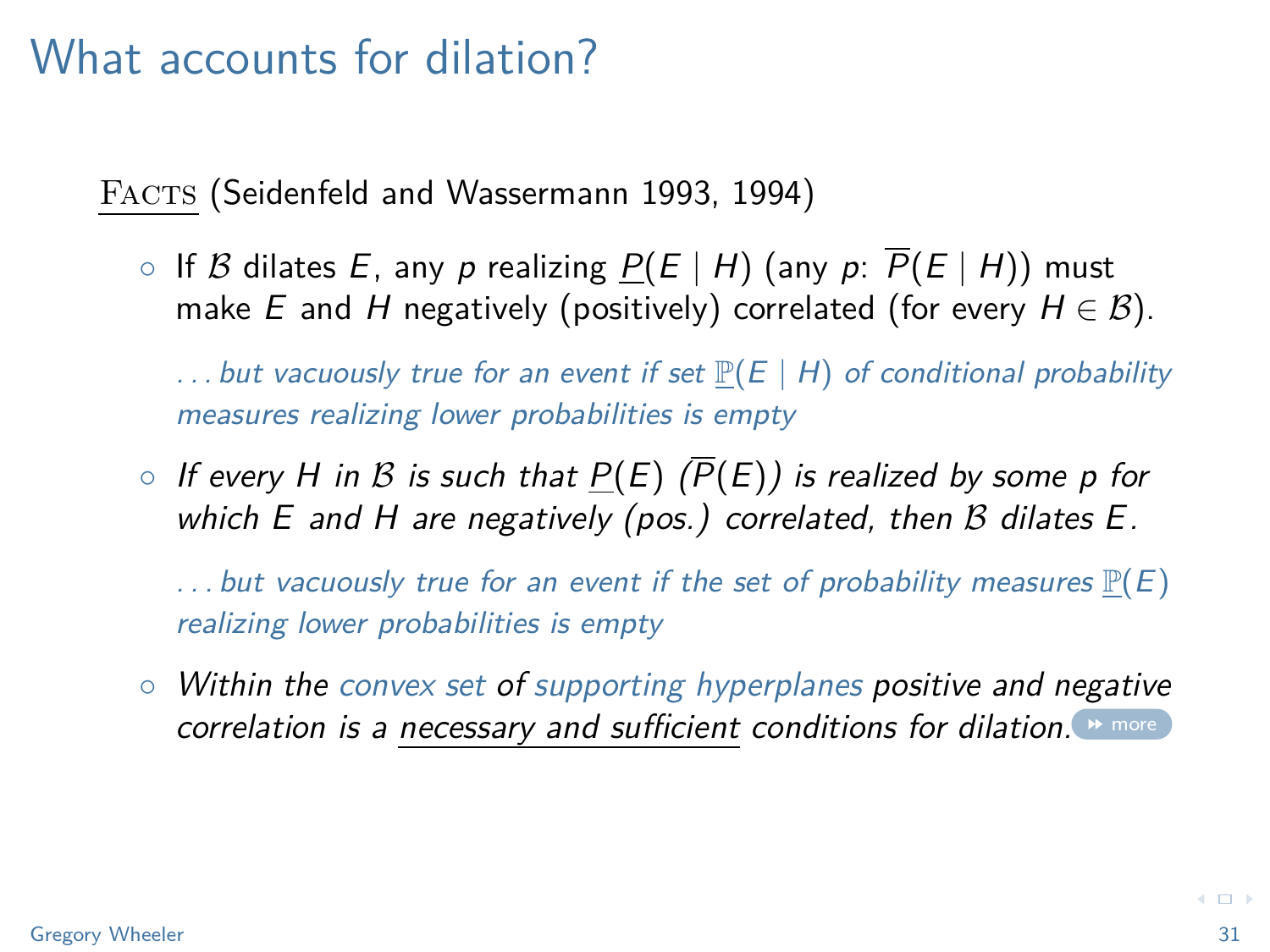#### Is there a general characterization of dilation?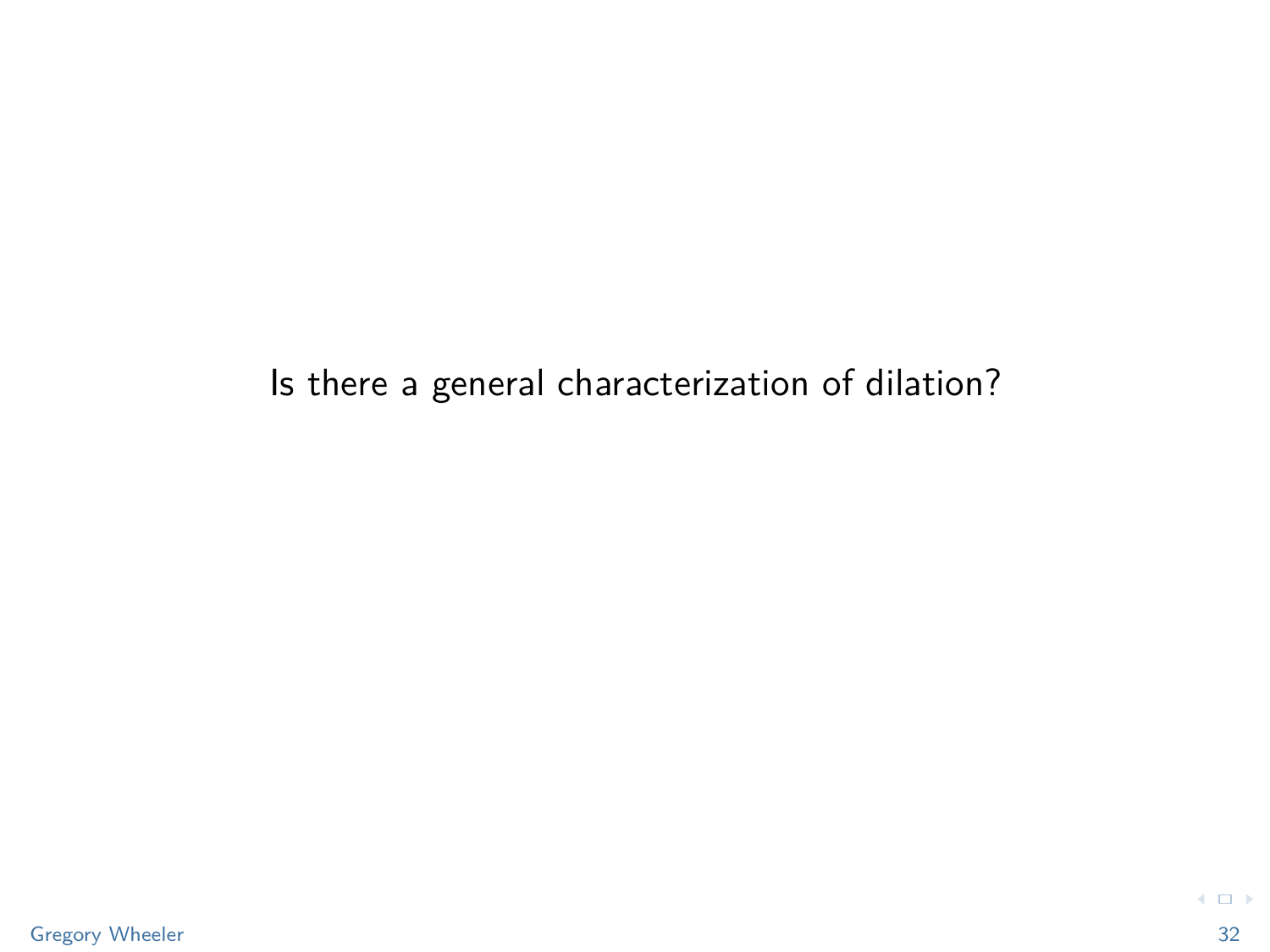<span id="page-32-0"></span>DEFN. Given a nonempty set of probabilities P, events  $E, H \in \mathcal{A}$ with  $P(H) > 0$ , and  $\epsilon > 0$ , define: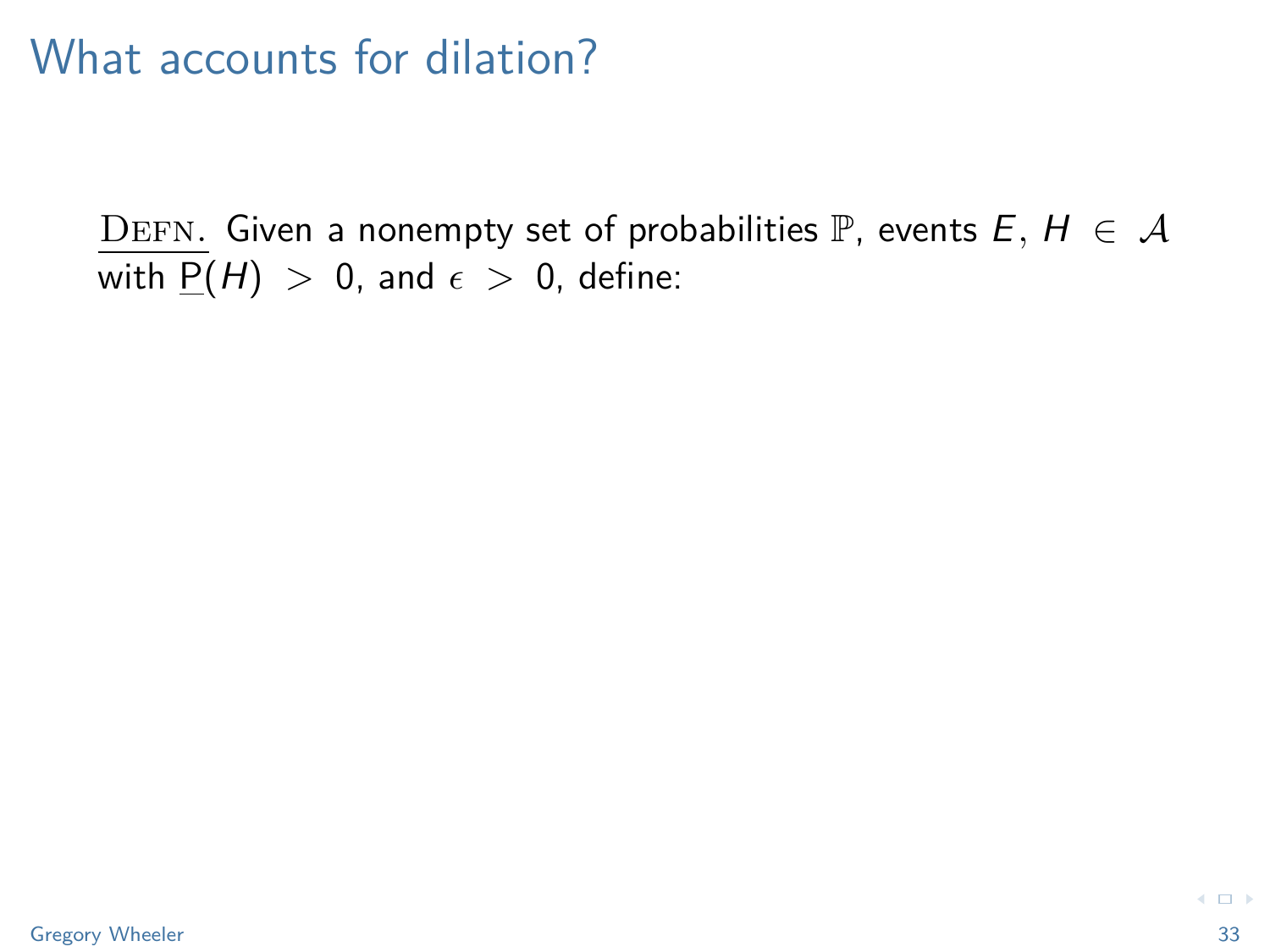DEFN. Given a nonempty set of probabilities P, events  $E, H \in \mathcal{A}$ with  $P(H) > 0$ , and  $\epsilon > 0$ , define:

$$
\mathbb{P}(E|H,\epsilon) =_{df} \{p \in \mathbb{P}: |p(E|H) - \mathbb{P}(E|H)| < \epsilon\};
$$
  

$$
\mathbb{P}(E|H,\epsilon) =_{df} \{p \in \mathbb{P}: |p(E|H) - \overline{P}(E|H)| < \epsilon\}.
$$

Call the sets  $\mathbb{P}(E|H,\epsilon)$  and  $\overline{\mathbb{P}}(E|H,\epsilon)$  lower and upper neighborhoods of E conditional on H, respectively, with radius  $\epsilon$ .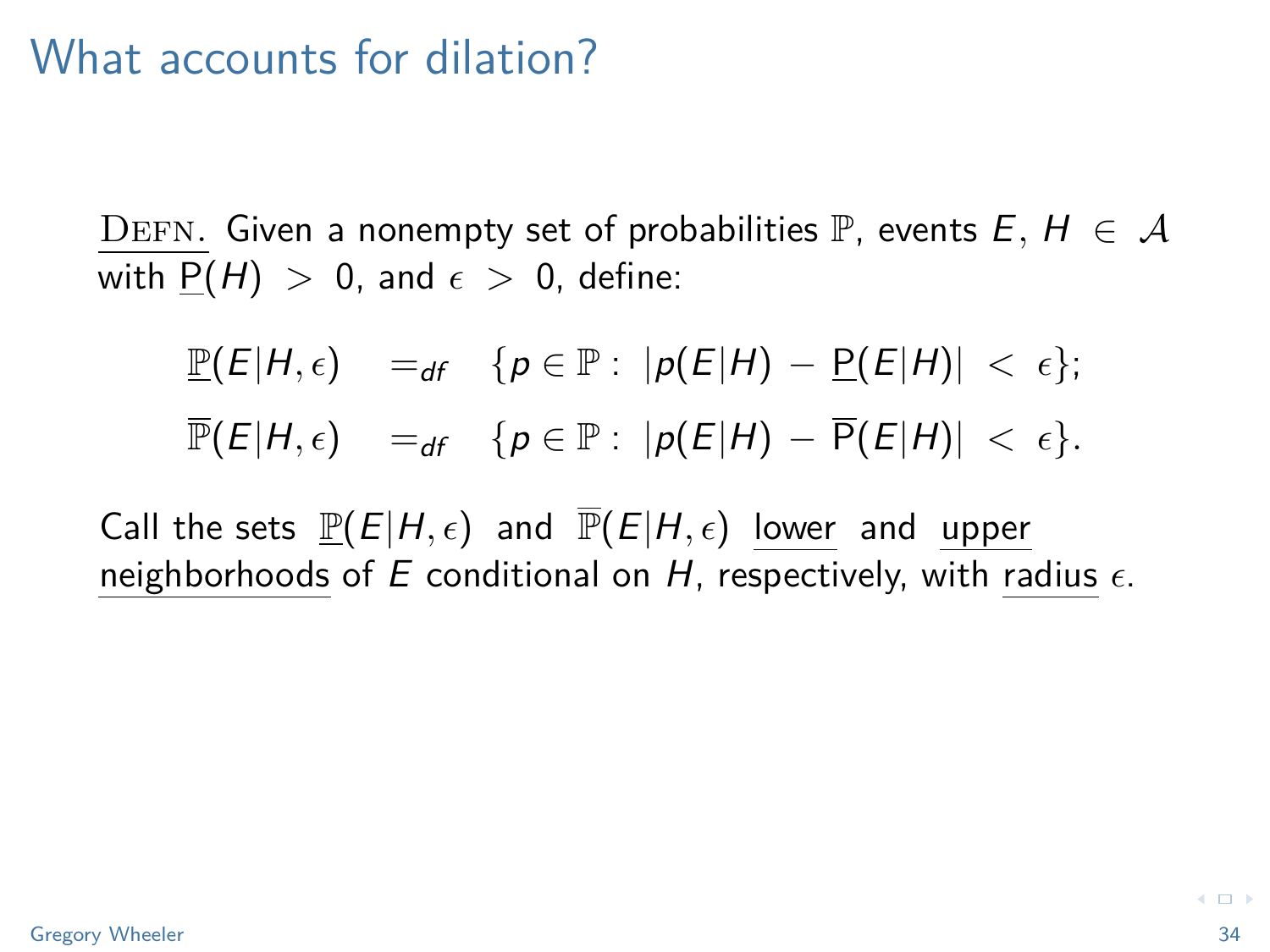DEFN. Given a nonempty set of probabilities P, events  $E, H \in \mathcal{A}$ with  $P(H) > 0$ , and  $\epsilon > 0$ , define:

$$
\mathbb{P}(E|H,\epsilon) =_{df} \{p \in \mathbb{P}: |p(E|H) - \mathbb{P}(E|H)| < \epsilon\};
$$
  

$$
\mathbb{P}(E|H,\epsilon) =_{df} \{p \in \mathbb{P}: |p(E|H) - \overline{P}(E|H)| < \epsilon\}.
$$

Call the sets  $\mathbb{P}(E|H,\epsilon)$  and  $\overline{\mathbb{P}}(E|H,\epsilon)$  lower and upper neighborhoods of E conditional on H, respectively, with radius  $\epsilon$ .

IDEA: A probability function is an element of a lower neighborhood of E conditional on H with radius  $\epsilon$  if  $p(E|H)$  is within  $\epsilon$  of  $P(E|H)$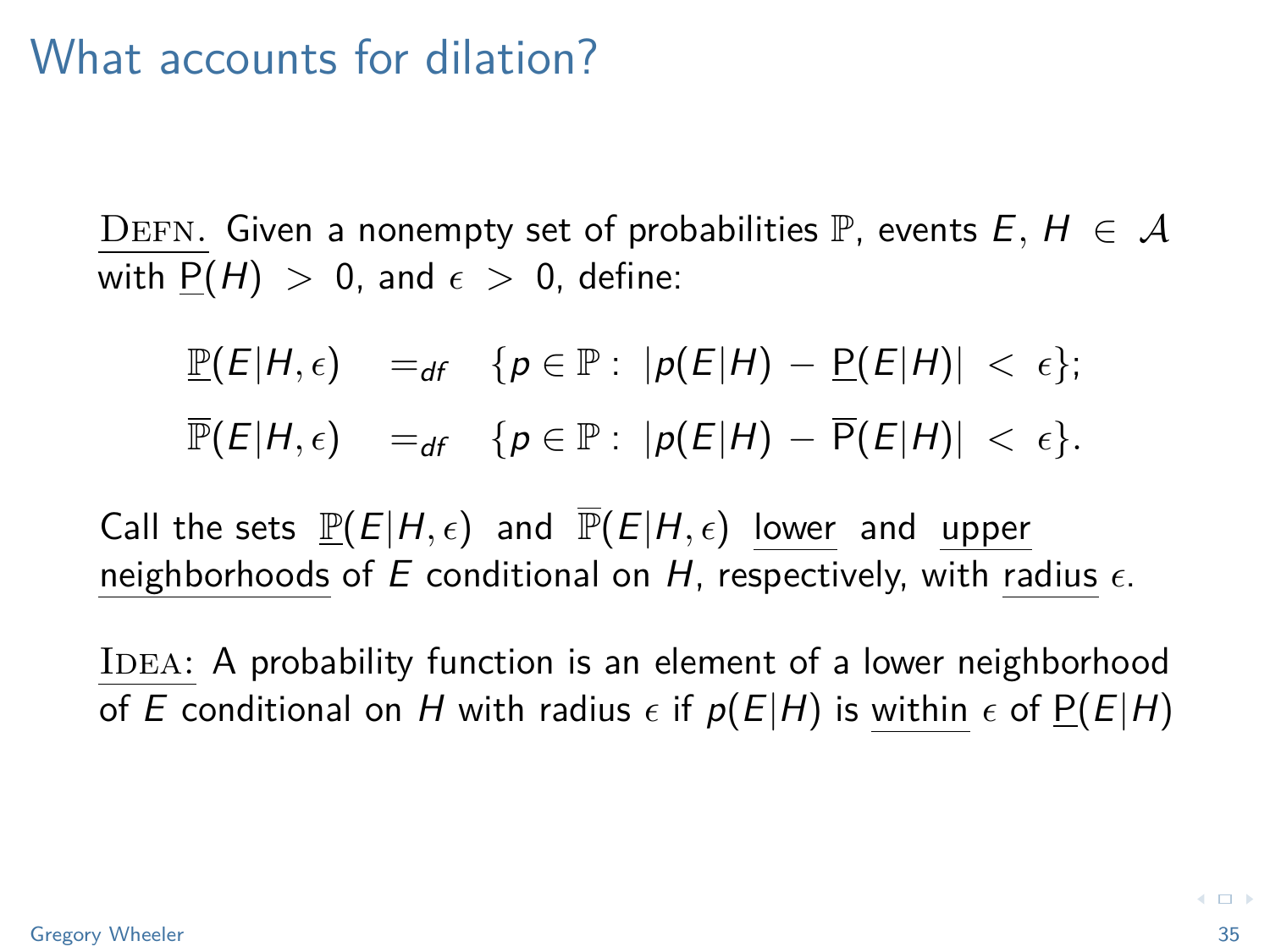$DEFN.(Recall)$  Given a probability function  $p$ , a simple measure of stochastic independence:

$$
S_p(E, F) =_{df} \frac{p(E \cap F)}{p(E)p(F)}.
$$

 $\leftarrow$   $\Box$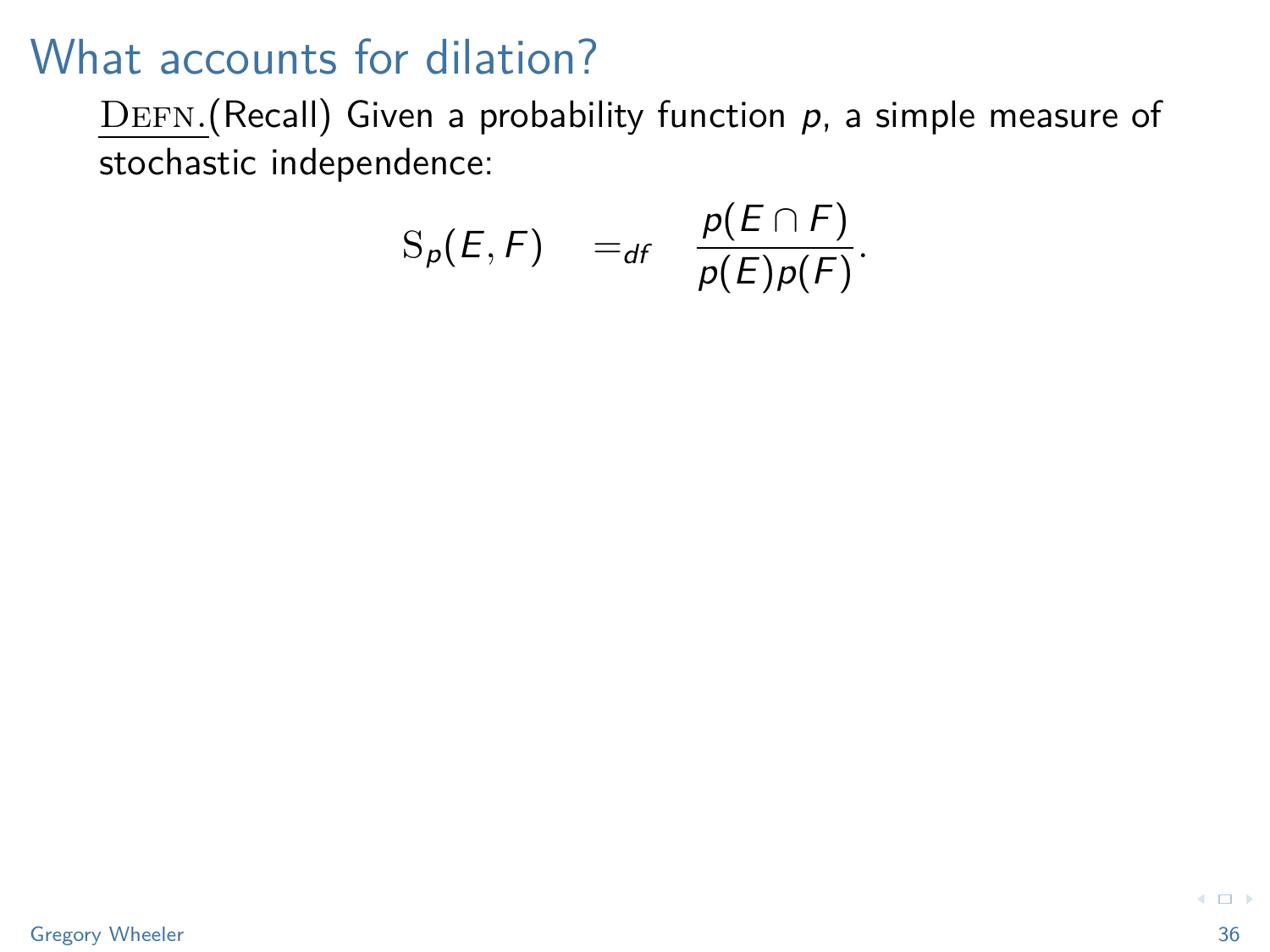$DEFN.$ (Recall) Given a probability function  $p$ , a simple measure of stochastic independence:

$$
S_p(E, F) =_{df} \frac{p(E \cap F)}{p(E)p(F)}.
$$

Given a nonempty set of probabilities  $\mathbb P$  and events  $E, F \in \mathcal A$ , consider the following sets: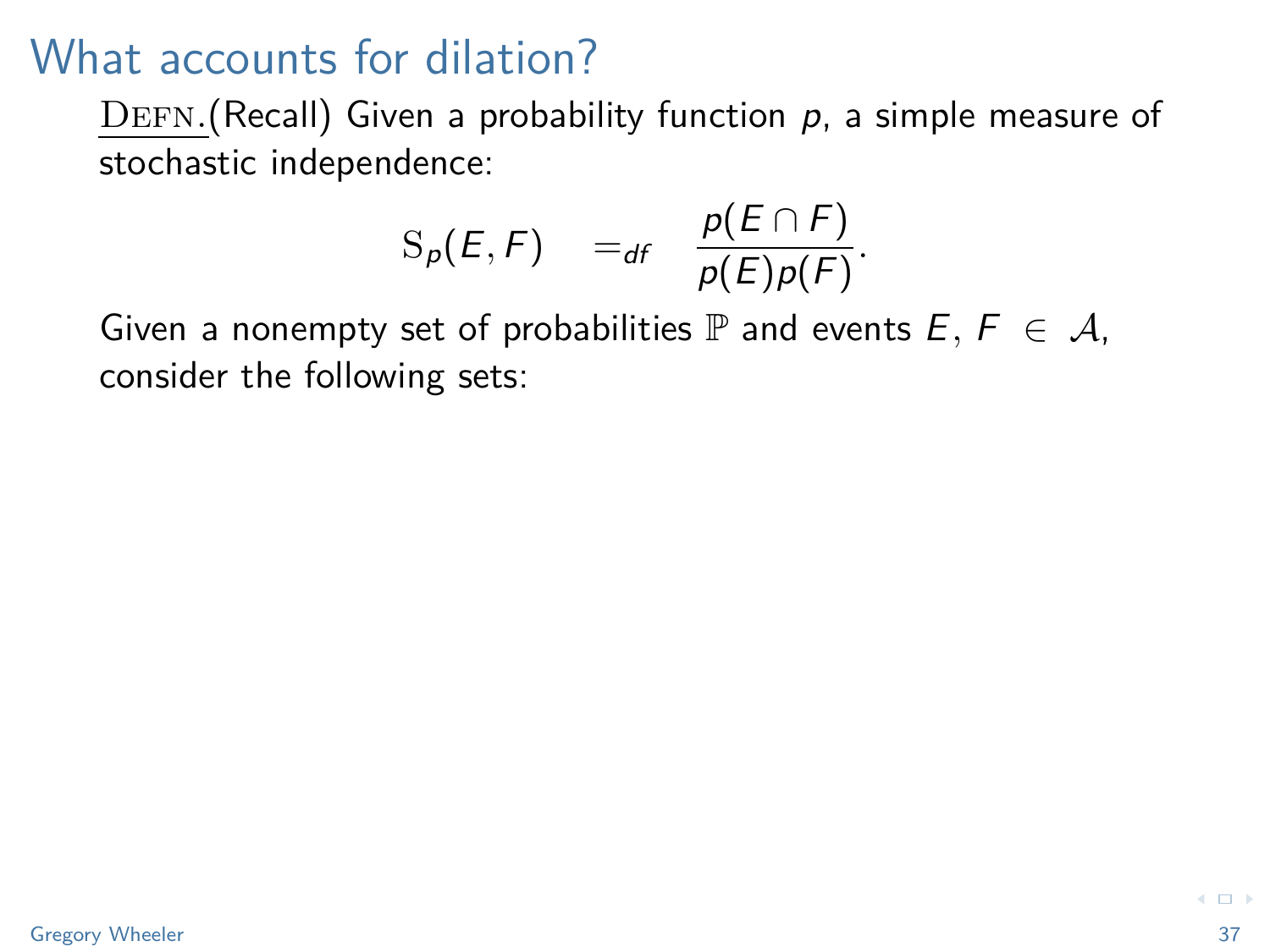$DEFN.(Recall)$  Given a probability function  $p$ , a simple measure of stochastic independence:

$$
S_p(E, F) =_{df} \frac{p(E \cap F)}{p(E)p(F)}.
$$

Given a nonempty set of probabilities  $\mathbb P$  and events  $E, F \in \mathcal A$ , consider the following sets:

 $p\in\mathop{\mathrm {S}^+_{\mathbb P}}(E,F)\Longleftrightarrow\ E$  and  $F$  are pos. assoc. with respect to  $p$  $p\in\mathrm{S}^-_\mathbb{P}(E,F)\Longleftrightarrow|E|$  and  $F$  are neg. assoc. with respect to  $p$  $p \in I_{\mathbb{P}}(E, F) \iff p$  is on the surface of ind. for E and F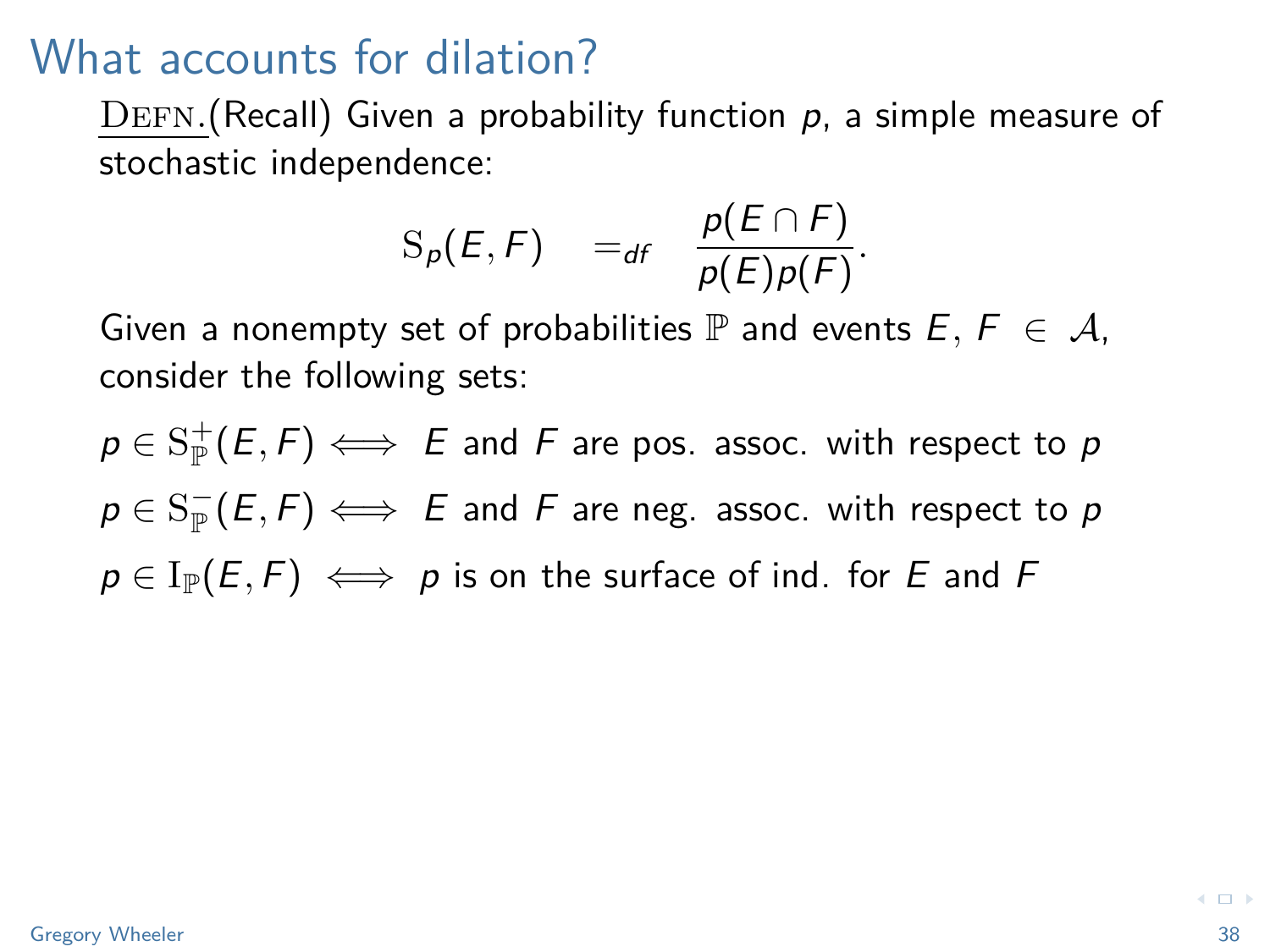$DEFN.(Recall)$  Given a probability function  $p$ , a simple measure of stochastic independence:

$$
S_p(E, F) =_{df} \frac{p(E \cap F)}{p(E)p(F)}.
$$

Given a nonempty set of probabilities  $\mathbb P$  and events  $E, F \in \mathcal A$ , consider the following sets:

 $p\in\mathop{\mathrm {S}^+_{\mathbb P}}(E,F)\Longleftrightarrow\ E$  and  $F$  are pos. assoc. with respect to  $p$  $p\in\mathrm{S}^-_\mathbb{P}(E,F)\Longleftrightarrow|E|$  and  $F$  are neg. assoc. with respect to  $p$  $p \in I_{\mathbb{P}}(E, F) \iff p$  is on the surface of ind. for E and F That is:

$$
S_{\mathbb{P}}^{+}(E, F) =_{df} \{p \in \mathbb{P} : S_{p}(E, F) > 1\}
$$
  
\n
$$
S_{\mathbb{P}}^{-}(E, F) =_{df} \{p \in \mathbb{P} : S_{p}(E, F) < 1\}
$$
  
\n
$$
I_{\mathbb{P}}(E, F) =_{df} \{p \in \mathbb{P} : S_{p}(E, F) = 1\}.
$$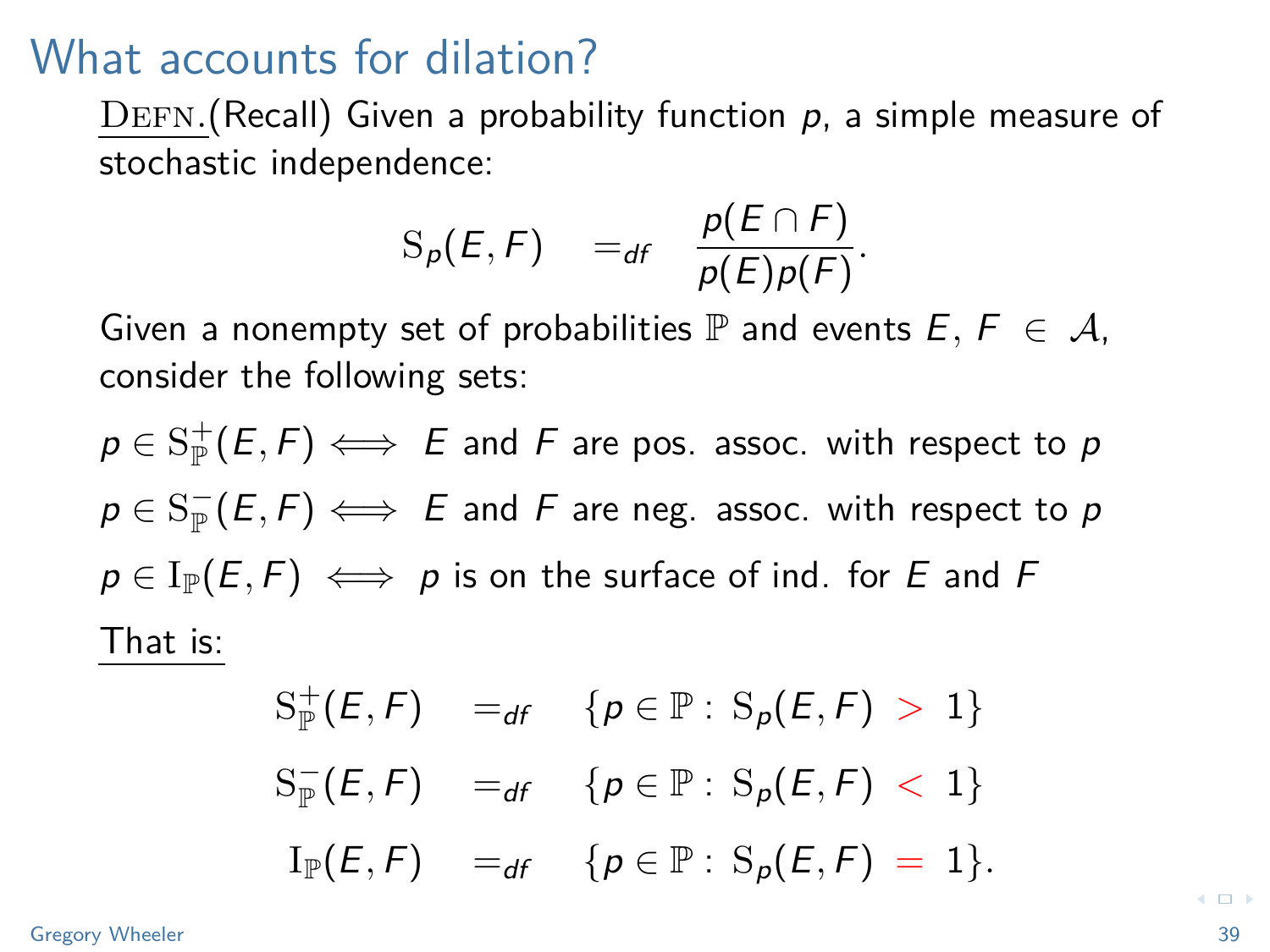<span id="page-39-0"></span>Thm. (Pedersen and Wheeler 2014) Let  $(\Omega, \mathcal{A}, \mathbb{P}, \underline{P})$  be a lower probability space such that  $\mathbb P$  is weak\*-closed and convex,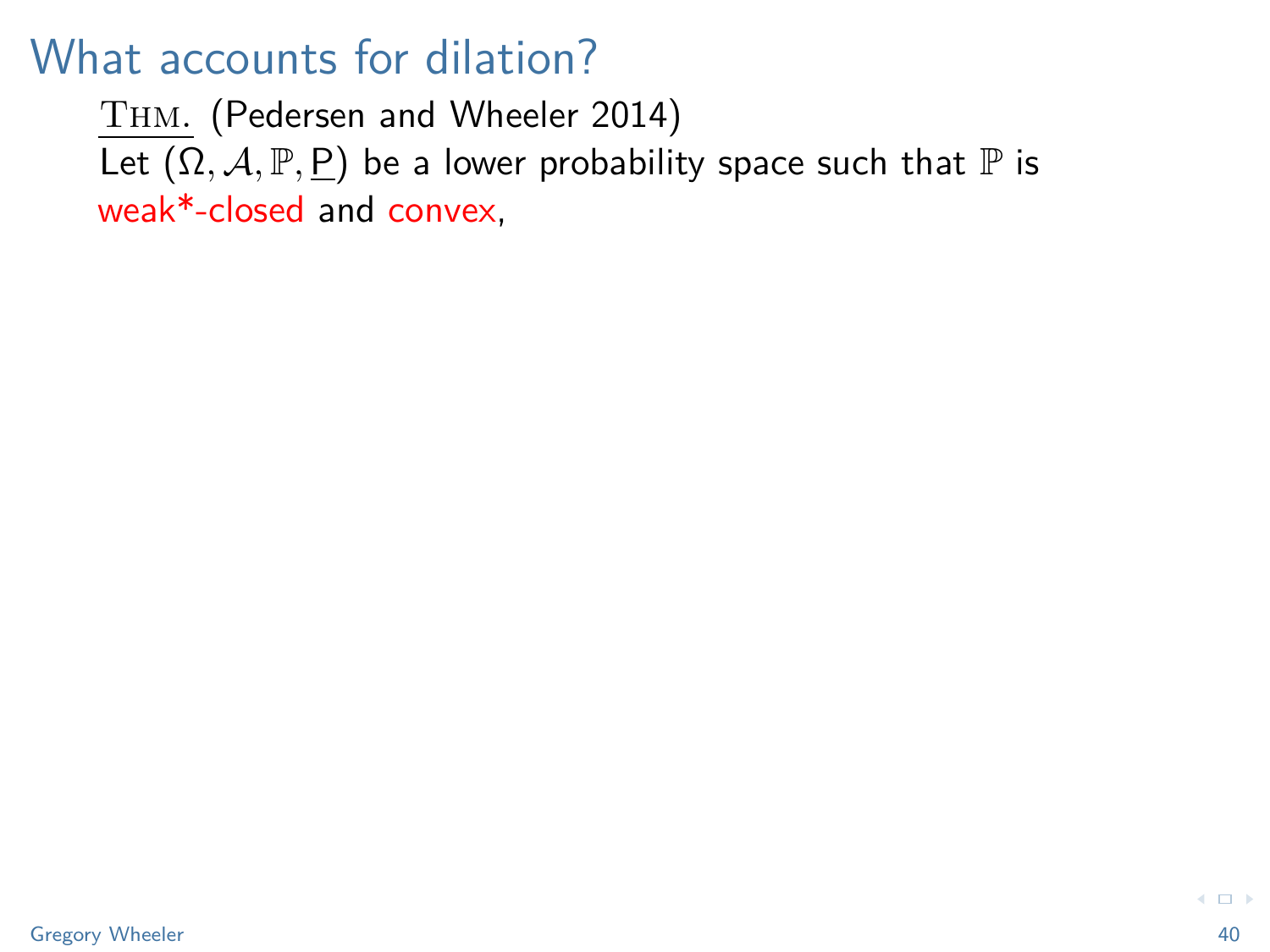Thm. (Pedersen and Wheeler 2014) Let  $(\Omega, \mathcal{A}, \mathbb{P}, \underline{P})$  be a lower probability space such that  $\mathbb P$  is weak\*-closed and convex, let  $\mathcal{B} \ = \ \{ H_i : i \in I \}$  be a positive measurable partition,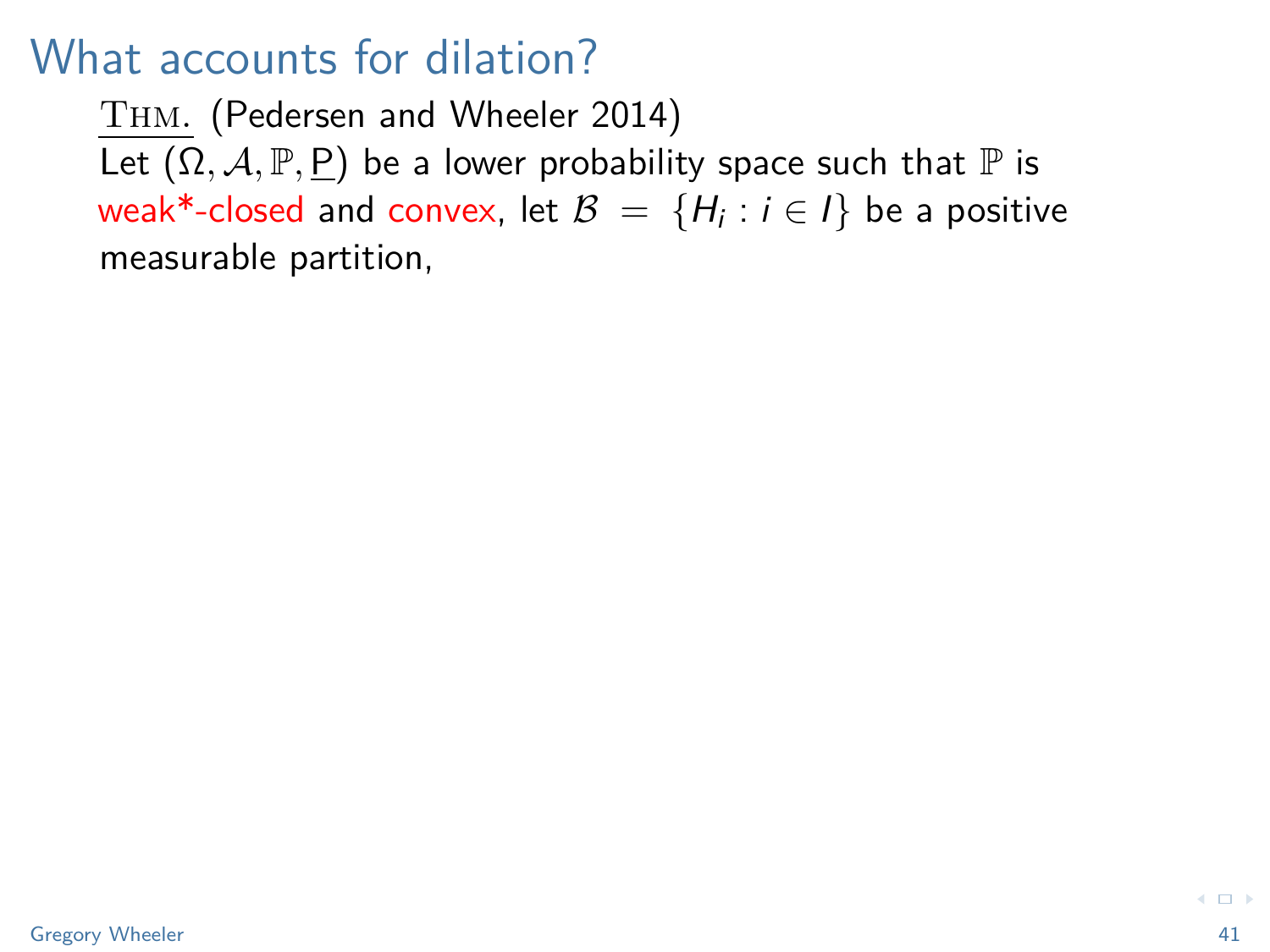Thm. (Pedersen and Wheeler 2014) Let  $(\Omega, \mathcal{A}, \mathbb{P}, \underline{P})$  be a lower probability space such that  $\mathbb P$  is weak\*-closed and convex, let  $\mathcal{B} \ = \ \{ H_i : i \in I \}$  be a positive measurable partition, and let  $E \in \mathcal{A}$ .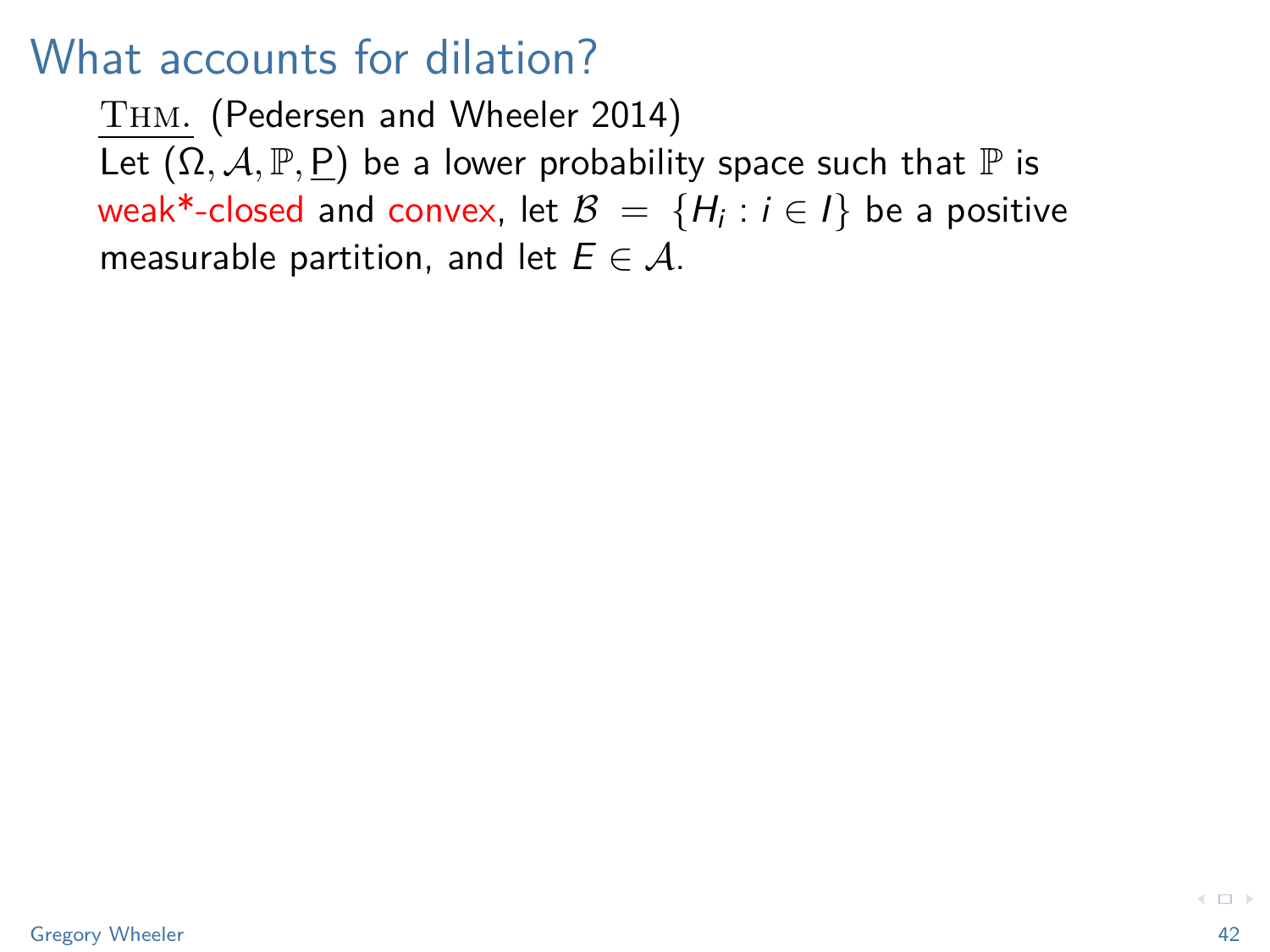Thm. (Pedersen and Wheeler 2014) Let  $(\Omega, \mathcal{A}, \mathbb{P}, P)$  be a lower probability space such that  $\mathbb P$  is weak\*-closed and convex, let  $\mathcal{B} \ = \ \{ H_i : i \in I \}$  be a positive measurable partition, and let  $E \in \mathcal{A}$ . Then the following are equivalent:

(i)  $\beta$  dilates  $E$ ;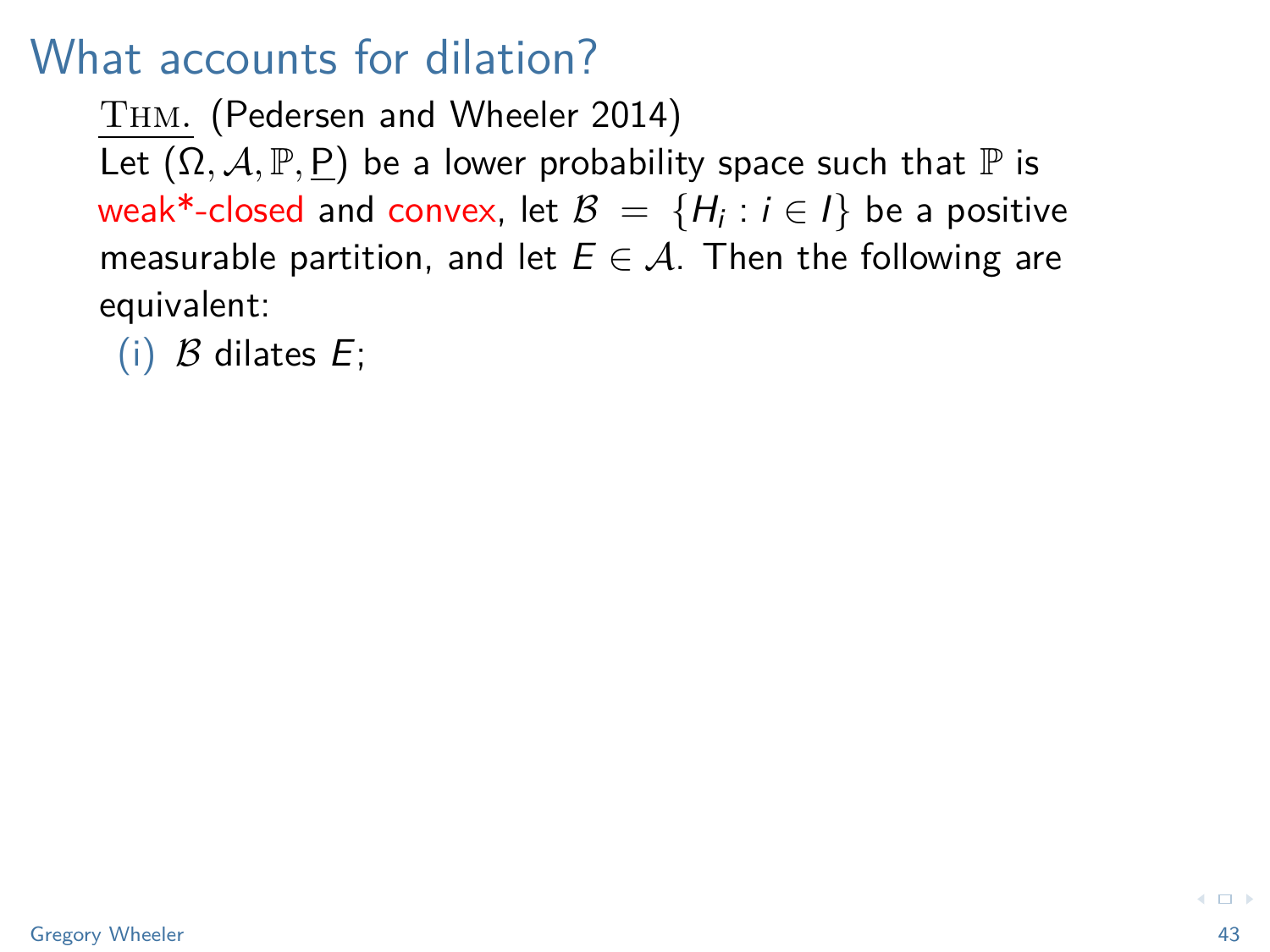Thm. (Pedersen and Wheeler 2014) Let  $(\Omega, \mathcal{A}, \mathbb{P}, P)$  be a lower probability space such that  $\mathbb P$  is weak\*-closed and convex, let  $\mathcal{B} \ = \ \{ H_i : i \in I \}$  be a positive measurable partition, and let  $E \in \mathcal{A}$ . Then the following are equivalent:

- (i)  $\beta$  dilates  $E$ ;
- (ii) There is  $(\epsilon_i)_{i\in I}\in \mathbb{R}_+^I$  such that for every  $i\in I$ :

 $\underline{\mathbb{P}}(E|H_i,\epsilon_i) \subseteq \mathcal{S}^-(E,H_i)$  and  $\overline{\mathbb{P}}(E|H_i,\epsilon_i) \subseteq \mathcal{S}^+(E,H_i);$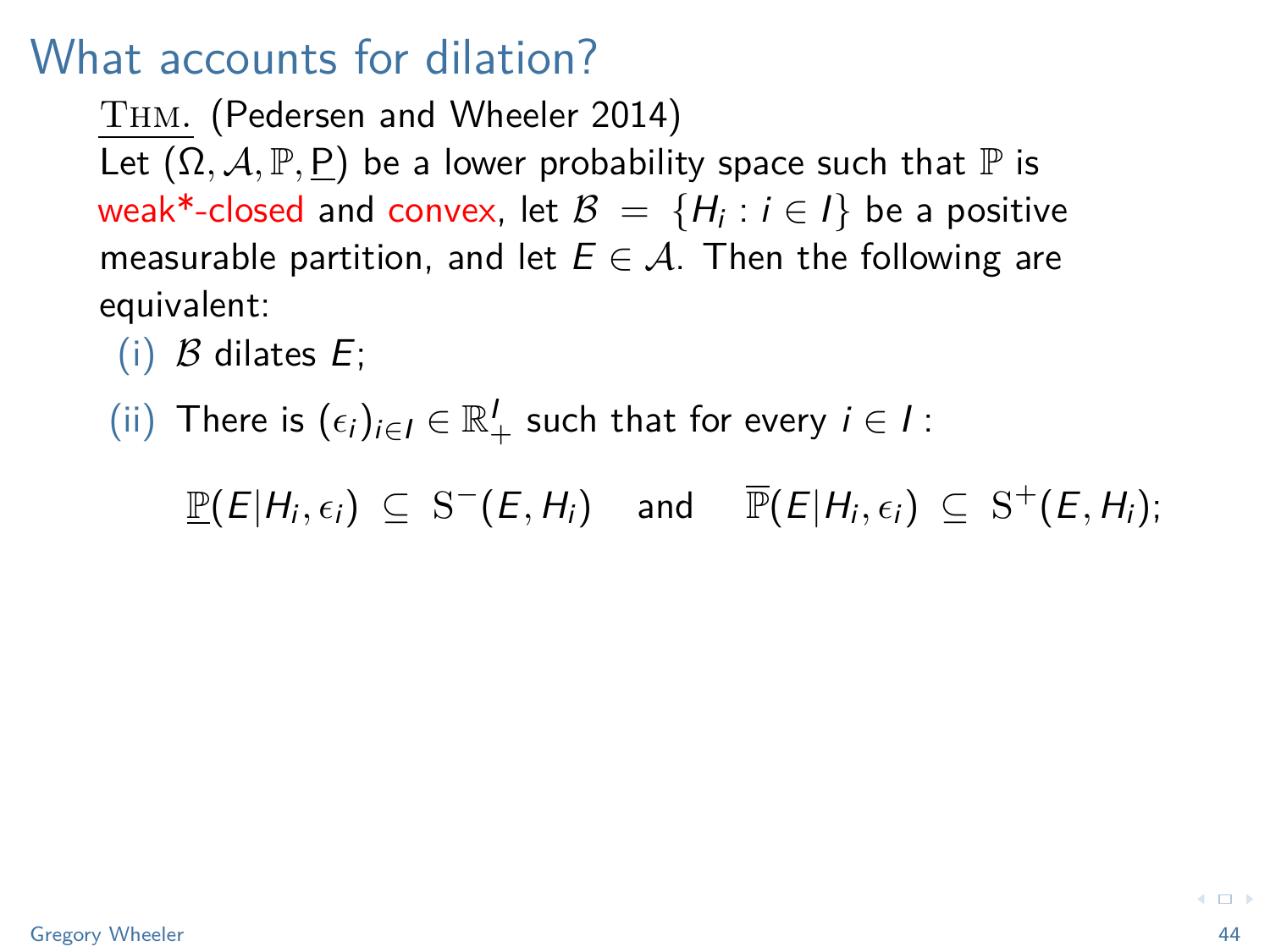Thm. (Pedersen and Wheeler 2014) Let  $(\Omega, \mathcal{A}, \mathbb{P}, P)$  be a lower probability space such that  $\mathbb P$  is weak\*-closed and convex, let  $\mathcal{B} \ = \ \{ H_i : i \in I \}$  be a positive measurable partition, and let  $E \in \mathcal{A}$ . Then the following are equivalent:

- (i)  $\beta$  dilates  $E$ ;
- (ii) There is  $(\epsilon_i)_{i\in I}\in \mathbb{R}_+^I$  such that for every  $i\in I$ :

 $\underline{\mathbb{P}}(E|H_i,\epsilon_i) \subseteq \mathcal{S}^-(E,H_i)$  and  $\overline{\mathbb{P}}(E|H_i,\epsilon_i) \subseteq \mathcal{S}^+(E,H_i);$ 

(iii) There are  $(\underline{\epsilon}_i)_{i\in I}, (\overline{\epsilon}_i)_{i\in I} \in \mathbb{R}_+^I$  such that for every  $i \in I$ :

 $\mathbb{P}(E|H_i,\underline{\epsilon}_i) \subseteq S^-(E,H_i)$  and  $\overline{\mathbb{P}}(E|H_i,\overline{\epsilon}_i) \subseteq S^+(E,H_i)$ .

Each radius  $\epsilon_i$  may be chosen to be the unique positive min of  $|p(E \mid H_i) - \underline{P}(E \mid H_i)|$  on  $C_i^+ := \{p \in \mathbb{P} : S_p(E, H_i) \geq 1\}$ , unique  $\overline{\epsilon}_i$ with respect to  $C_i^-$ .

 $\leftarrow$   $\Box$ 

Gregory Wheeler **Contract Contract Contract Contract Contract Contract Contract Contract Contract Contract Contract Contract Contract Contract Contract Contract Contract Contract Contract Contract Contract Contract Contrac**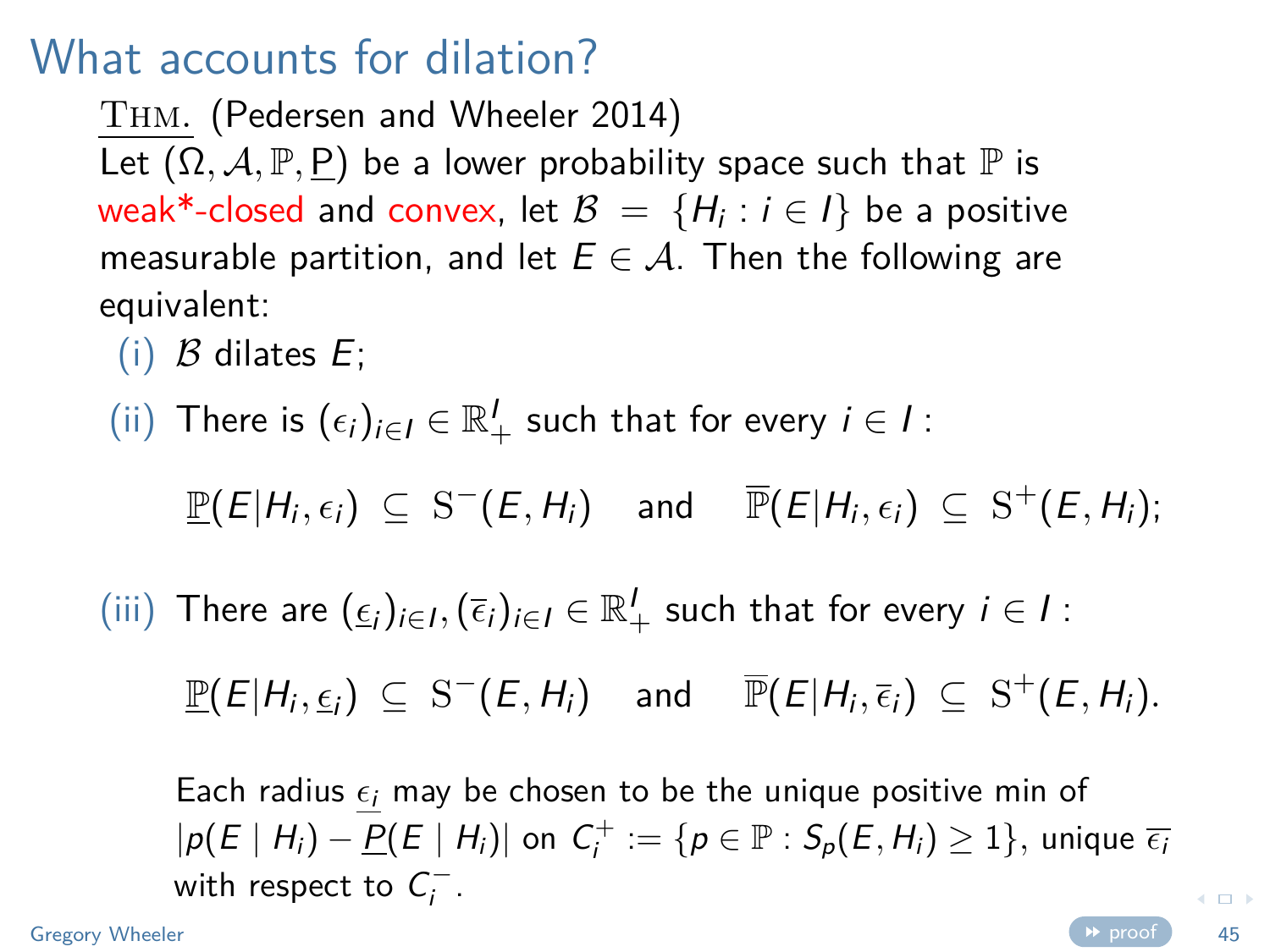# Good's Principle



You should delay making a terminal decision (A) between alternative courses of action if the opportunity arises to learn, at zero cost to you, the outcome of an experiment  $(B)$  relevant to the decision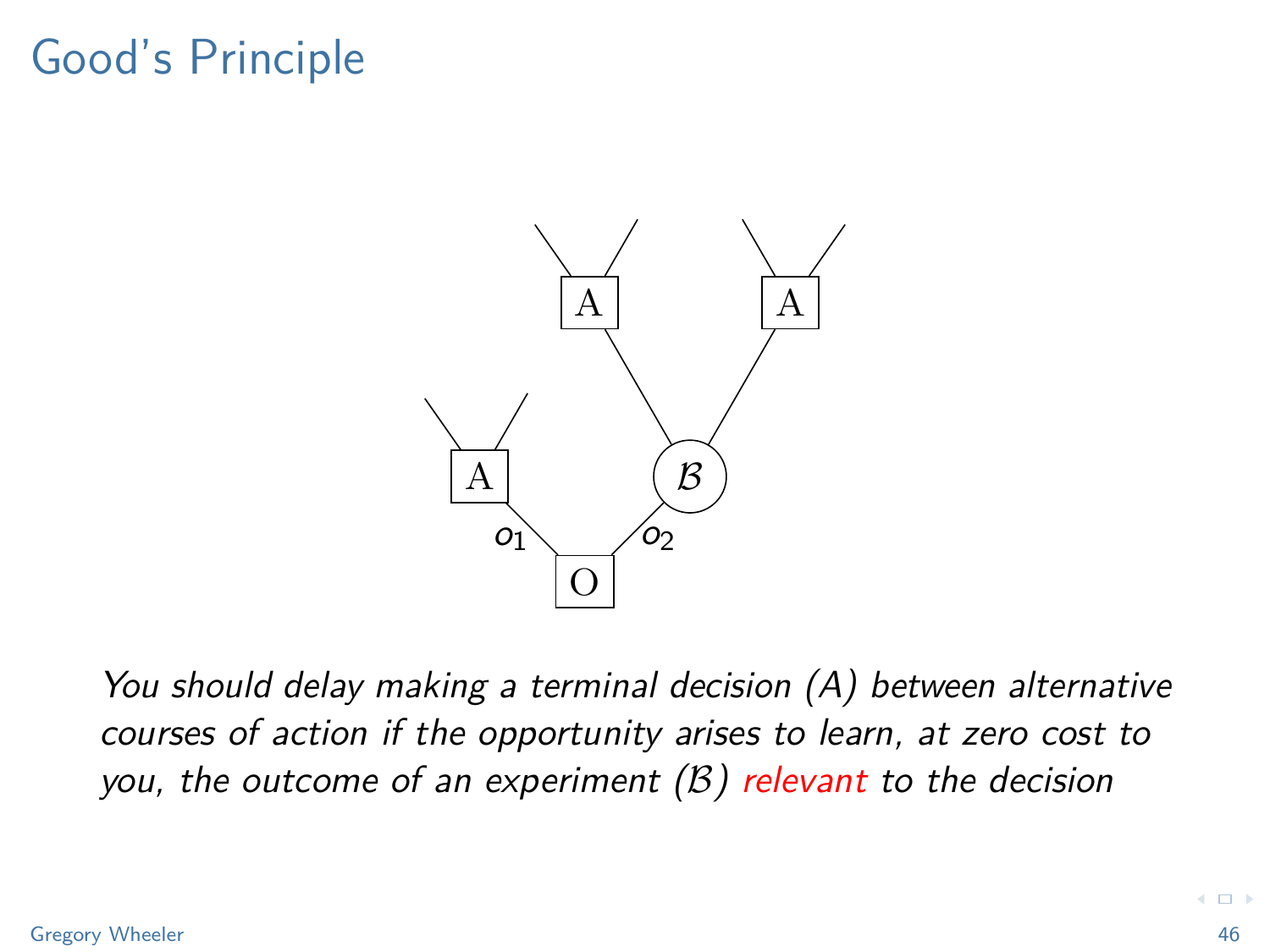Review of probabilistic independence

Two events  $E$  and  $F$  in  $A$  are stochastically independent just in case:

(SI)  $p(E \cap F) = p(E)p(F)$ .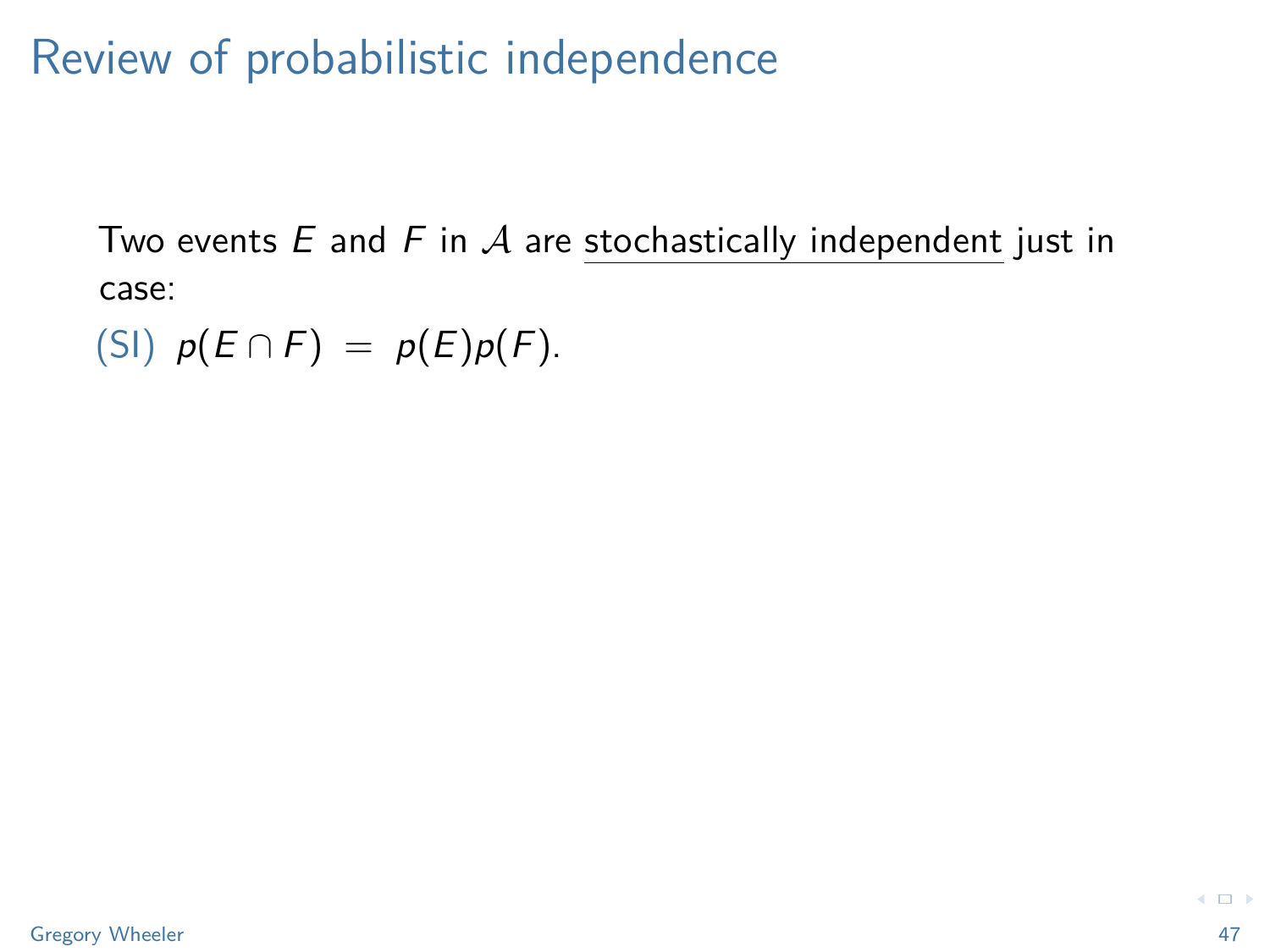# Review of probabilistic independence

Two events  $E$  and  $F$  in  $A$  are stochastically independent just in case:

(SI)  $p(E \cap F) = p(E)p(F)$ .

An event  $F$  is epistemically irrelevant to event  $E$  iff:  $p(E | F) = p(E)$ , when  $p(F) > 0$ .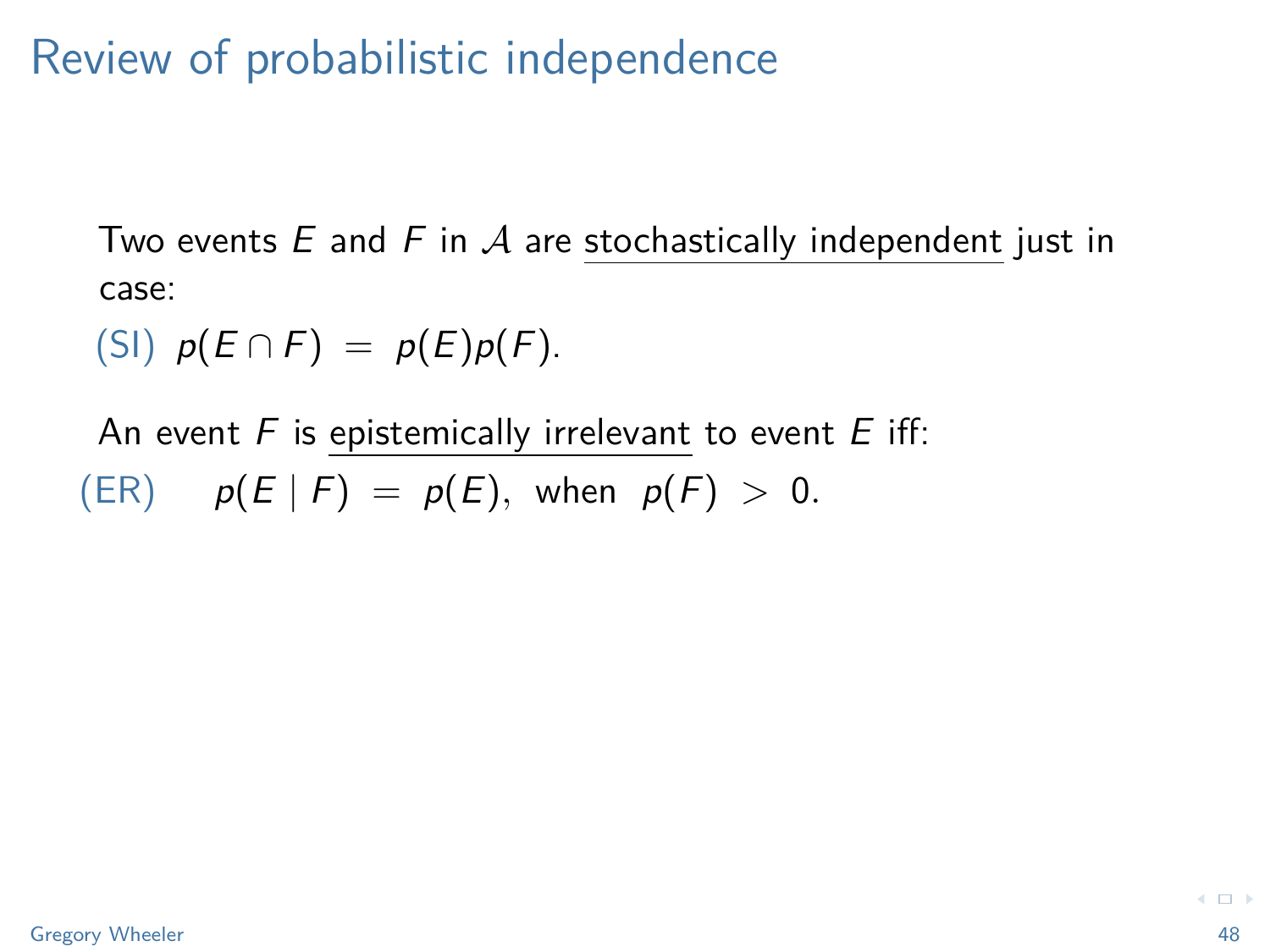# Review of probabilistic independence

Two events  $E$  and  $F$  in  $A$  are stochastically independent just in case:

(SI)  $p(E \cap F) = p(E)p(F)$ .

An event  $F$  is epistemically irrelevant to event  $E$  iff:  $p(E | F) = p(E)$ , when  $p(F) > 0$ .

Two events  $E$  and  $F$  are epistemically independent just in case:

 $(EI)$  E is epistemically irrelevant to F and F is epistemically irrelevant to E.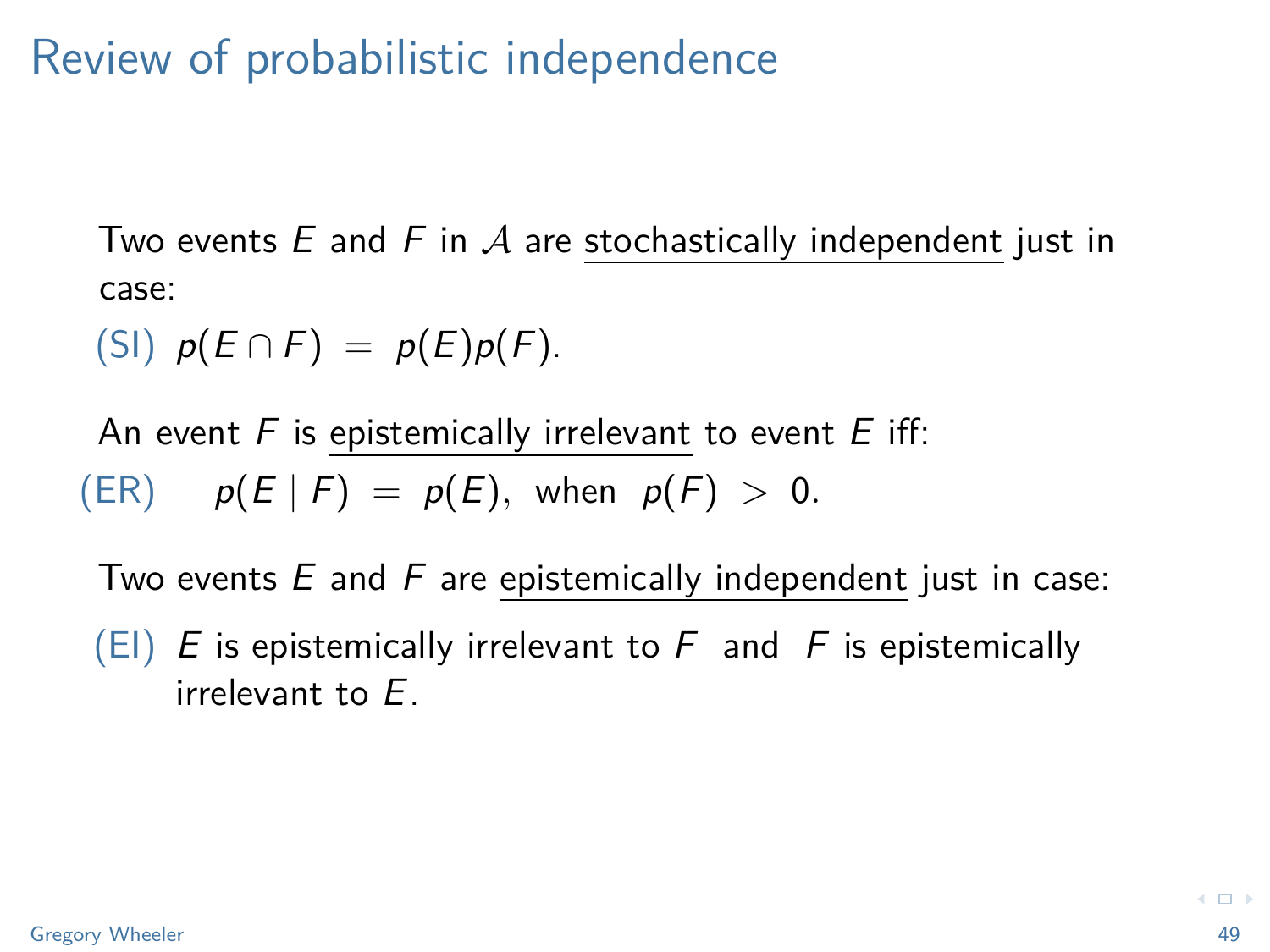### IP independence

Our three familiar independence concepts:

 $(\mathbb{ER})$  Given  $\underline{P}(F)$ ,  $\underline{P}(F^c) > 0$ , event F is epistemically irrelevant to  $E$  if and only if:

1. 
$$
\underline{P}(E | F) = \underline{P}(E | F^c) = \underline{P}(E);
$$
  
2.  $\overline{P}(E | F) = \overline{P}(E | F^c) = \overline{P}(E).$ 

For imprecise probabilities, epistemic irrelevance is not symmetric: F may be epistemically irrelevant to  $E$  without  $E$  being epistemically irrelevant to F.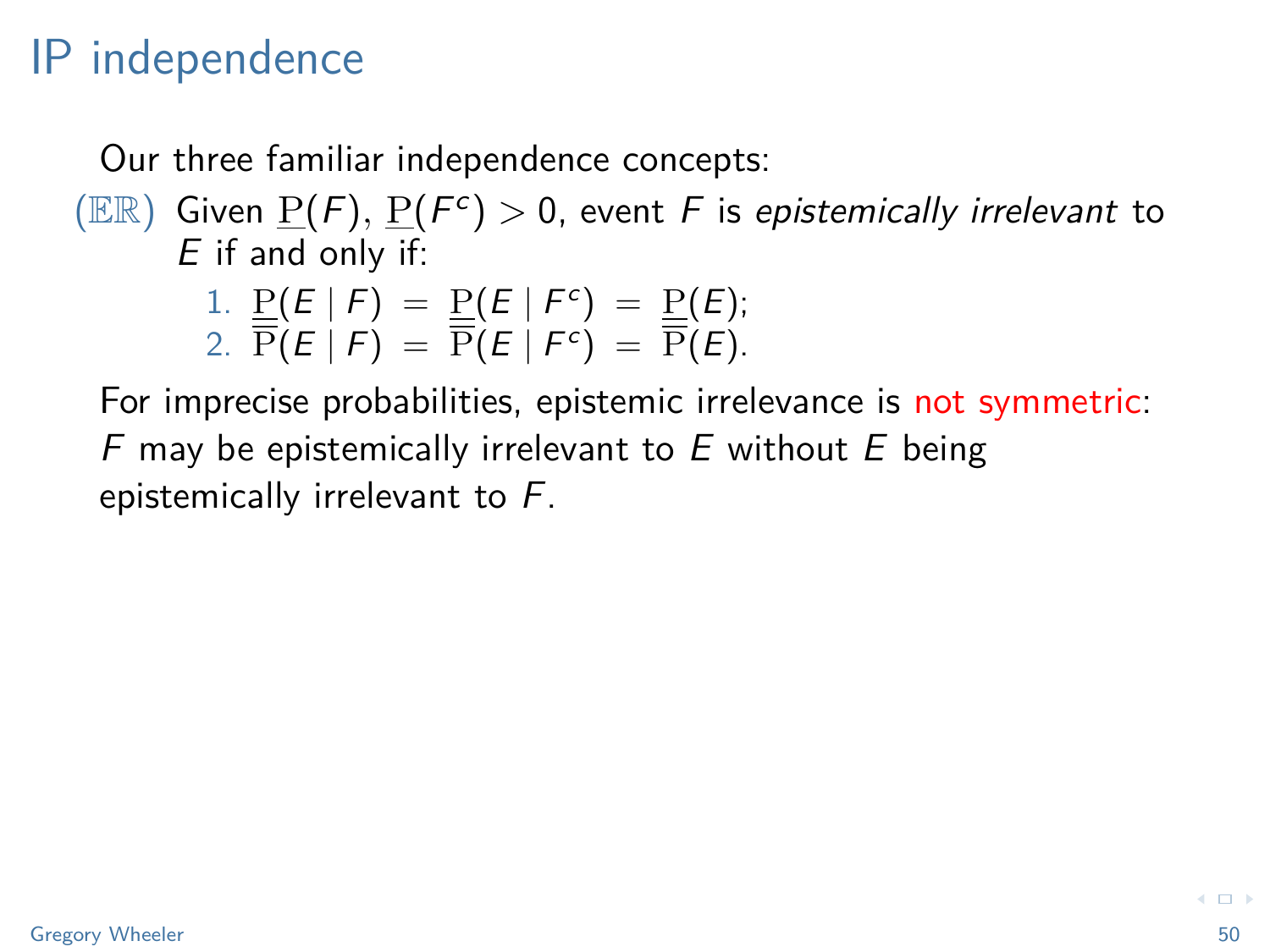# IP independence

Our three familiar independence concepts:

 $(\mathbb{ER})$  Given  $\underline{P}(F)$ ,  $\underline{P}(F^c) > 0$ , event F is epistemically irrelevant to  $E$  if and only if:

1. 
$$
\underline{P}(E | F) = \underline{P}(E | F^c) = \underline{P}(E);
$$
  
2.  $\overline{P}(E | F) = \overline{P}(E | F^c) = \overline{P}(E).$ 

For imprecise probabilities, epistemic irrelevance is not symmetric: F may be epistemically irrelevant to  $E$  without  $E$  being epistemically irrelevant to F.

 $(EL)$  E is epistemically independent of F just when both F is epistemically irrelevant to  $E$  and  $E$  is epistemically irrelevant to F.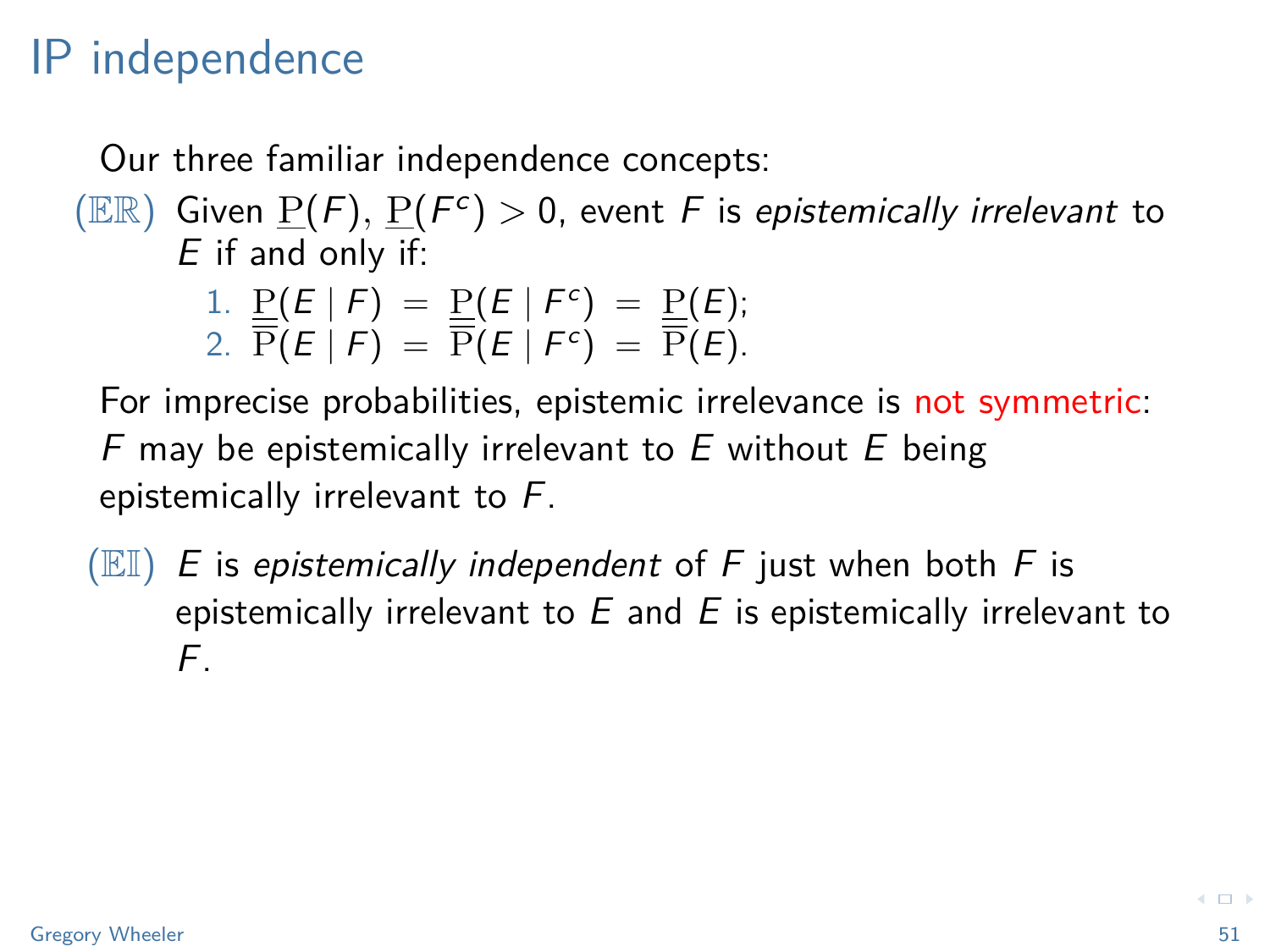### IP independence

Our three familiar independence concepts:

 $(\mathbb{ER})$  Given  $\underline{P}(F)$ ,  $\underline{P}(F^c) > 0$ , event F is epistemically irrelevant to  $E$  if and only if:

1. 
$$
\underline{P}(E | F) = \underline{P}(E | F^c) = \underline{P}(E)
$$
;  
2.  $\overline{P}(E | F) = \overline{P}(E | F^c) = \overline{P}(E)$ .

For imprecise probabilities, epistemic irrelevance is not symmetric: F may be epistemically irrelevant to  $E$  without  $E$  being epistemically irrelevant to F.

 $(EL)$  E is epistemically independent of F just when both F is epistemically irrelevant to  $E$  and  $E$  is epistemically irrelevant to F.

 $(SI)$  E and F are completely stochastically independent if and only if for all  $p \in \mathbb{P}$ ,  $p(E \cap F) = p(E)p(F)$ .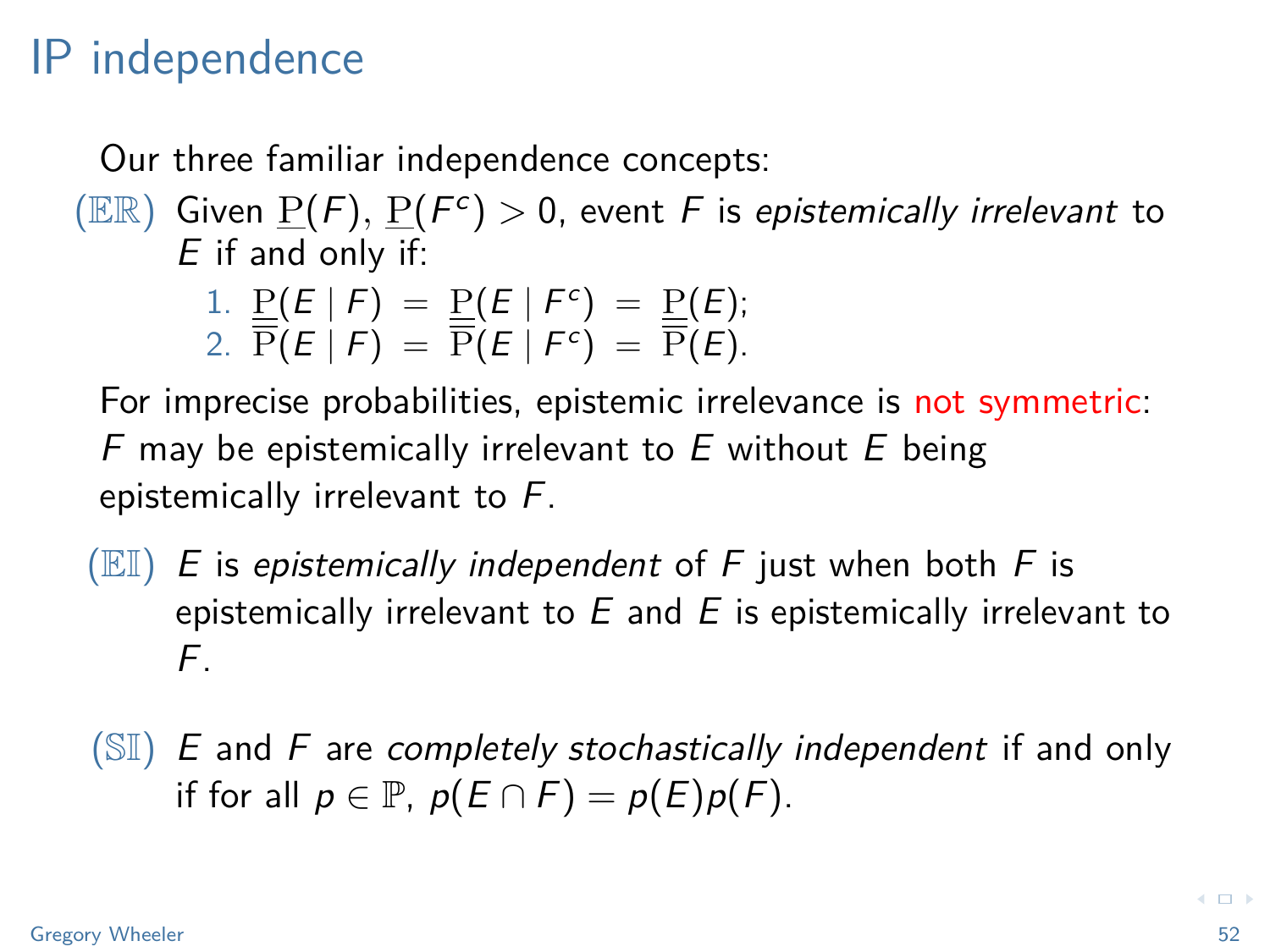# Good's Principle



You should delay making a terminal decision (A) between alternative courses of action if the opportunity arises to learn, at zero cost to you, the outcome of an experiment  $(B)$  relevant to the decision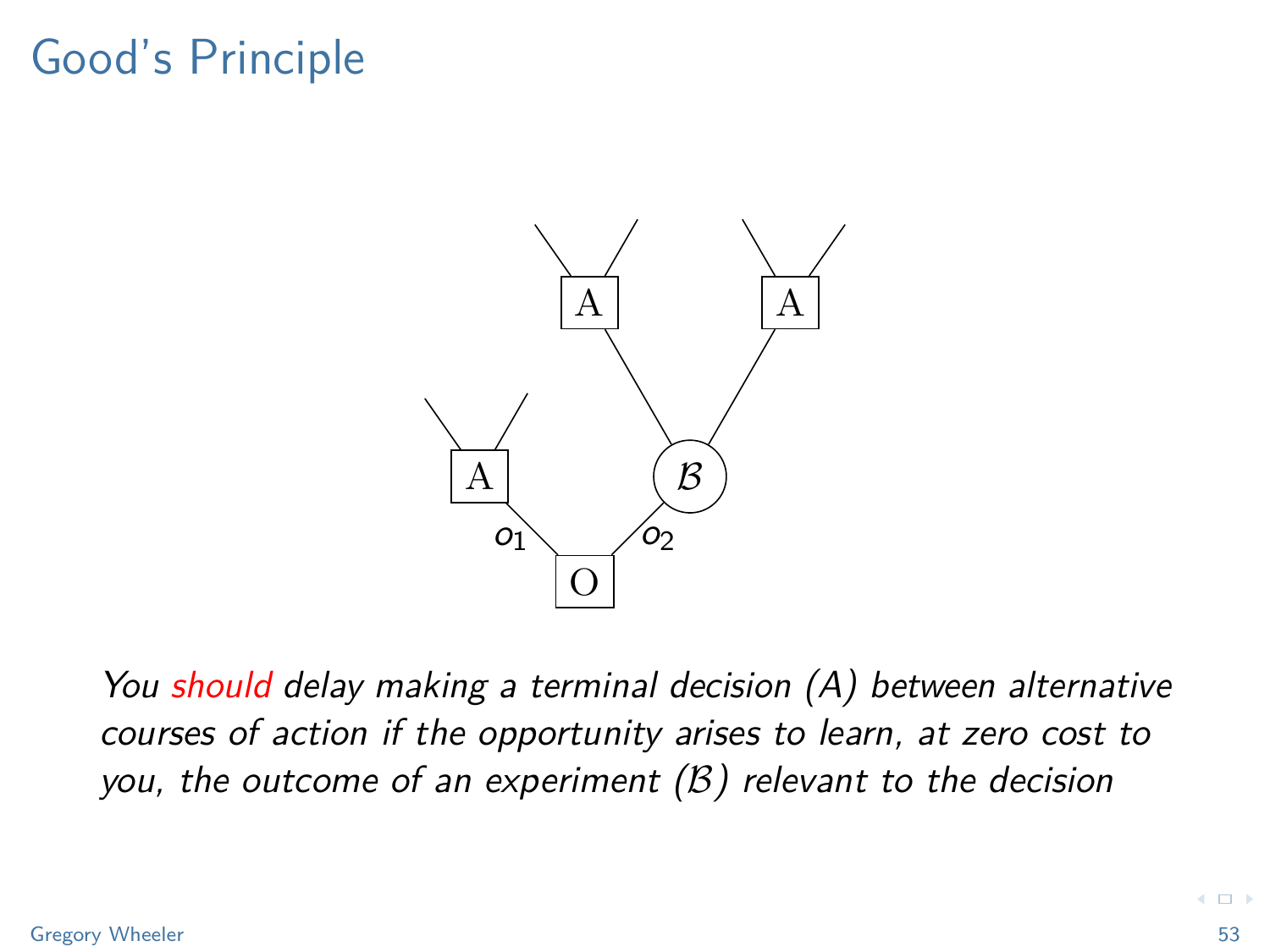Assumptions in our delayed decision problem:

- $\triangleright$  You don't change your preferences
- $\triangleright$  You update by Generalized Bayesian conditionalization
- $\triangleright$  You choose to maximize your minimum expected loss (Γ-Maximin)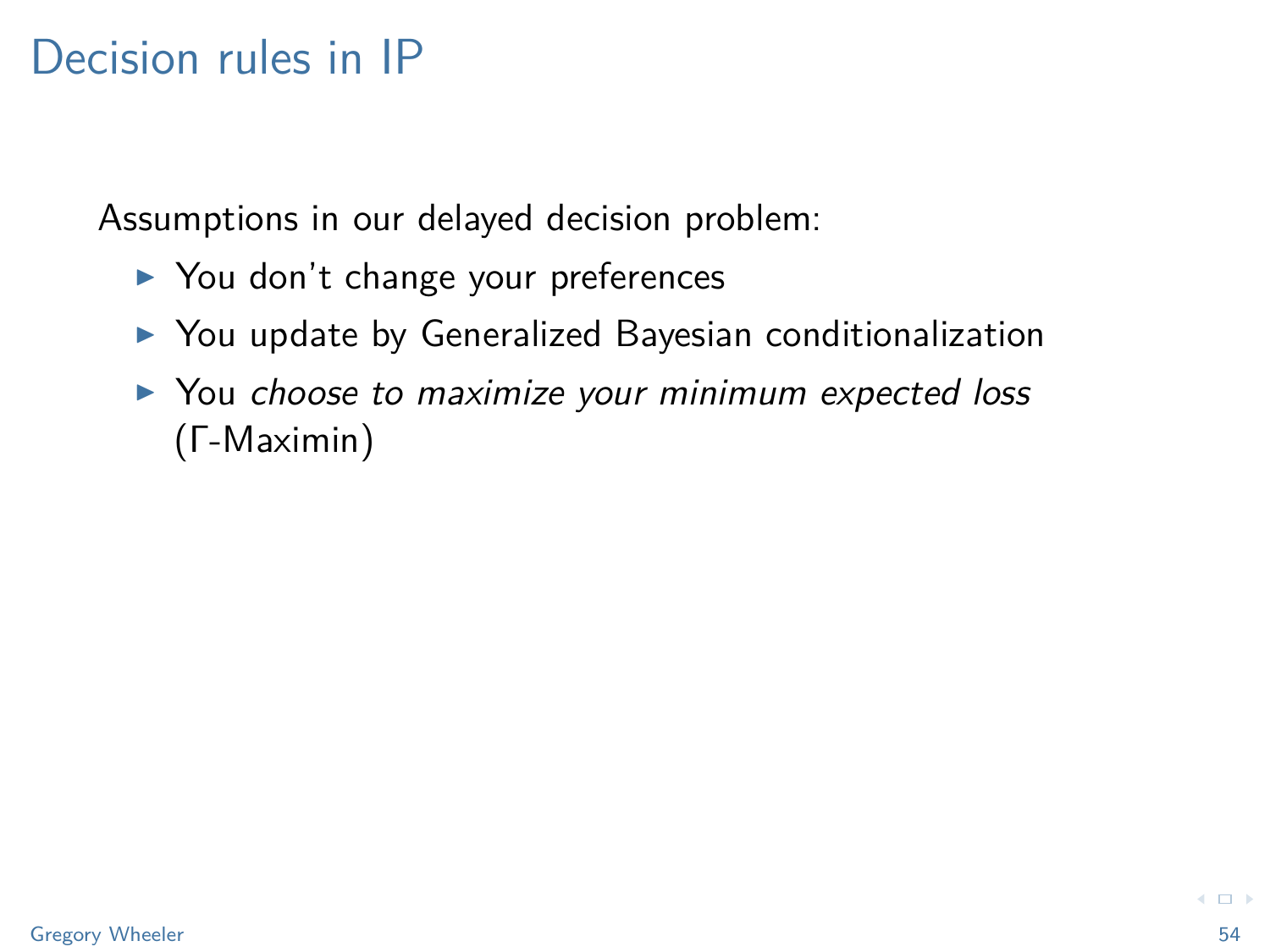Assumptions in our delayed decision problem:

- $\triangleright$  You don't change your preferences
- $\triangleright$  You update by Generalized Bayesian conditionalization
- ▶ You choose to maximize your minimum expected loss (Γ-Maximin)

But, there are other decision rules for IP:

**F** Γ-maximin – requires you to flout Good's principle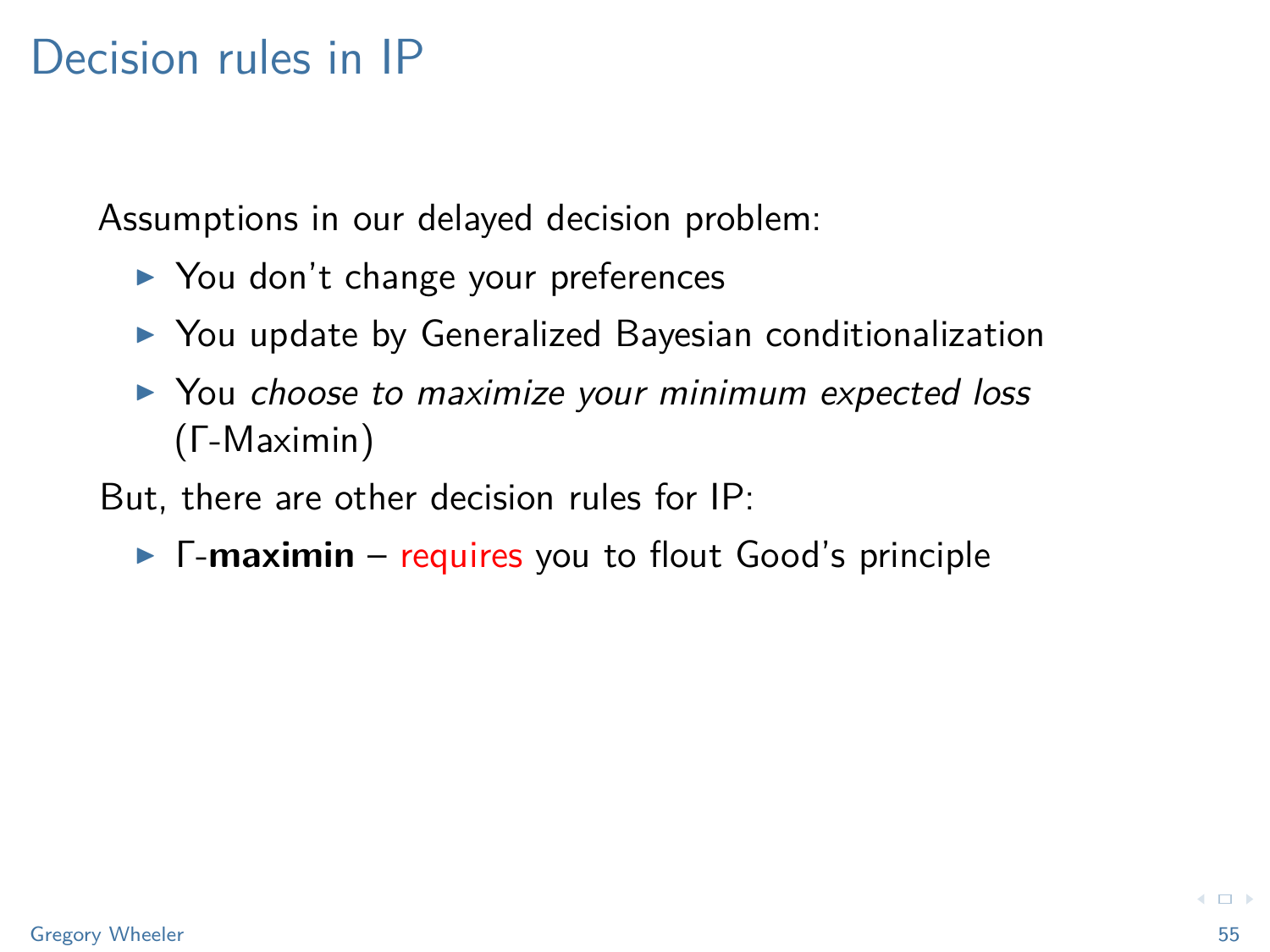Assumptions in our delayed decision problem:

- $\triangleright$  You don't change your preferences
- $\triangleright$  You update by Generalized Bayesian conditionalization
- ▶ You choose to maximize your minimum expected loss (Γ-Maximin)

But, there are other decision rules for IP:

- **F** Γ-maximin requires you to flout Good's principle
- $\blacktriangleright$  **E-admissibility** permits you to flout Good's principle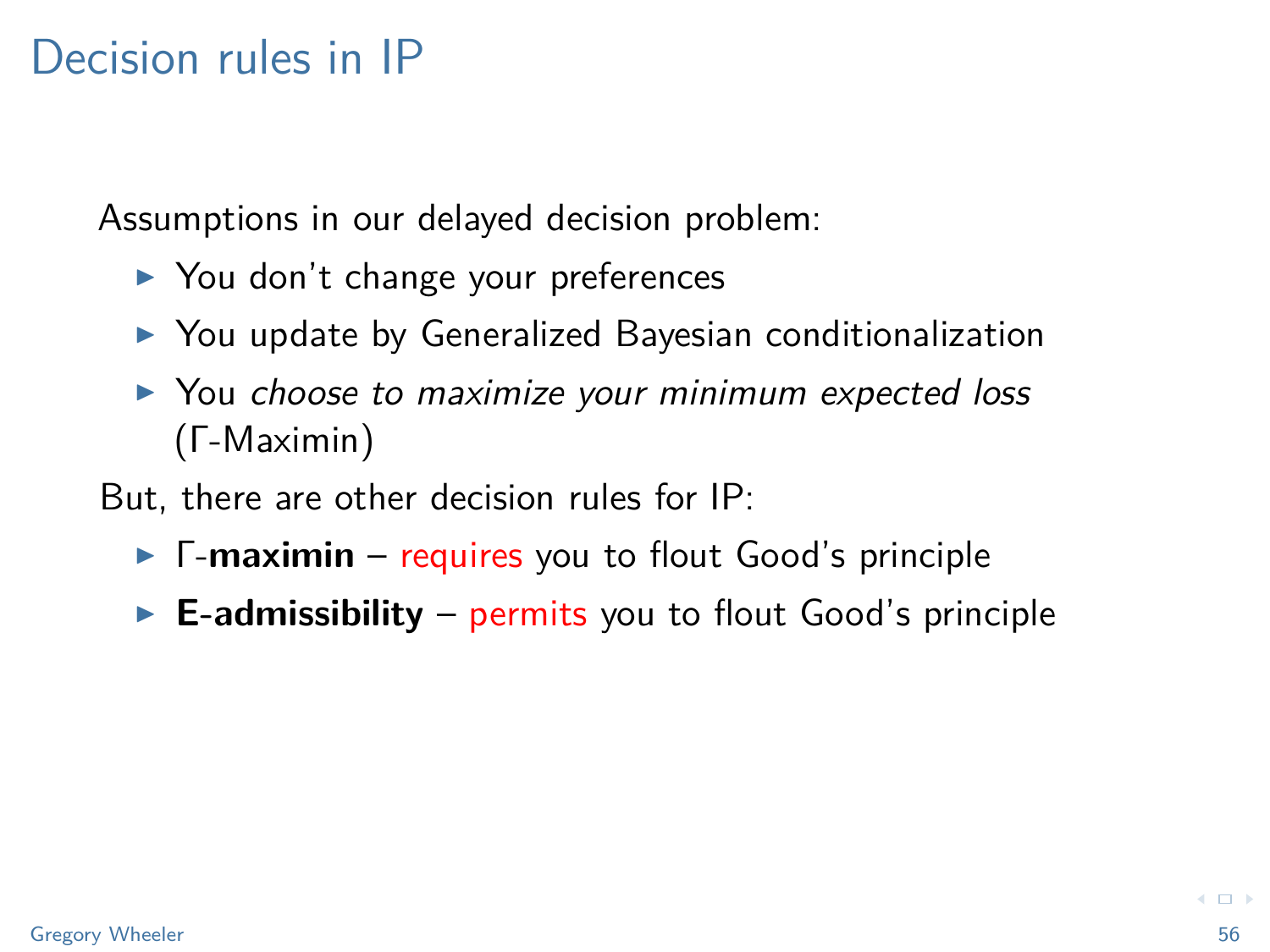Assumptions in our delayed decision problem:

- $\triangleright$  You don't change your preferences
- $\triangleright$  You update by Generalized Bayesian conditionalization
- $\triangleright$  You choose to maximize your minimum expected loss (Γ-Maximin)

But, there are other decision rules for IP:

- **F-maximin** requires you to flout Good's principle
- $\blacktriangleright$  **E-admissibility** permits you to flout Good's principle
- $\blacktriangleright$  **E-admissibility**  $+$  maximize expected utility forbids you to flout Good's principle.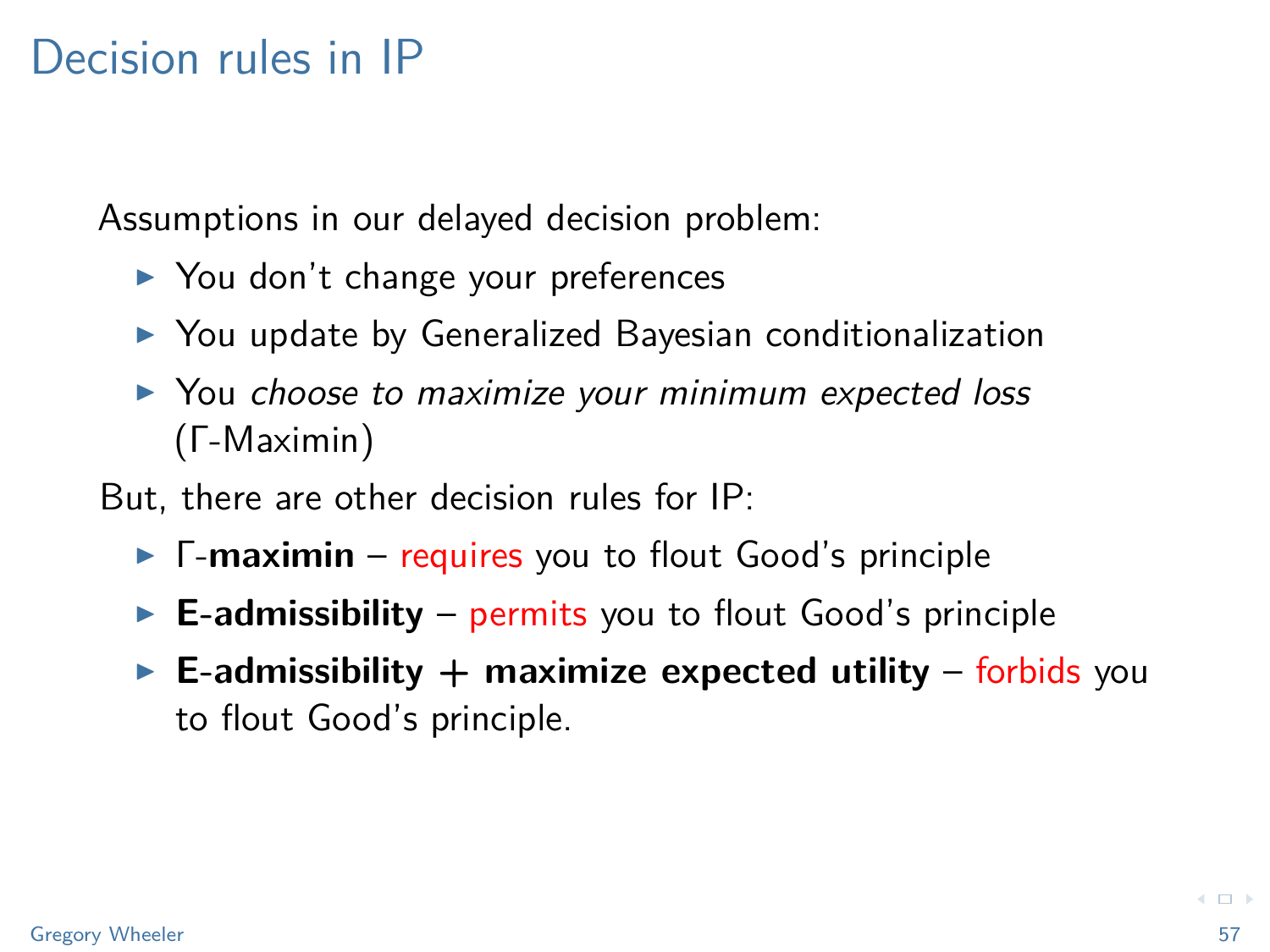◦ Dilation itself is not a problem

it dramatizes the effect of not knowing how two variables are related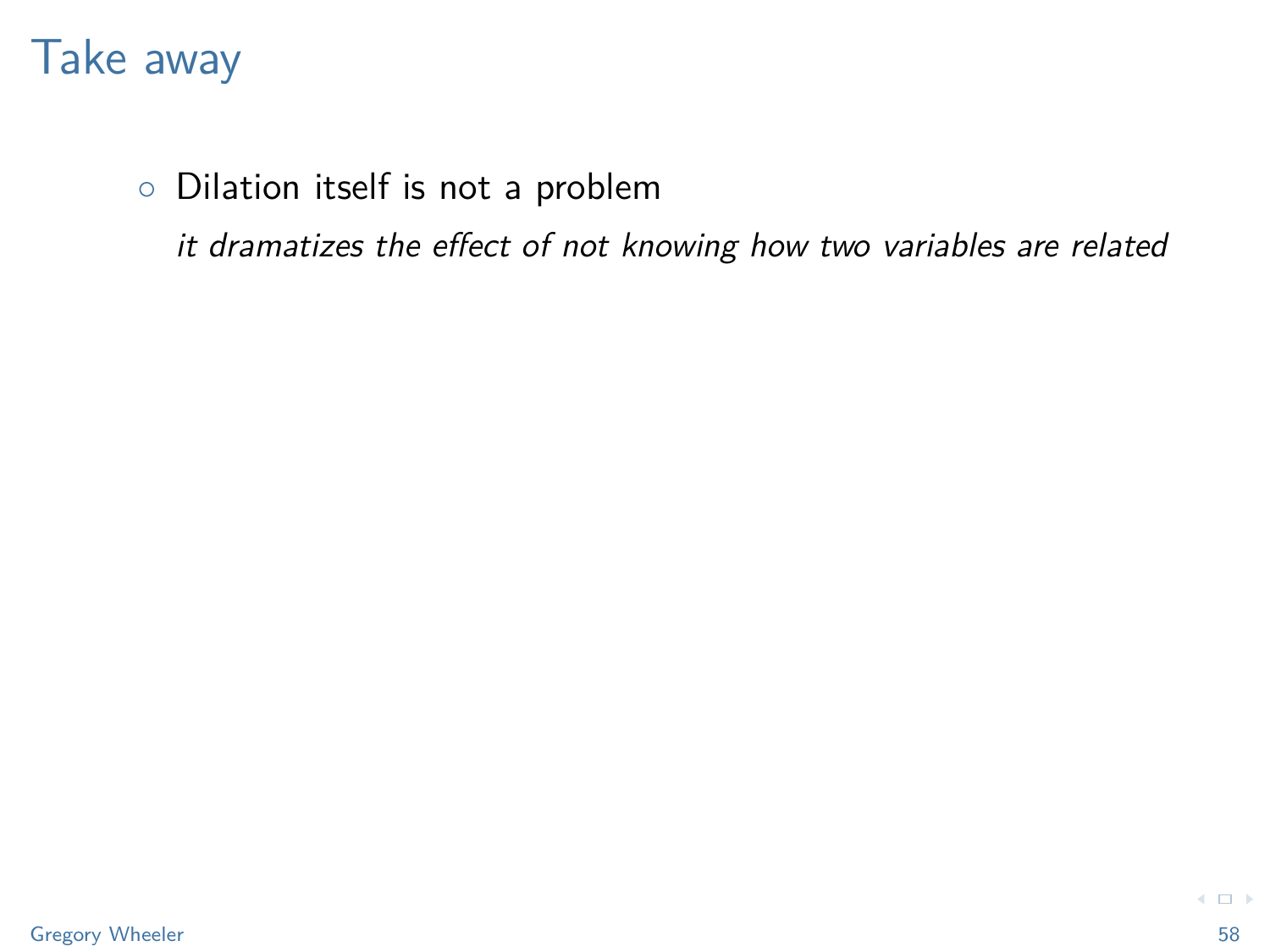- Dilation itself is not a problem it dramatizes the effect of not knowing how two variables are related
- In IP there are **several** logically distinct independence concepts cf. to conditioning on zero-probability events on a single distribution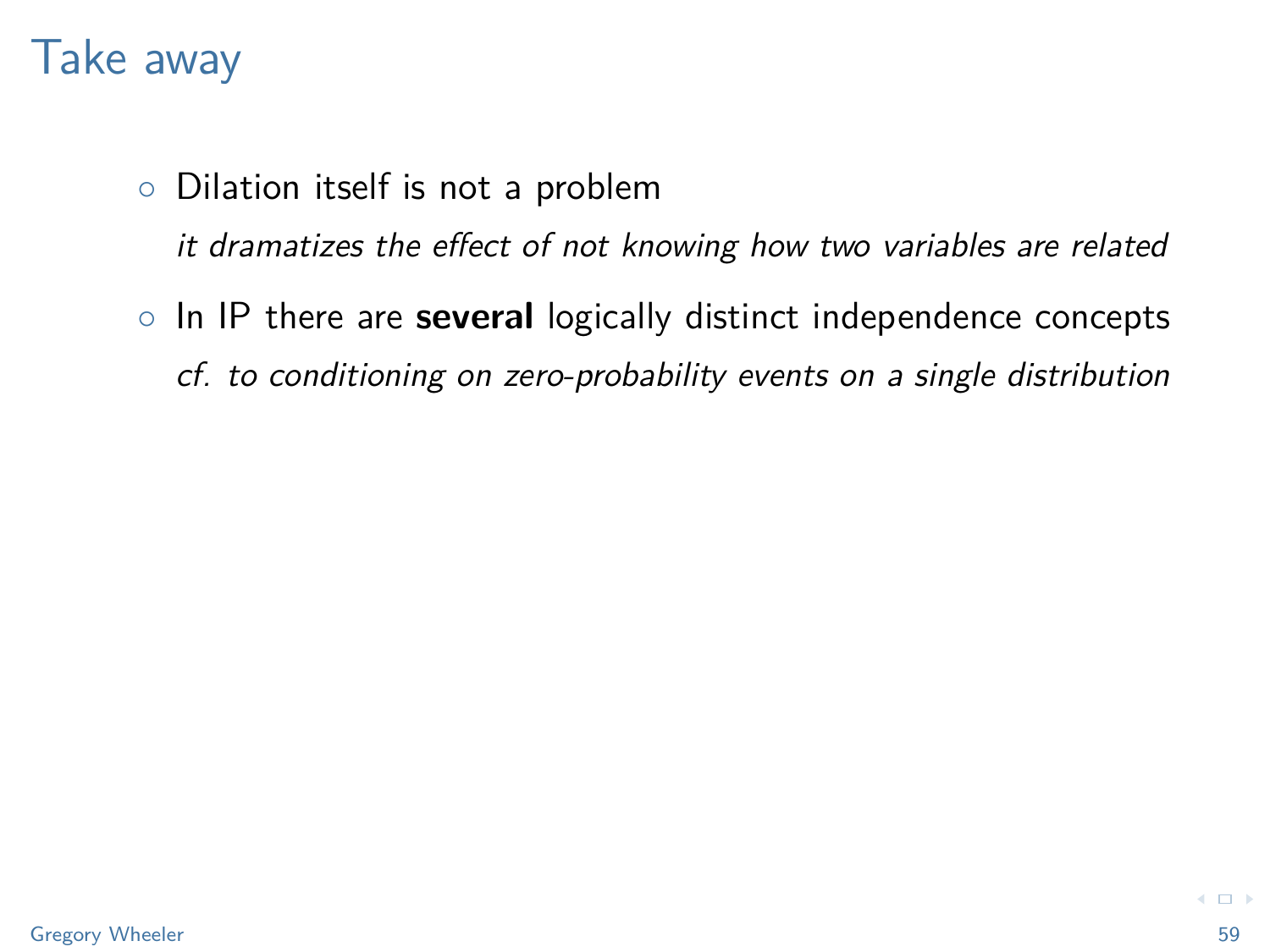- Dilation itself is not a problem it dramatizes the effect of not knowing how two variables are related
- In IP there are **several** logically distinct independence concepts cf. to conditioning on zero-probability events on a single distribution
- Dilation & Good's principle
	- Some decision rules violate Good's principle, others don't, and some (E admissibility) permit violations.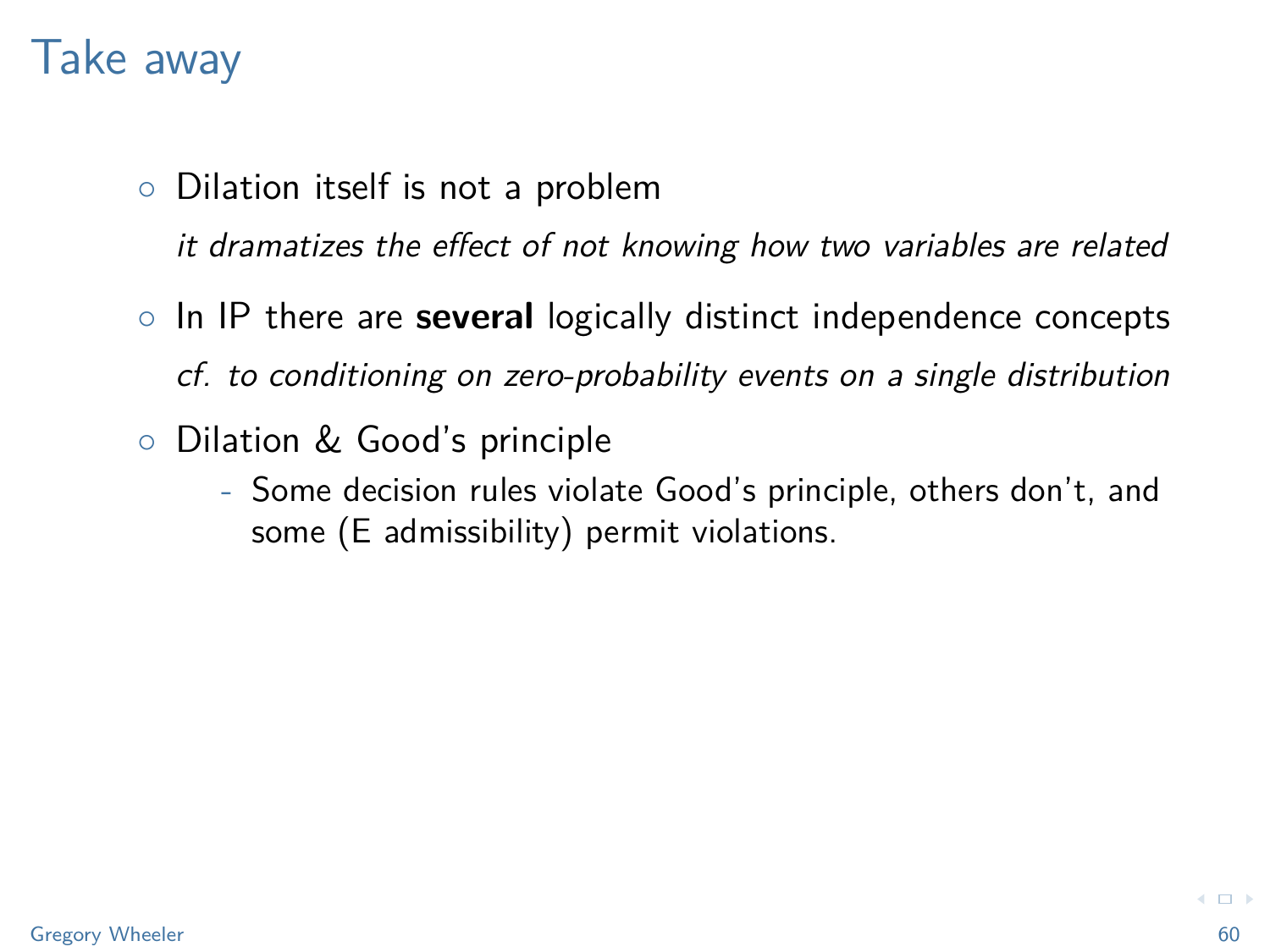- Dilation itself is not a problem it dramatizes the effect of not knowing how two variables are related
- In IP there are **several** logically distinct independence concepts cf. to conditioning on zero-probability events on a single distribution
- Dilation & Good's principle
	- Some decision rules violate Good's principle, others don't, and some (E admissibility) permit violations.
- Strict Bayes & Good's principle
	- improper priors assign 'infinite' mass to the sure event
	- Finite (but not countably additive) priors
		- $\triangleright$  violations appear only in infinite spaces.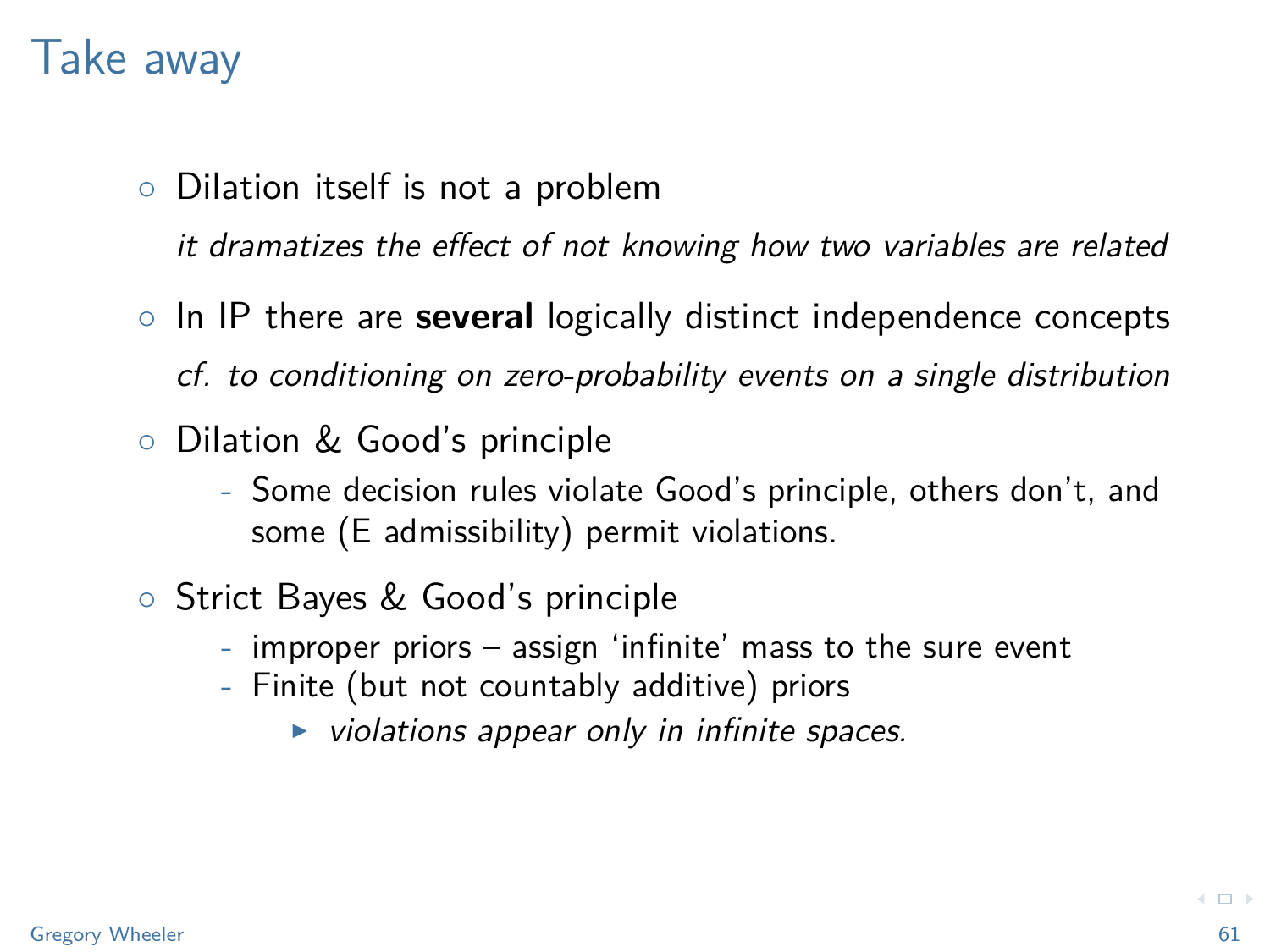- Dilation itself is not a problem it dramatizes the effect of not knowing how two variables are related
- In IP there are **several** logically distinct independence concepts cf. to conditioning on zero-probability events on a single distribution
- Dilation & Good's principle
	- Some decision rules violate Good's principle, others don't, and some (E admissibility) permit violations.
- Strict Bayes & Good's principle
	- improper priors assign 'infinite' mass to the sure event
	- Finite (but not countably additive) priors
		- $\triangleright$  violations appear only in infinite spaces.
- Reflection on strict Bayesian methods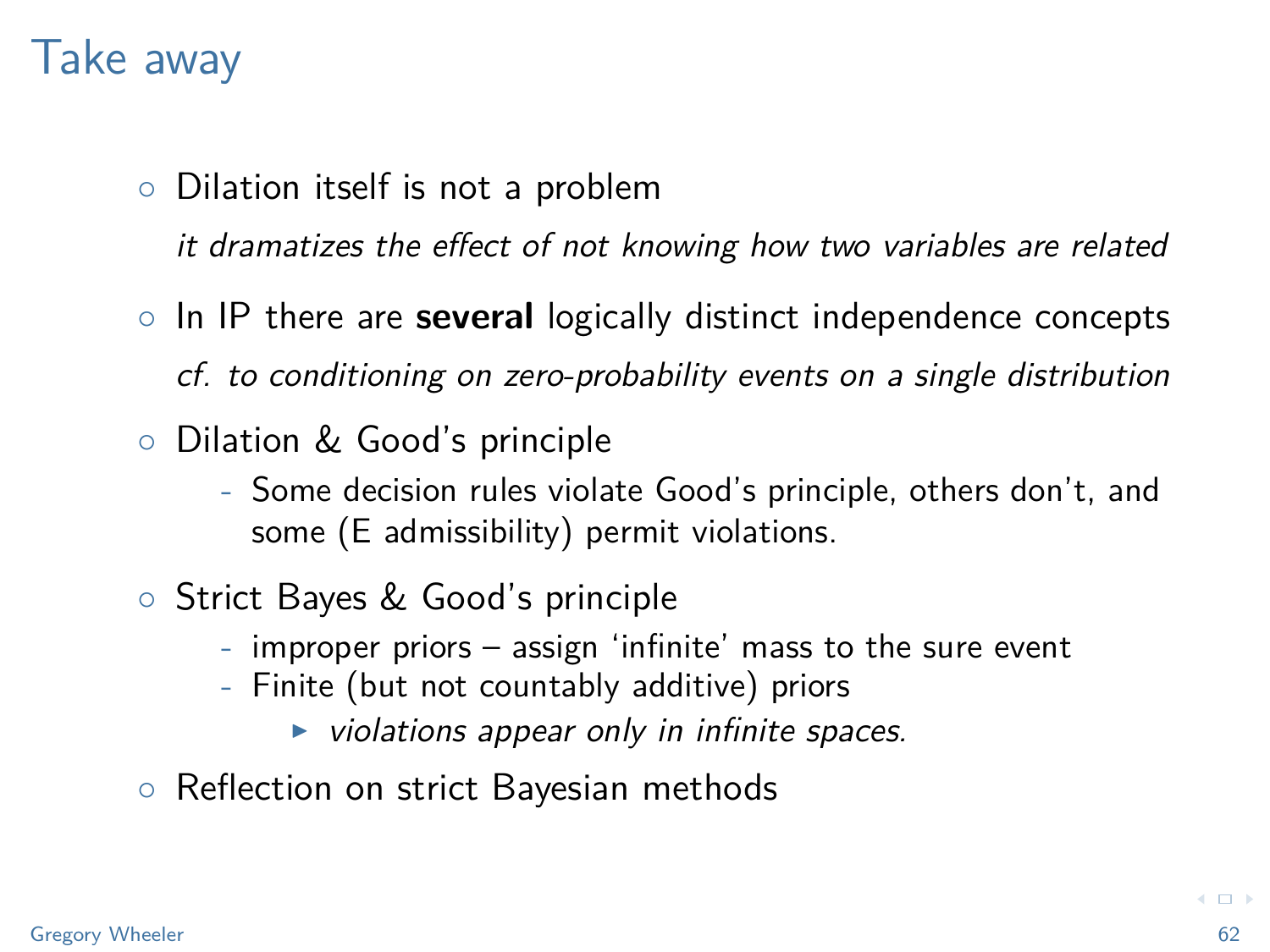#### References

- $\blacktriangleright$  Joyce, J (2010). A defense of imprecise credences in inference and decision making. Philosophical Perspectives 24(1), 281-323.
- $\triangleright$  Pedersen, P and G Wheeler (2014). Demystifying dilation. Erkenntnis 79(6): 1305–1342.
- ▶ Mayo-Wilson, C. and G. Wheeler. Scoring Imprecise Credences: A Mildly Immodest Proposal. Philosophy and Phenomenological Research, forthcoming.
- $\triangleright$  Seidenfeld, T and L Wasserman (1993). Dilating sets of probabilities. The Annals of Statistics 21:1139–54.
- ▶ Seidenfeld, T., Schervish, M., and Kadane, J. (2012). Forecasting with imprecise probabilities. International Journal of Approximate Reasoning 53(8), 1248–1261.
- $\triangleright$  Walley, P (1991). Statistical Reasoning with Imprecise Probabilities. Chapman and Hall, London.
- $\triangleright$  White, R (2010). Evidential symmetry and mushy credences. In Gendler and Hawthorne (eds.), Oxford Studies in Epistemology, volume 3, pp. 161-186, Oxford University Press.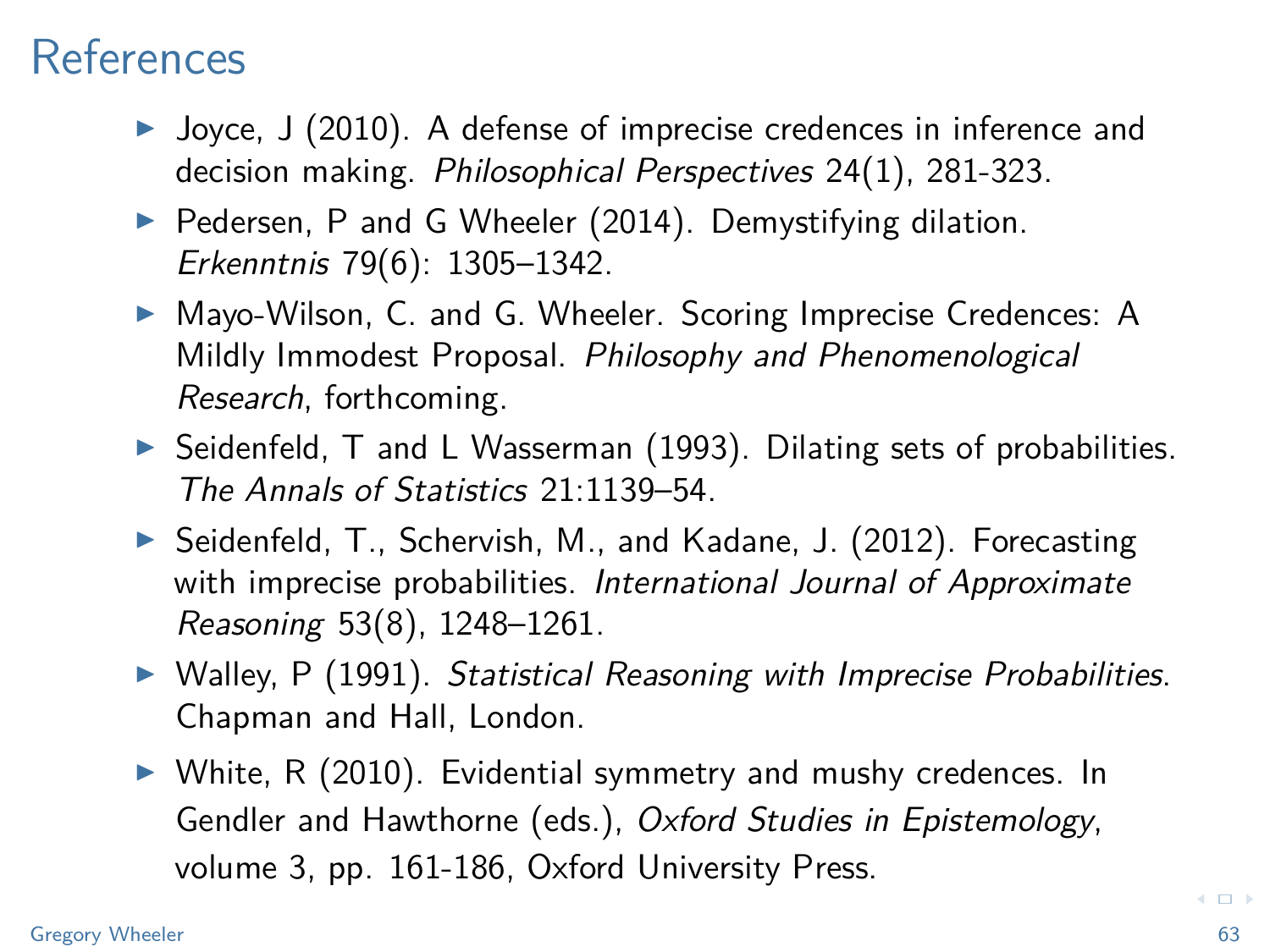<span id="page-63-0"></span>DEFN. A probability function is a real-valued function  $p$  defined on an algebra A over a set of states  $\Omega$  satisfying the following three conditions:

 $(P1)$   $p(E) > 0$  for every  $E \in \mathcal{A}$ ;

 $(P2)$   $p(\Omega) = 1$ ;

(P3)  $p(E \cup F) = p(E) + p(F)$  ( $\forall$  pairwise disjoint elements  $E, F \in \mathcal{A}$ ).

- $(P4.1)$   $P(E) = inf \{ p(E) : p \in \mathbb{P} \}.$
- $(P5.1)$   $\overline{P}(E) = \sup \{ p(E) : p \in \mathbb{P} \}.$
- $(P4.2)$   $P(E | F) = inf \{ p(E | F) : p \in \mathbb{P} \}.$
- $(P5.2)$   $\overline{P}(E | F) = \sup \{ p(E | F) : p \in \mathbb{P} \}.$ 
	- (P6) If  $P = \overline{P}$ , then  $\{p\} = \mathbb{P}$  and  $p = P = \overline{P}$ .

$$
(\text{P7}) \quad \overline{\text{P}}(E) = 1 - \underline{\text{P}}(E^c).
$$

 $(P8)$   $P(E \cup F) > P(E) + P(F) - P(E \cap F)$ .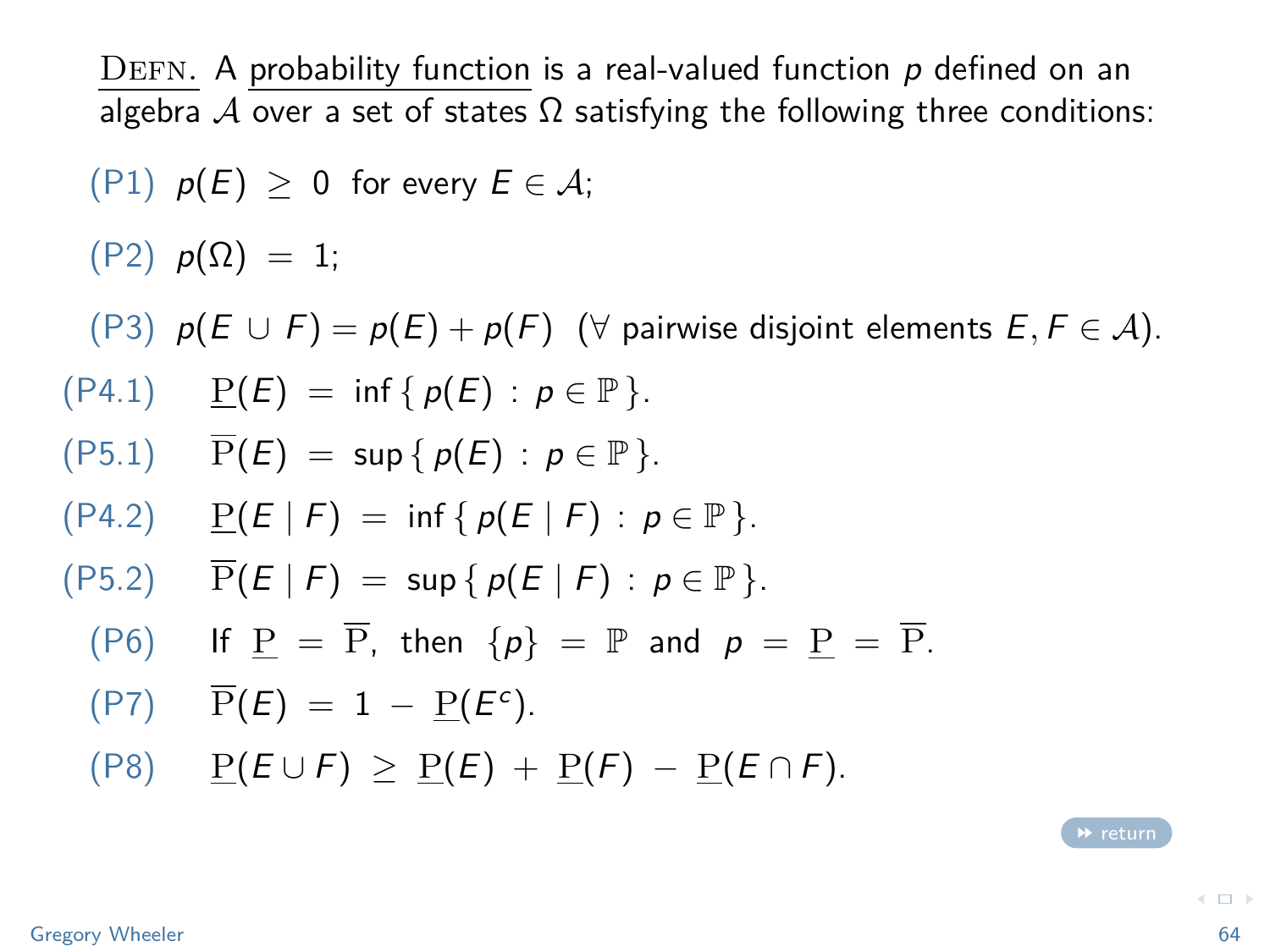#### <span id="page-64-0"></span>Proof of PEDERSEN AND WHEELER, THM 5.1

We first show that (i)  $\Longleftrightarrow$  (iii), and we then show that (i)  $\Longleftrightarrow$  (ii).  $(i) \Rightarrow (iii)$  Suppose that B dilates E. Then for each  $i \in I$ ,  $P(E|H_i) < P(E) < \overline{P}(E) < \overline{P}(E|H_i)$ . For each  $i \in I$ , consider the real-valued function  $\underline{\epsilon_i}(p) =_{df} |p(E|H_i) - \underline{P}(E|H_i)|$  and the real-valued function  $S_{p,i}(E, H_i)$ . We recall that the weak\* topology on the dual space is a locally convex topological vector space with respect to which every evaluation functional  $f^*$  is a real-valued continuous linear functional on the dual space. It follows that  $\epsilon_i(\rho)$  and  $\mathrm{S}_{\rho,i}(E,H_i)$  are continuous functions of p on  $\mathbb P$  for each  $i \in I$ .  $\bullet$  [return](#page-39-0) (continued ...)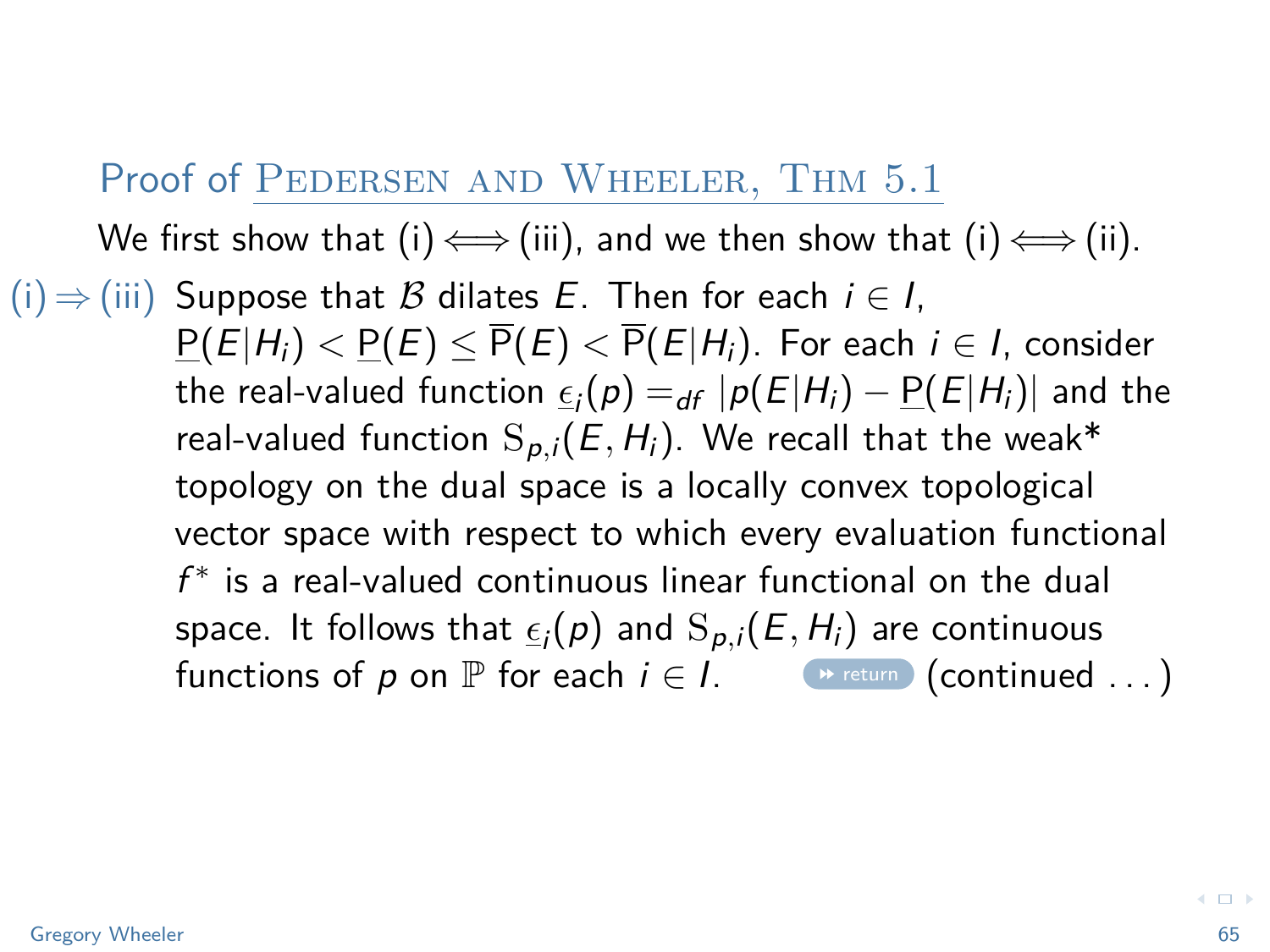Now let  $i \in I$ . By hypothesis, there is  $p_1 \in \mathbb{P}$  such that  $\mathrm{S}_{\rho_1,i}(E,H_i)>1,$  so importantly,  $\,mathcal{C}^+_i$  is nonempty. Then since  $C_i^+ =_{df} \{p \in \mathbb{P} : \mathrm{S}_p(E, H_i) \geq 1\}$  is a weak\*-closed and so weak\*-compact set, it follows that  $\epsilon_i$  achieves a minimum value on  $C_i^+$  (and the set of minimizers of  $\underline{\epsilon}_i$  is also compact). Choosing a minimizer  $p_i \in \mathbb{P}$  of  $\underline{\epsilon}_i$ , we see that for every  $p \in \mathbb{P}$ , if  $|p(E|H_i) - \underline{P}(E|H_i)| < \underline{\epsilon_i}(p_i) = |p_i(E|H_i) - \underline{P}(E|H_i)|$ , then  $S_p(E, H_i)$  < 1. We have accordingly shown that  $\underline{\mathbb{P}}(\overline{E}|H_i,\underline{\epsilon}_i(p_i))\subseteq \operatorname{S}_{\mathbb{P}}^-(E,H_i).$ 

Of course, we may suppress reference to the minimizer  $p_i$  in  $\underline{\epsilon}_i(p_i)$ . The other inclusion  $\overline{\mathbb{P}}(E|H_i,\overline{\epsilon}_i)\subseteq \mathrm{S}_{\mathbb{P}}^+(E,H_i)$  is established by a similar argument.  $\bullet$  [return](#page-39-0) (continued ...)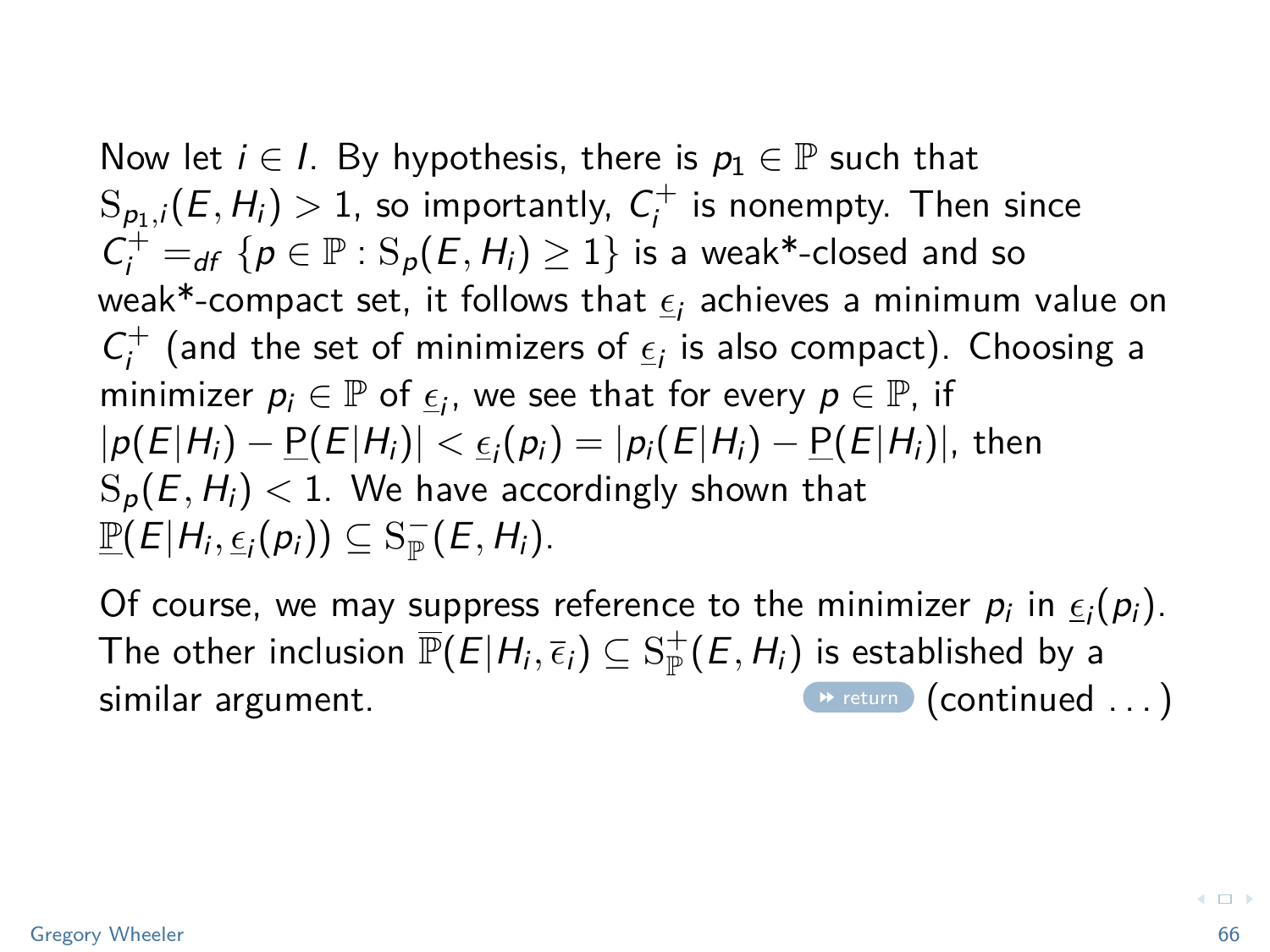$(iii) \leftarrow (i)$  Suppose that B does not dilate E. Then there is  $i \in I$  such that  $P(E|H_i) > P(E)$  or  $\overline{P}(E) > \overline{P}(E|H_i)$ . We may assume without loss of generality that  $P(E|H_i) \ge P(E)$  for some  $i \in I$ . First, if  $P(E) \leq \overline{P}(E) \leq P(E|H_i)$ , then choosing a minimizer  $p \in \mathbb{P}$  of P(E|H<sub>i</sub>), we see that  $S_p(E, H_i) \geq 1$ . Second, if  $P(E) < P(E|H_i) < \overline{P}(E)$ , then for every  $\epsilon > 0$  we can find a convex combination  $p \in \mathbb{P}$  of  $p_0, p_1 \in \mathbb{P}$  assigning a probability to E within  $\epsilon$ -distance below  $P(E|H_i)$ , where  $P(E) \leq p_0(E) < P(E|H_i) < p_1(E) \leq \overline{P}(E)$ , so  $S_p(E, H_i) > 1$ . Third, if  $P(E) = P(E|H_i) < \overline{P}(E)$ , then choosing a minimizer  $p \in \mathbb{P}$  of  $\underline{P}(E)$ , we see that  $S_p(E, H_i) \geq 1$ . Evidently, the conditions of the main claim cannot be jointly satisfied.  $\bullet$  [return](#page-39-0) (continued ...)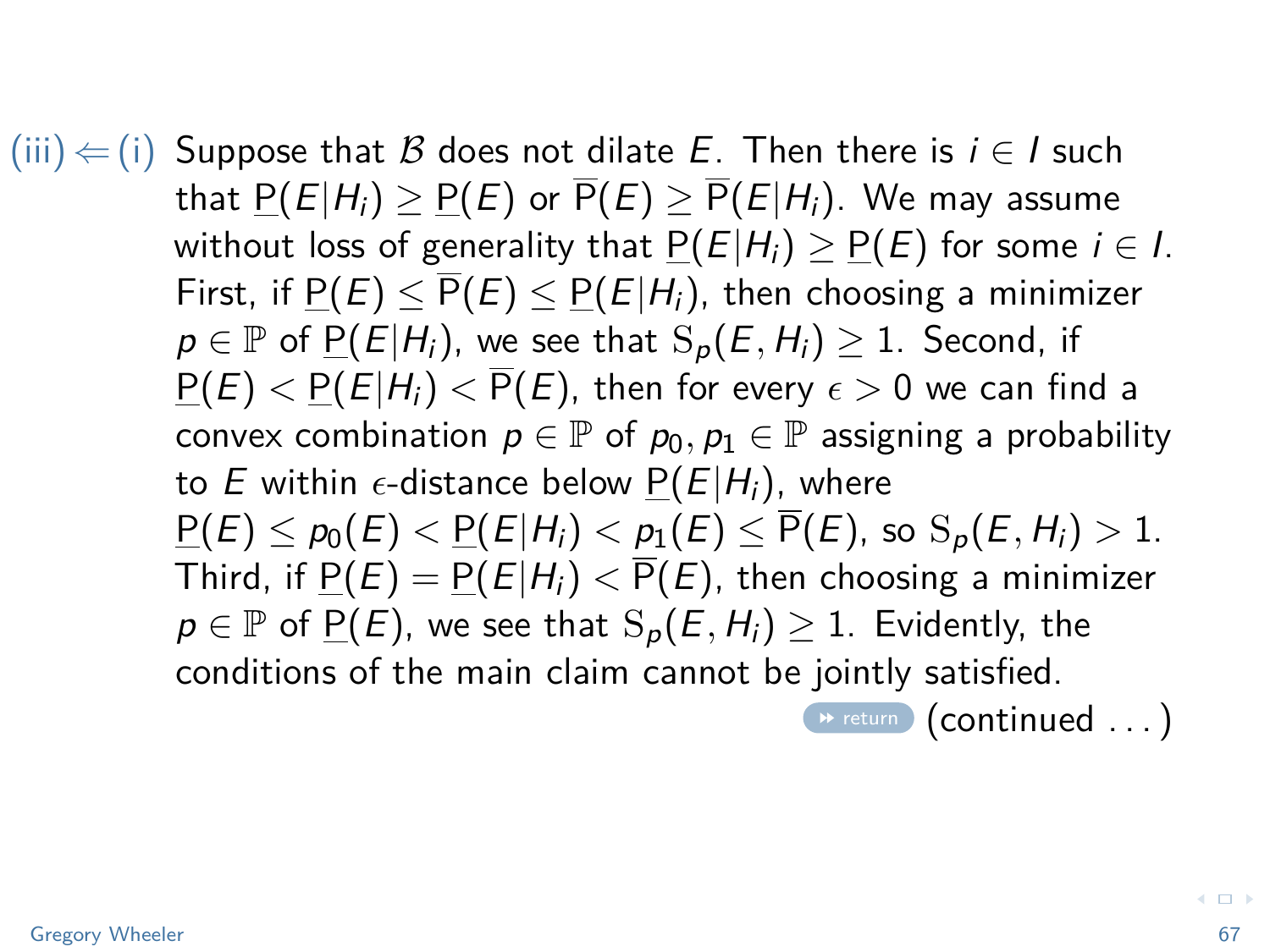$(i) \Leftrightarrow (ii)$  On the one hand, suppose that (i) obtains. Then since (iii) accordingly obtains, define  $(\epsilon_i)_{i\in I}$  by setting  $\epsilon_i =_{df} \min(\underline{\epsilon}_i, \overline{\epsilon}_i)$ for each  $i \in I$ . Clearly the inclusions still obtain for the  $\epsilon_i$ . On the other hand, if (ii) obtains, obviously by setting  $\epsilon_i =_{df} \epsilon_i$ and  $\bar{\epsilon}_i =_{df} \epsilon_i$  for each  $i \in I$ , condition (iii) obtains and so (i)  $\Box$ obtains.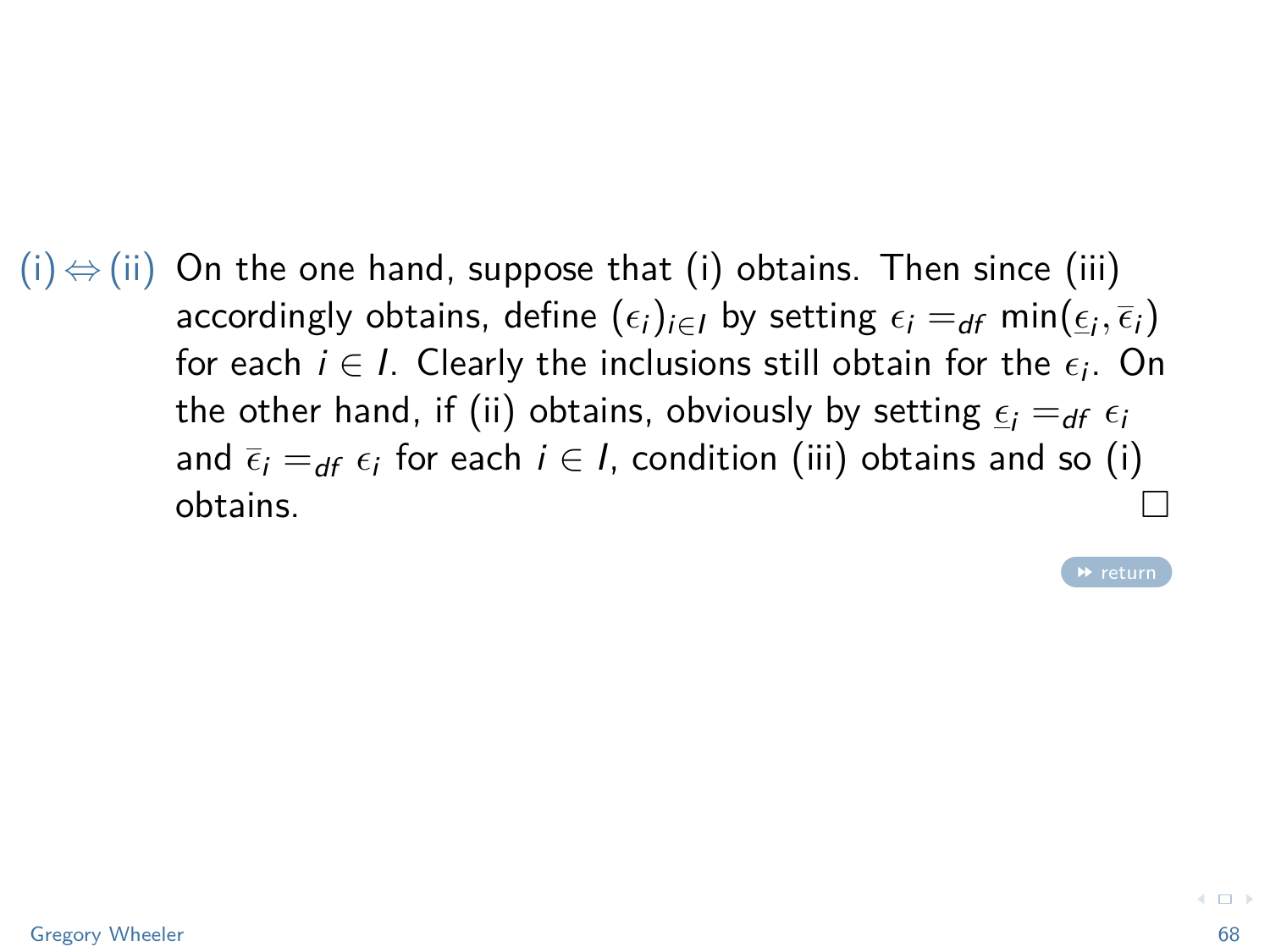#### <span id="page-68-0"></span>2. Review of results

Here, we briefly review the results from Seidenfeld and Wasserman (1993). Given M, define  $M_*(A) = \{P \in M; P(A) = P(A)\}, M^*(A) = \{P \in M; P(A) = \overline{P}(A)\}, M_*(A | B) =$  $\{P \in M; P(A | B) = P(A | B)\}\$ and  $M^*(A | B) = \{P \in M; P(A | B) = \overline{P}(A | B)\}\$ . For  $P \in \mathcal{P}$ , the set of all probabilities, define  $S_P(A, B) = P(A \cap B)/(P(A)P(B))$ ,  $d_P(A, B) = P(A \cap B) P(A)P(B)$ ,  $\Sigma^+(A, B) = \{P \in \mathcal{P}; d_P(A, B) > 0\}$  and  $\Sigma^-(A, B) = \{P \in \mathcal{P}; d_P(A, B) < 0\}$ . The surface of independence for events A and B is defined by  $\mathcal{I}(A, B) = \{P \in \mathcal{P};$  $d_P(A, B) = 0$ . Finally, define

$$
S_0 = \inf_{P \in M_{\bullet}(A \mid B)} S_P(A, B), \qquad S^0 = \sup_{P \in M^*(A \mid B)} S_P(A, B),
$$

$$
M_0 = \{ P \in M_*(A \mid B) : S_P = S_0 \}, \qquad M^0 = \{ P \in M^*(A \mid B) ; S_P = S_0 \},
$$

and

$$
P_0 = \inf_{P \in M_0} P(A), \qquad P^0 = \sup_{P \in M^0} P(A).
$$

**Result 1.** Suppose that  $\mathscr{B} = \{B, B^c\}$ . A necessary and sufficient condition for strict dilation is that

$$
S_0 < \frac{P(A)}{P_0(A)} \leq 1 \leq \frac{P(A)}{P^0(A)} < S^0.
$$